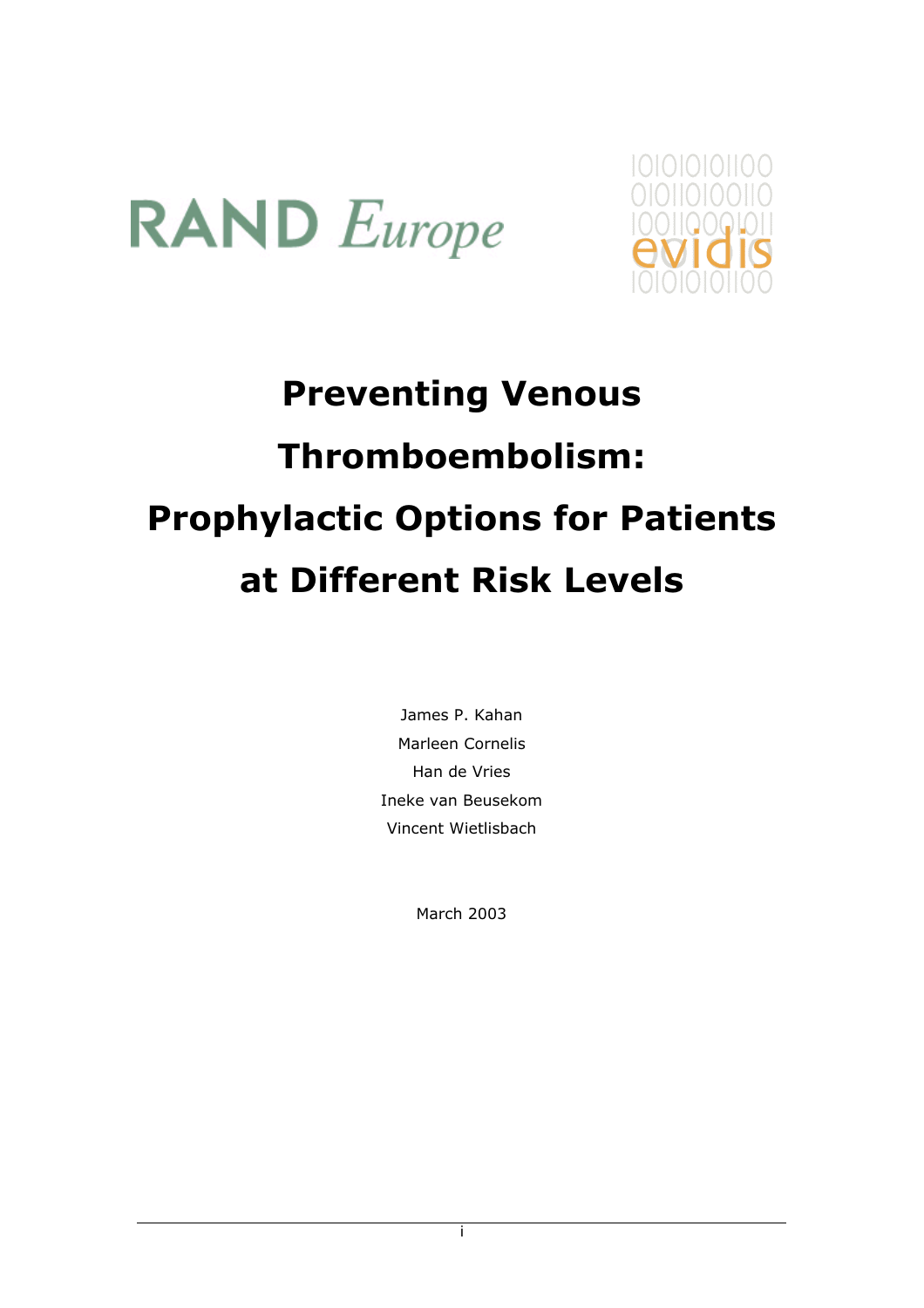ISBN: 0-8330-3459-6

RAND is a nonprofit institution that helps improve policy and decisionmaking through research and analysis.  $RAND^{(8)}$  is a registered trademark.  $RAND's$  publications do not necessarily reflect the opinions or policies of its research sponsors.

#### © Copyright 2003 RAND

All rights reserved. No part of this book may be reproduced in any form by any electronic or mechanical means (including photocopying, recording, or information storage and retrieval) without permission in writing from RAND.

Published 2003 by RAND 1700 Main Street, P.O. Box 2138, Santa Monica, CA 90407-2138 1200 South Hayes Street, Arlington, VA 22202-5050 201 North Craig Street, Suite 202, Pittsburgh, PA 15213-1516 RAND URL: http://www.rand.org/ To order RAND documents or to obtain additional information, contact Distribution Services: Telephone: (310) 451-7002; Fax: (310) 451-6915; Email: order@rand.org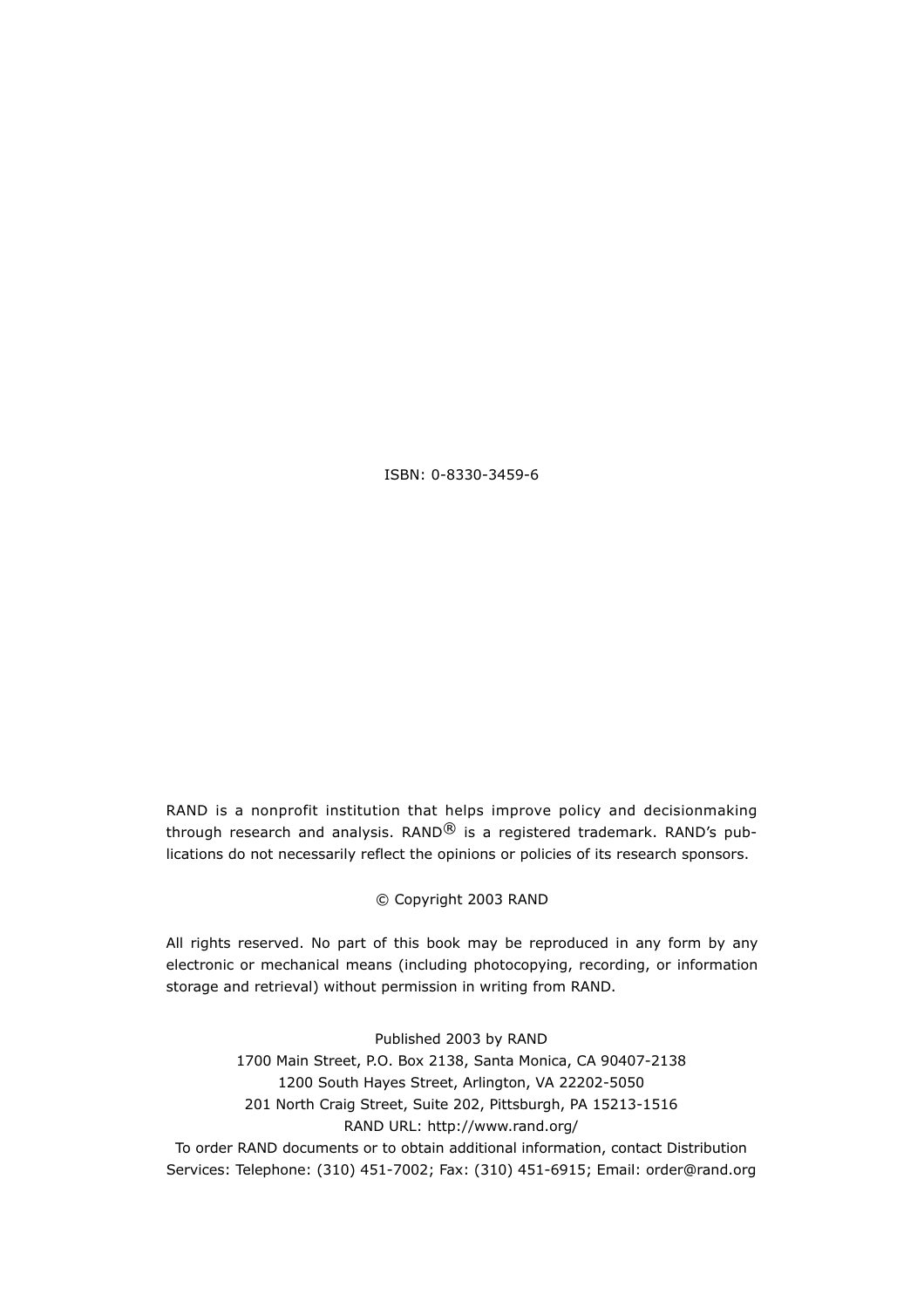## **Preface**

Evidence is scarce in many fields of medicine, and the evidence that does exist is often either disputed or of limited relevance for the treatment of specific patient conditions. Nevertheless, physicians need to make treatment decisions on a daily basis, attempting to deliver the best possible treatment to patients in need of care. In the case of prophylaxis of venous thromboembolism (VTE), not only are the treatment options not agreed upon, but a key determinant of appropriate care—the risk posed to individual patients—is difficult to assess.

This report describes the efforts of an international project team to quantify the level of risk posed by different VTE risk factors and, at the same time, to assess the appropriateness of 11 prophylactic treatment options for several medical conditions and surgical interventions. The project made use of a variety of group-based risk assessment tools and the RAND/UCLA Appropriateness Method, all on the basis of a review of the scientific literature on the aetiology of VTE.

The report is of interest to people concerned with the prevention of VTE, as well as scholars and others who are interested in medical decision making, including risk assessment, appropriateness of care, and the use of expert panels to develop quantitative judgements. The main product of the project is a *DecisionMatrix™* in the form of a CD ROM, available through Sanofi-Synthelabo, which is useful for physicians who must decide whether or not to provide prophylaxis for the prevention of VTE for their patients, and to decide which prophylactic therapy and for how long it should be given.

The background data supporting this report are available upon request to EVIDIS or RAND Europe. These data include preliminary ratings rounds, extended exploratory analyses, and instructions provided to participants.

This project was conducted as a collaborative effort by a core taskforce consisting of a group of experts (see Chapter 2 for their names), EVIDIS from France, RAND Europe from the Netherlands and Sanofi-Synthelabo Group. The taskforce was chaired by Prof. M.M. Samama (Paris, France). Of the authors, Kahan, de Vries and

ii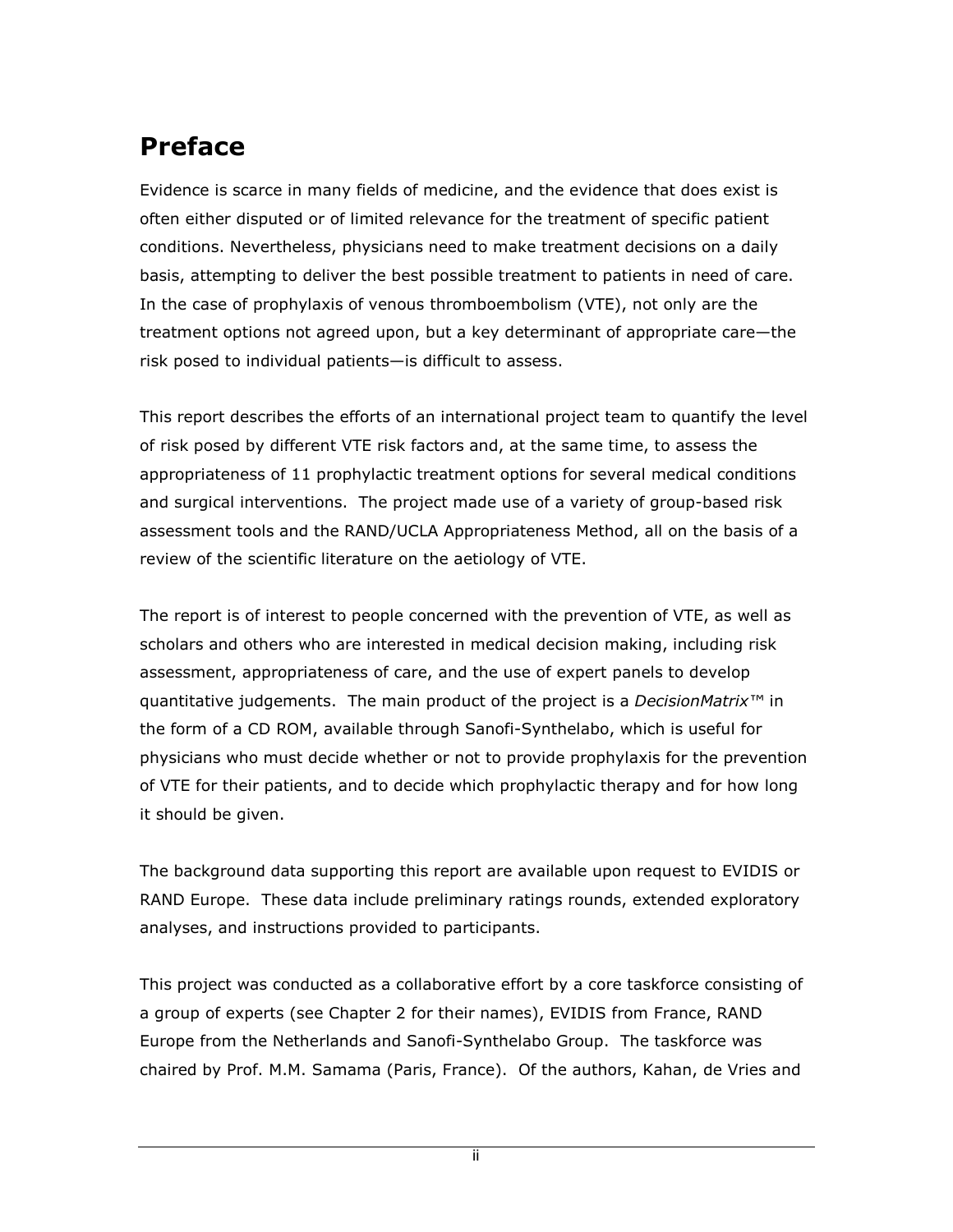van Beusekom are from RAND Europe, Cornelis is from EVIDIS, and Wietlisbach is from the Centre Hospitalier Universitaire de Vaud, Lausanne, Switzerland.

The scientific authors of this study note here for the record that the study was sponsored by Sanofi-Synthelabo, but that the potential benefits of Sanofi-Synthelabo products compared to their competitors were never a criterion in any of the analyses, and that the results have not been subject to approval by Sanofi-Synthelabo.

For further information regarding this project, contact the overall project leader, Marleen Cornelis, President EVIDIS Paris, France marleen.cornelis@evidis.com

For further information regarding RAND Europe, contact Martijn van der Mandele, President RAND Europe Newtonweg 1 2333 CP Leiden, The Netherlands reinfo@rand.org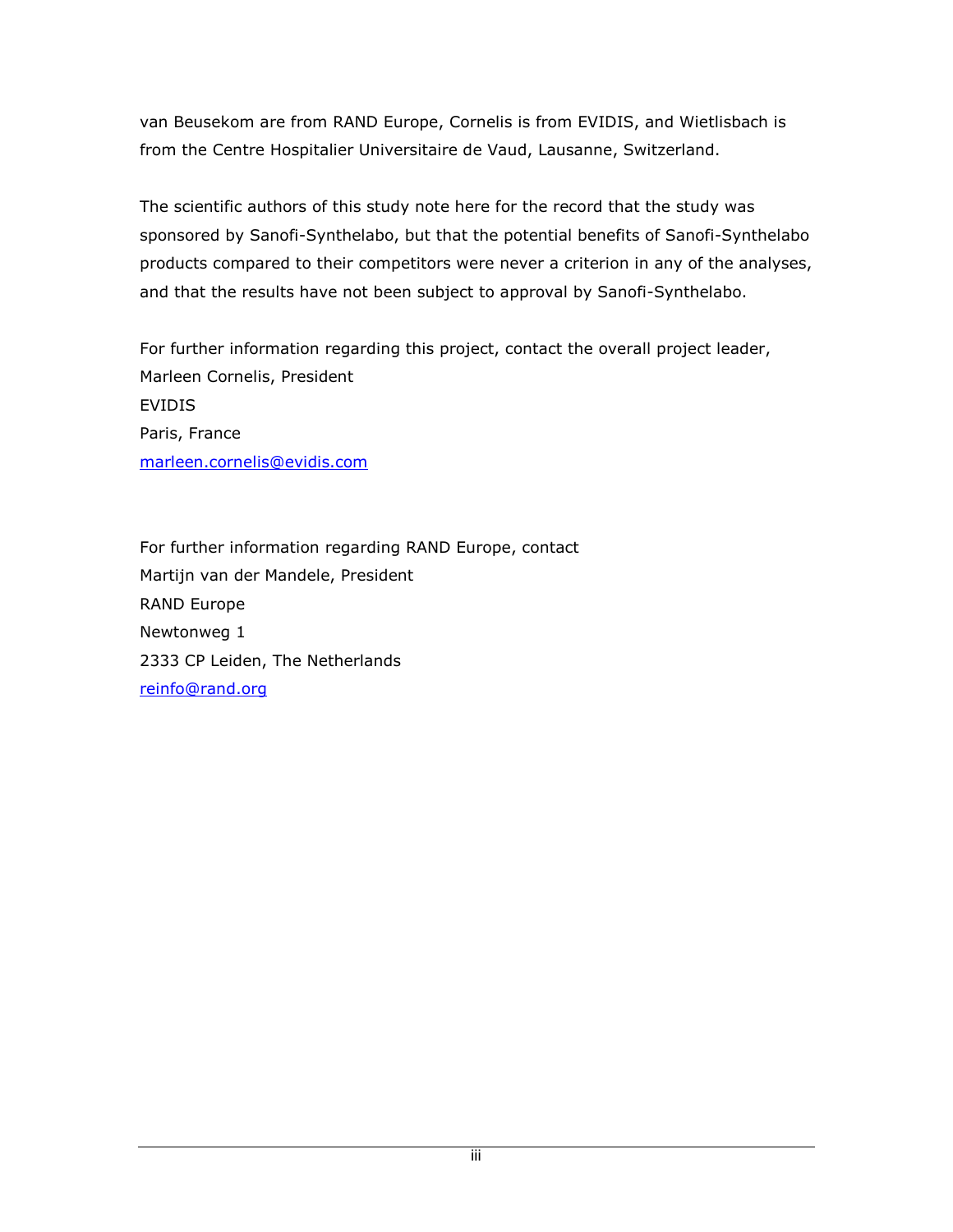## **Executive summary**

### **Background and objectives**

Venous thromboembolism (VTE), manifested as deep vein thrombosis (DVT) and pulmonary embolism (PE), is an important cause of morbidity and mortality for many patients. Thromboprophylaxis may be effective in preventing these venous thromboembolic events. Whether or not to apply thromboprophylaxis and what sort is a decision that is based upon numerous factors, for which there often does not exist a consensus within the treatment community. There is a need for a consolidation of evidence and experience to create basic guidelines for practitioners and priorities for near-term clinical and pharmacological research.

The orientation adopted in the present study, consistent with the weight of the scientific community investigating thromboprophylaxis, is that the risk a patient incurs is the critical factor in clinical decision-making. This risk may be grouped into those factors based on the patient's individual characteristics ("predisposing risk factors") and those factors based on the medical condition or surgical intervention the patient might undergo ("exposing risk factors"). For purposes of making a clinical decision, these two groups of risk factors must be combined into an overall risk, which then provides a major key in determining whether and what sort of prophylaxis for preventing VTE is appropriate. No risk assessment model currently available has achieved uniform acceptance for individualised patient profiling of VTE risk. This study aims to create such a model and link it to the appropriateness of various prophylactic options.

This report describes the methods used and the results obtained in answering the following four questions:

- How severe is the predisposing risk of VTE for different patient characteristics?
- How severe is the exposing risk of VTE for different medical conditions and surgical interventions?
- How may these two separate risk assessments be combined to provide an overall assessment of risk?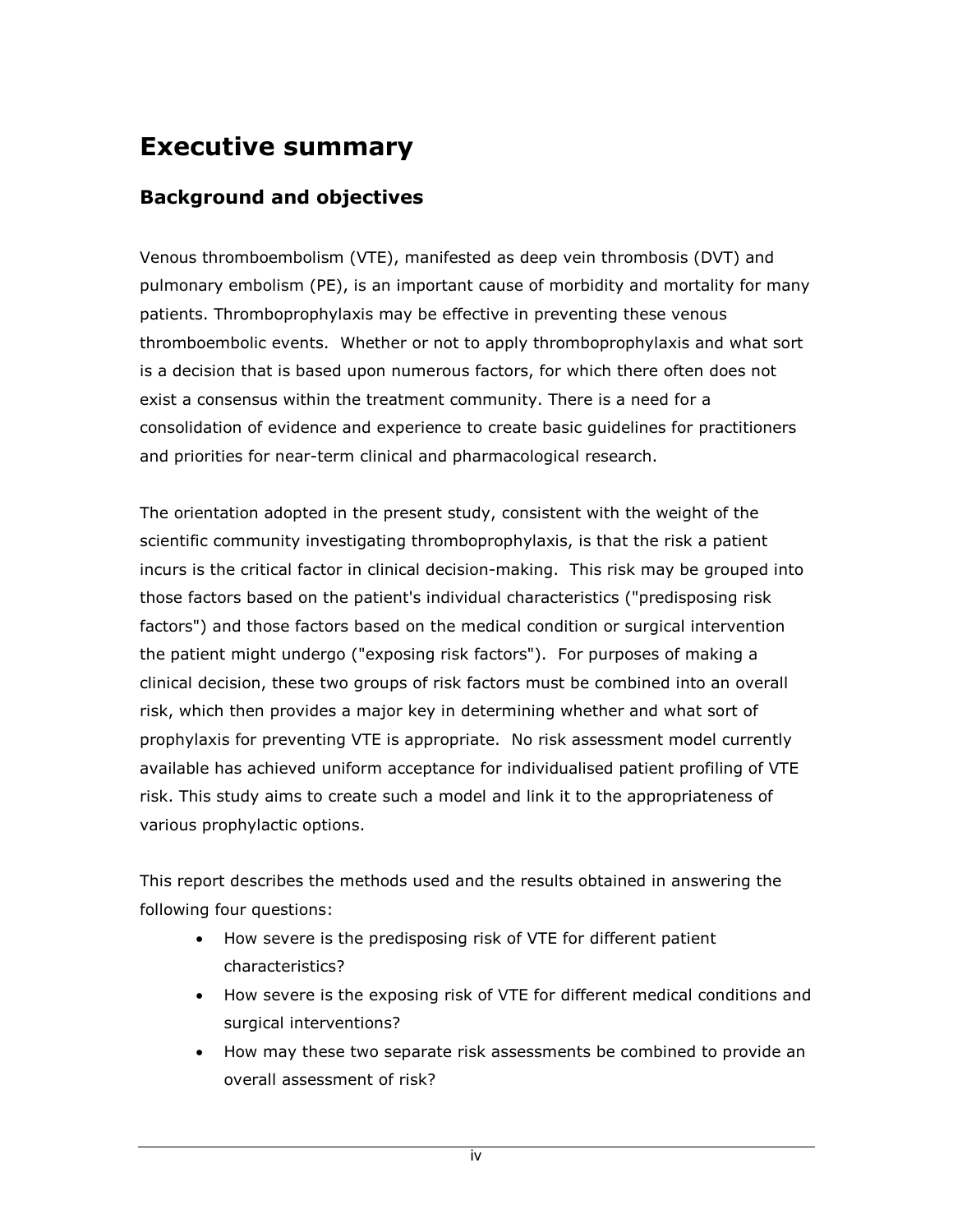• For which patients do the expected benefits of each of a variety of prophylactic treatments available outweigh the possible risks?

Answering these questions allowed us to develop a tool that may be used by the typical health care provider faced with deciding whether or not to employ prophylaxis to prevent VTE, and if so, what type of prophylaxis, in what dosage and for what duration.

### **Methods**

This study was conducted by a structured sequence of tasks. It was accomplished by forming two international panels of experts, one medical and one surgical, and using these panels directly—through their own efforts on the major tasks of the study—and indirectly—through using their good services to recruit their colleagues for specific tasks of the study. The different steps are outlined in the following schema:



PR: predisposing risk; ER: exposing risk

The methods used in the study were the following:

• We conducted a literature review of the state of knowledge on risk factors of VTE and the effects of various prophylaxis regimens available. This literature review served as the basis for all of the subsequent tasks.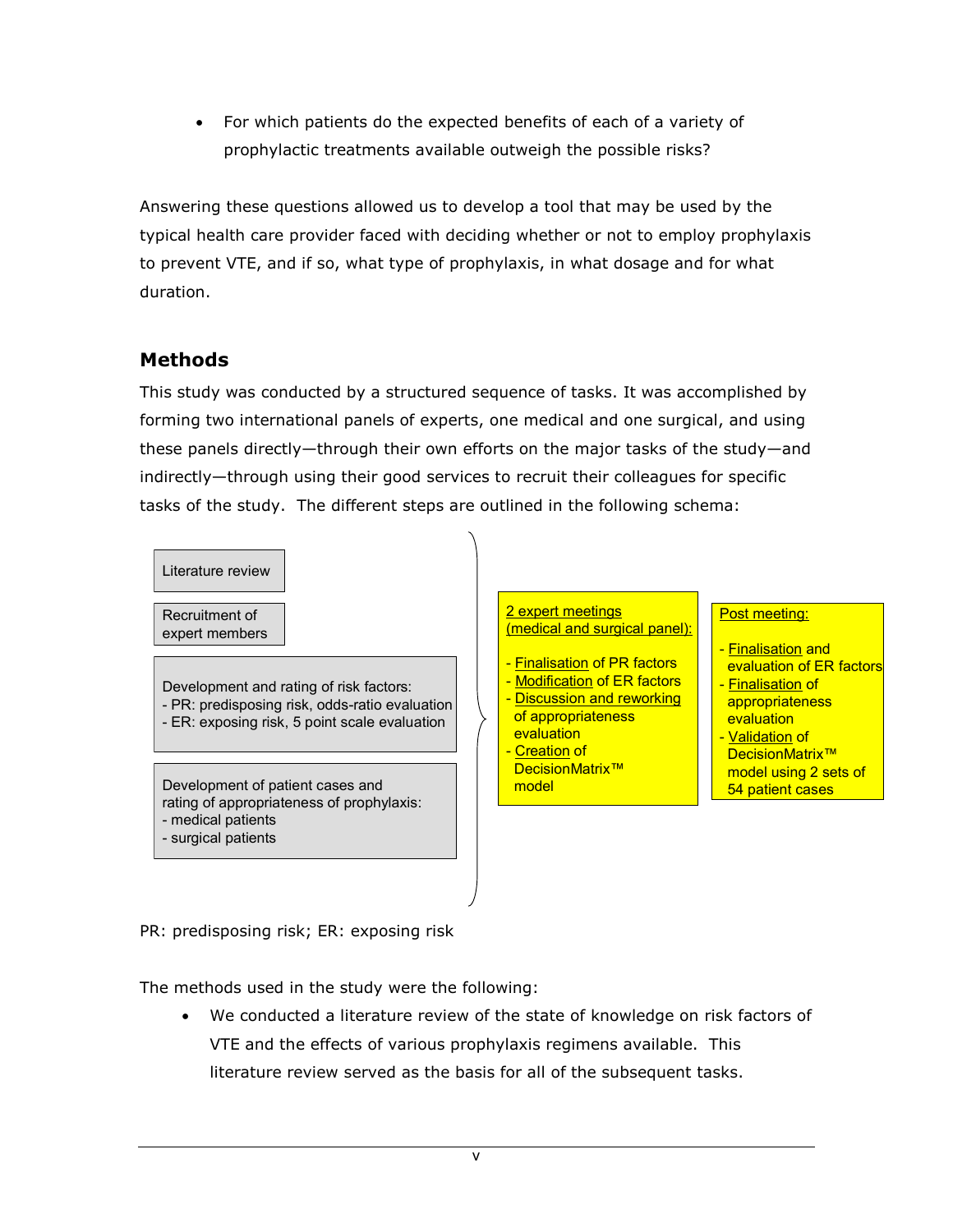- We recruited two international panels of experts on the prevention of VTE, one medical and one surgical. These panels provided expert opinion in light of the literature review, on the estimation of risk and appropriateness of treatment.
- We developed and administered a scale to assess the degree of predisposing risk presented by medical or surgical patients. The development was done by an iterative rating of odds-ratios (compared to a "base case" of a patient with none of the predisposing risks).
- We developed and administered a set of 5-point Likert-type scales to assess the degree of exposing risk possessed by a patient presenting with a medical condition or for a urological, gynaecological or general surgical procedure. These surgical conditions were chosen due to their uncertainty regarding the level of risk. The development was done first by the expert panels (separately for medical and surgical exposing risk) and then by "snowball" referral by the panel to their colleagues.
- Based upon the consensus of meetings held separately by the medical and surgical panels, we constructed a formula that converts both types of predisposing risk and exposing risk into a unique 4-level (low, moderate, high, very high) categorisation of patient risk of VTE.
- We developed two sets of simulated patient descriptions ("cases") that systematically varied the degrees of predisposing and exposing risk. These cases—one set of medical conditions and one set of general surgical interventions, were assessed holistically for the risk of VTE of these simulated patients. The holistic risk was compared to the risk calculated by the formula in order to test the validity of the formula.
- We developed and administered two RAND/UCLA Appropriateness Method instruments for eleven different prophylactic alternatives (including no prophylaxis). One instrument was used with the medical panel and one with the surgical panel. Both panels rated the following alternatives:
	- $\bullet$  no prophylaxis
	- ♦ acetyl salicylic acid (ASA) used at prophylactic doses
	- ♦ graduated compression stockings alone
	- ♦ vitamin K antagonist, such as warfarin
	- ♦ unfractionated heparin (UFH)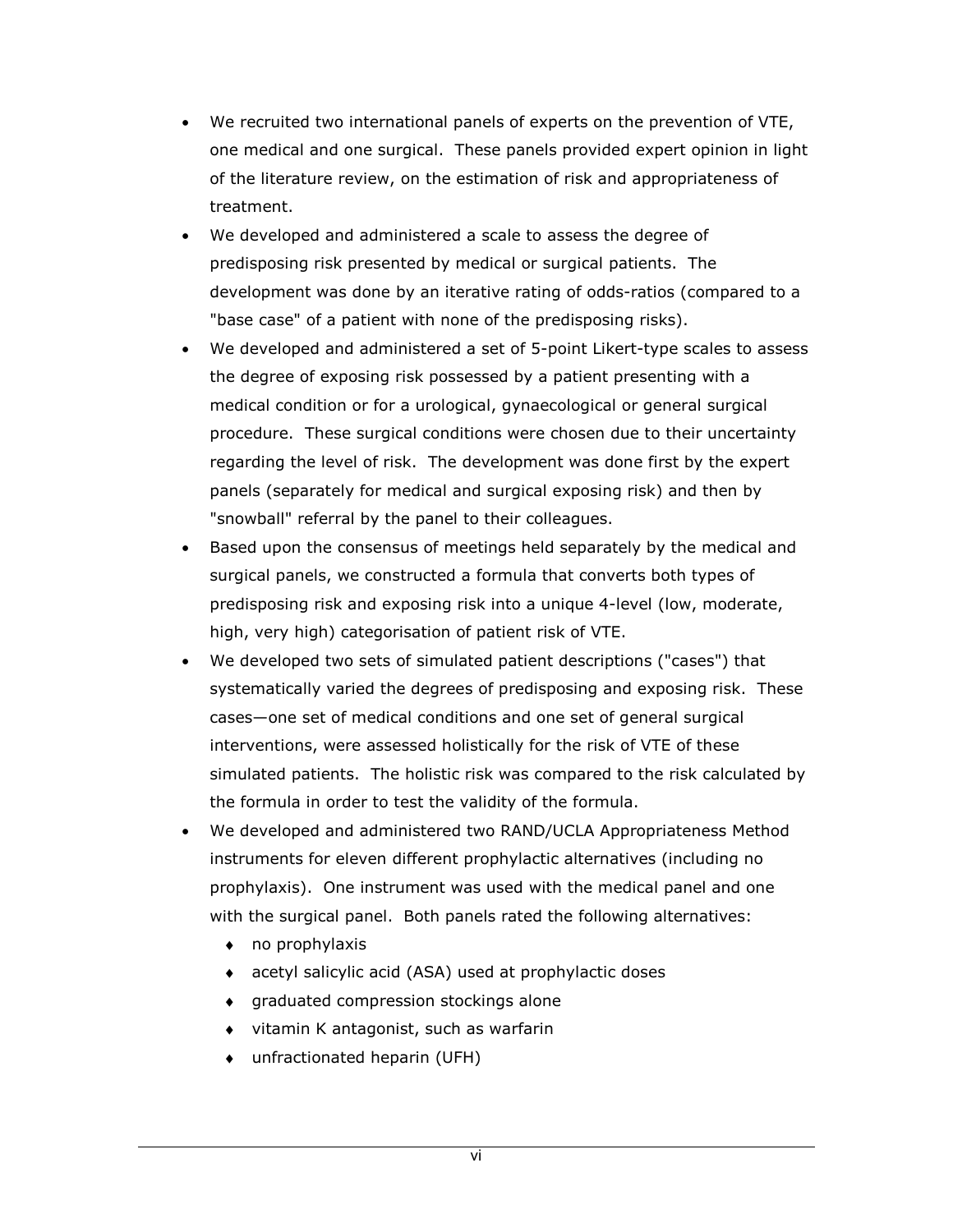- ♦ low molecular weight heparins (LMWH) (classified related to equivalent labelling):
	- ♦ enoxaparin 20 mg or dalteparin 2500 IU
	- ♦ enoxaparin 40 mg or dalteparin 5000 IU
	- ♦ nadroparin 0.3 ml
	- ♦ nadroparin body weight adjusted
- ♦ combined UFH or LMWH and compression stockings
- ♦ prolonged prophylaxis up to 6 weeks
- We refined our measurement tools in order to end with validated, reliable measures of overall risk and appropriateness.

#### **Results**

The methods produced robust results to construct the desired guidelines tool.

**Predisposing risk.** Although we originally envisaged a single measure of predisposing risk that would be applicable to all patients, the study showed that predisposing risk is better considered in two categories. Therefore, we separated the predisposing risk into two separate scores termed "general predisposing risk" and "inherent major predisposing risk", with each score using a heuristically-developed method of combining different non-independent predisposing risks that are present in a single patient. These scores were further simplified by setting cut-off scores separately for surgical and medical patients that divided general predisposing risk into "high" and "low" categories and divided inherent major predisposing risk into "high", "moderate" and "low" categories.

**Exposing risk.** The panel of medical experts was able to rate in a consistent manner the exposing risk for the conditions we presented to them. The panel of surgical experts expressed discomfort rating surgical conditions outside their own speciality. Therefore, we expanded the group of raters by asking the experts to recruit colleagues within the needed specialities. These separate groups of general surgeons, urologists and gynaecologists rated in a consistent manner exposing risks for the procedures they perform, all on the 5-point Likert-type scale.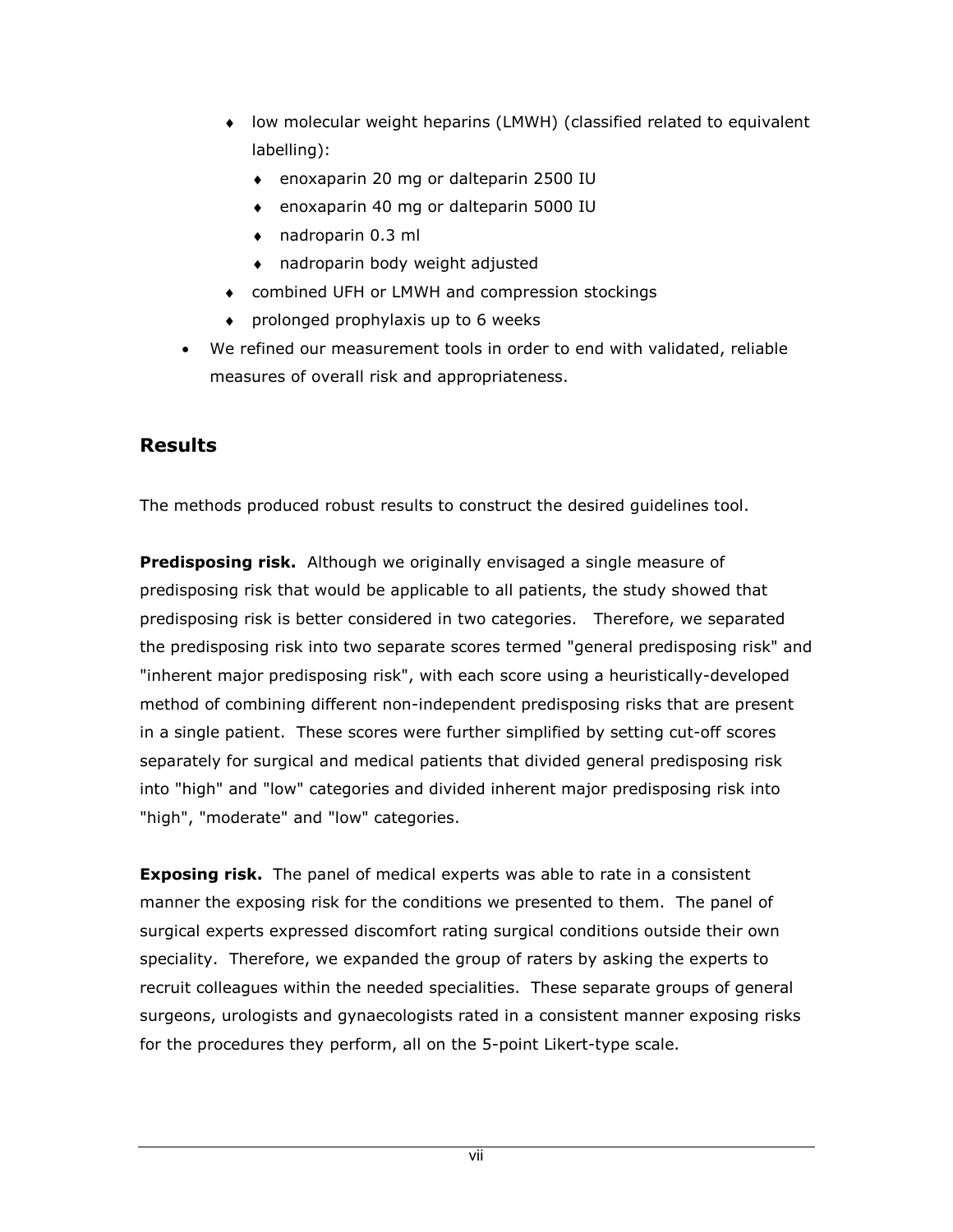**Overall risk measure.** During the meetings of the two expert panels, a matrix that expressed a formula for integrating the two predisposing risk scales and the exposing risk scale into a unique 4-level measure of overall risk was constructed. The validity of this measure was tested by comparing the formula's prediction of overall risk with that produced for two sets of 54 constructed patient cases (one medical and one general surgical). The formula agreed with the experts in about 70 percent of the cases; the disagreements were always only one level different from the expert judgements, and were much more likely to overstate than to understate the risk. This result therefore is in absolute concordance with the high standards in the healthcare field.

**Appropriateness.** We assessed the appropriateness of prophylaxis using a recognised method. The results regarding appropriateness, over both the medical and surgical panels, may be summarised as follows:

- If there really is any risk, then "no treatment" is appropriate. And, correspondingly, any other treatment is inappropriate.
- For surgical patients, compression stockings alone are acceptable (essentially in combination with UFH and LMWH), but for medical patients they are not.
- Surgical patients with either low or moderate overall risk should be given low dosages of LMWH as much as possible, shifting to high dosages only if the risk increases. For medical patients, higher dosages of heparin were more generally appropriate.
- Unfractionated heparin was generally viewed as inappropriate for surgical patients. For medical patients, the benefit of unfractionated heparin outweighed the risks, but greater benefit was provided by LMWH.
- Acetyl salicylic acid and vitamin K antagonists were generally not viewed as appropriate by either panel.
- Prolonged prophylaxis was considered appropriate for medical and surgical patients with a very high overall risk but its use was considered uncertain for those with a high overall risk.

### **Conclusion**

This study examined the measurement of predisposing risk, exposing risk, and the appropriateness of various forms of prophylaxis for the prevention of VTE that might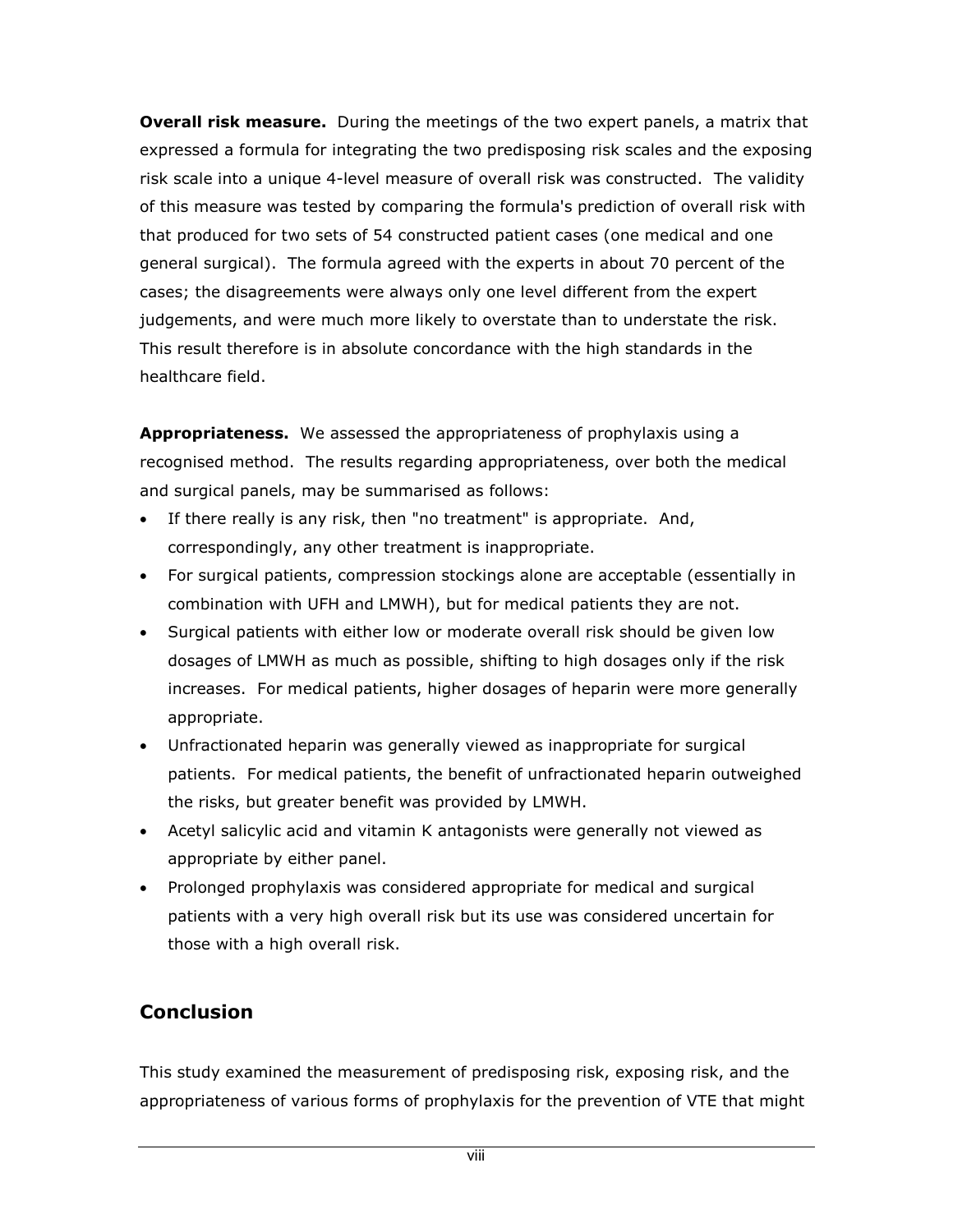accompany medical or surgical treatment. The primary objective of the study was the development of measurement techniques to aid the clinical practitioner. Along the way, we learned a number of useful pieces of information.

- The literature regarding prophylaxis of VTE is extensive, but still rudimentary. There is a need for more scientific evidence on the degree of risk posed by both general and inherent predisposing factors, and for further detail on exposing risk for different procedures.
- The risk of VTE is real, in the sense that the chances of VTE are overall not slight, and the general awareness of this risk by the typical practitioner is not as high as is needed to ensure the best quality care. Part of this lack of general awareness results from the lack of scientific evidence, as mentioned above, and is partly due to a lack of consensus in the expert community regarding the degree of risk.
- There is a consensus, at least amongst the two panels we assembled, that prophylaxis is appropriate whenever the risk is higher than low or insignificant. This statement, going back to our definition of "appropriate" means that the potential benefits of prophylaxis outweigh their potential harms, without considering the economic costs of the treatment.
- Given that one should engage in prophylaxis, there was a consensus that low molecular weight heparin is the preferred treatment, although for some situations, unfractionated heparin provides equivalent or nearly equivalent benefit. Other treatments, including acetyl salicylic acid, vitamin K antagonists and compression stockings in the absence of medication, were not viewed as providing good benefit-to-harm ratios.

As stated above, the primary purpose of this project was the development of a decision aid. The measures of risk and the appropriateness ratings were combined into a tool in the form of a *DecisionMatrix™* for the appropriateness of prophylaxis of VTE. This decision aid provides, in a user-friendly form, the results of a uniform and systematic compilation of both the scientific evidence and the consensus of opinion among the leading experts in the field of VTE prevention. The contents of the *DecisionMatrix™* are the results of an expert panel process based upon a comprehensive review of the literature and should in no case replace the advice of health professionals taking into account different national regulations regarding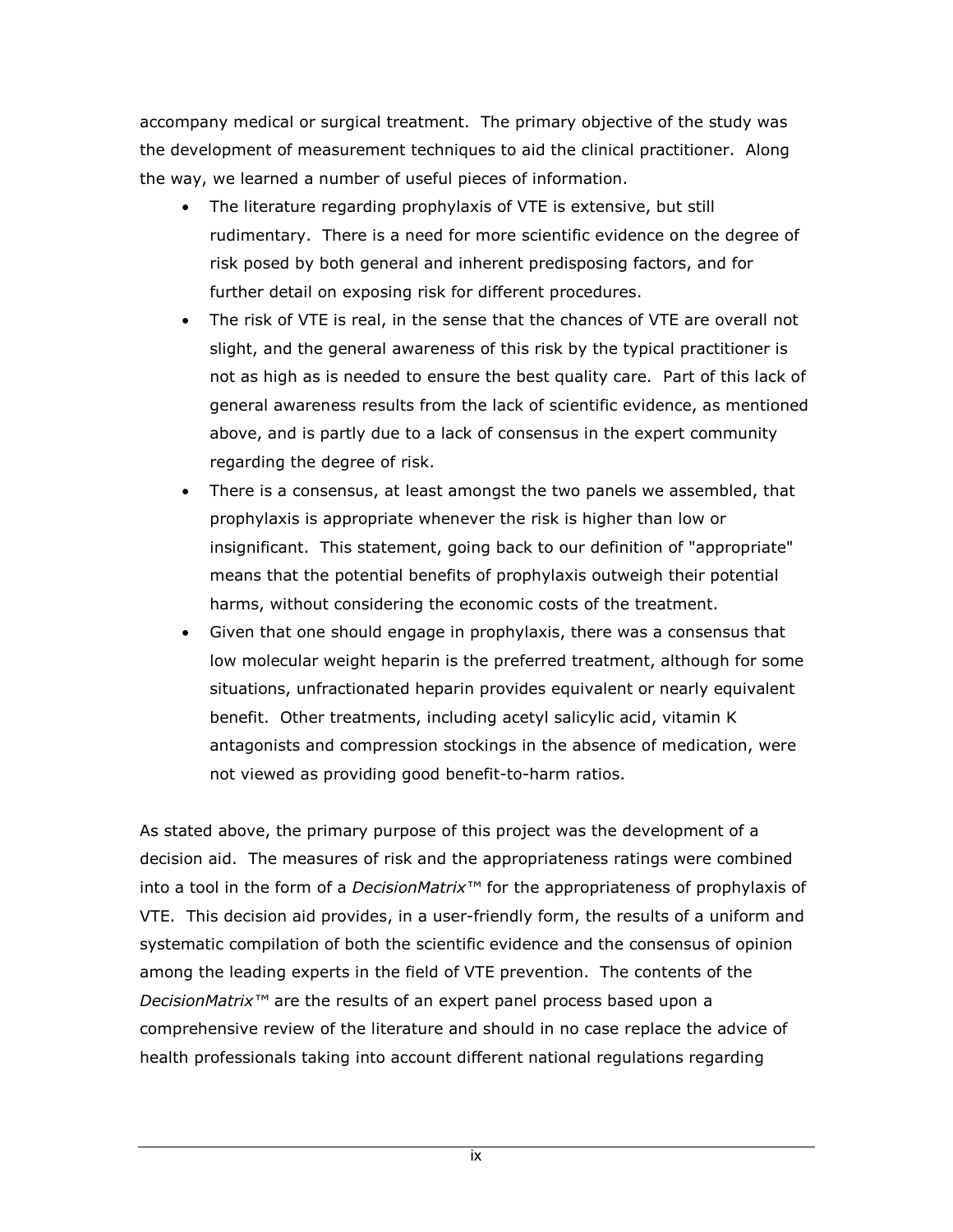prescribing. *DecisionMatrix™,* in the form of a CD ROM, is available as a public service by Sanofi-Synthelabo.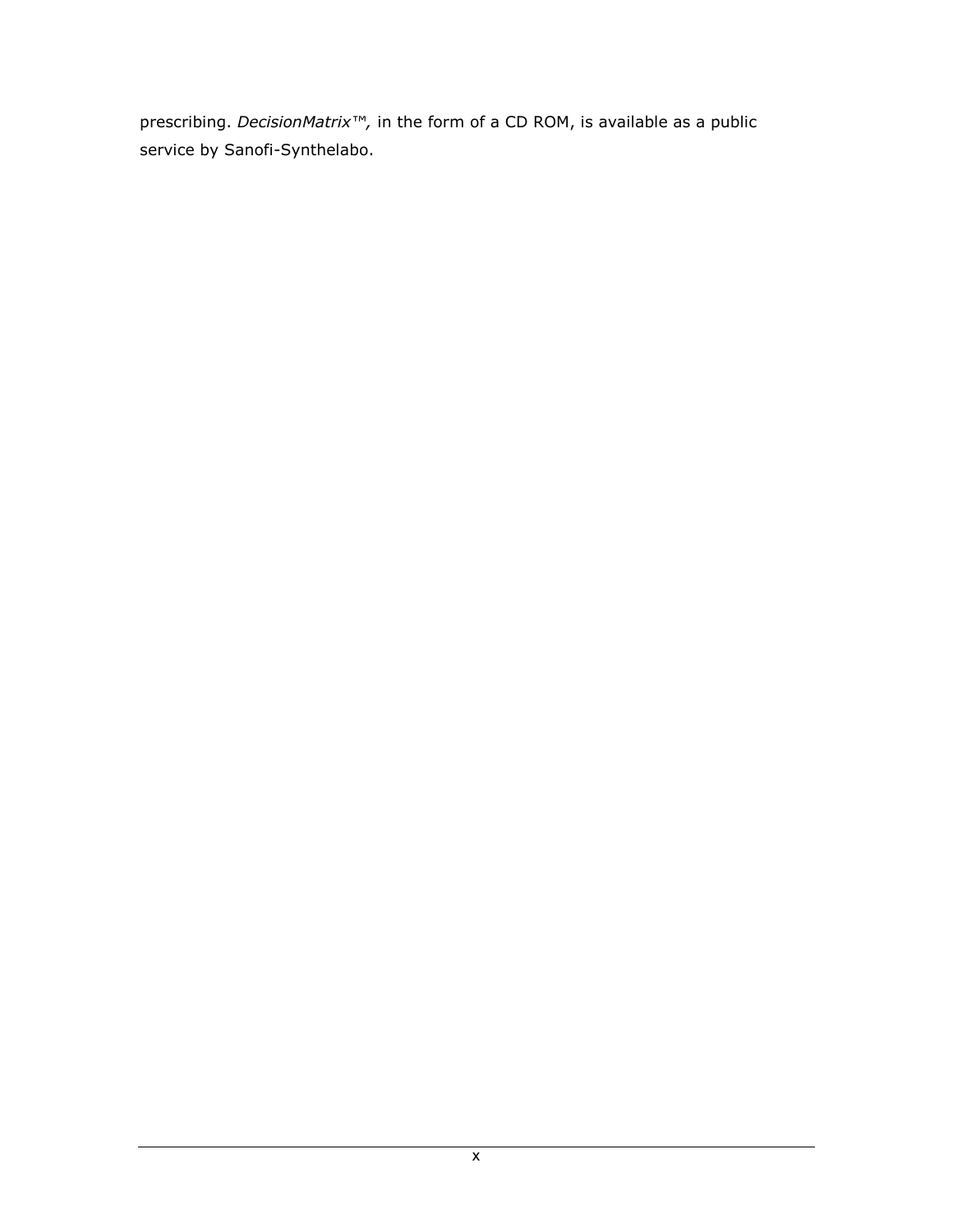## **Table of contents**

| Results vii |                                                                          |  |
|-------------|--------------------------------------------------------------------------|--|
|             |                                                                          |  |
|             |                                                                          |  |
|             |                                                                          |  |
|             |                                                                          |  |
|             |                                                                          |  |
|             |                                                                          |  |
|             |                                                                          |  |
| 2.1.        |                                                                          |  |
| 2.2.        |                                                                          |  |
| 2.3.        |                                                                          |  |
| 2.3.        |                                                                          |  |
| 2.4.        |                                                                          |  |
| 2.5.        |                                                                          |  |
| Chapter 3   |                                                                          |  |
| 3.1.        |                                                                          |  |
| 3.2.        |                                                                          |  |
| 3.3         |                                                                          |  |
| 3.4         | Combining predisposing and exposing risk into an overall risk measure 28 |  |
| 3.5         |                                                                          |  |
| 3.6         |                                                                          |  |
|             |                                                                          |  |
|             |                                                                          |  |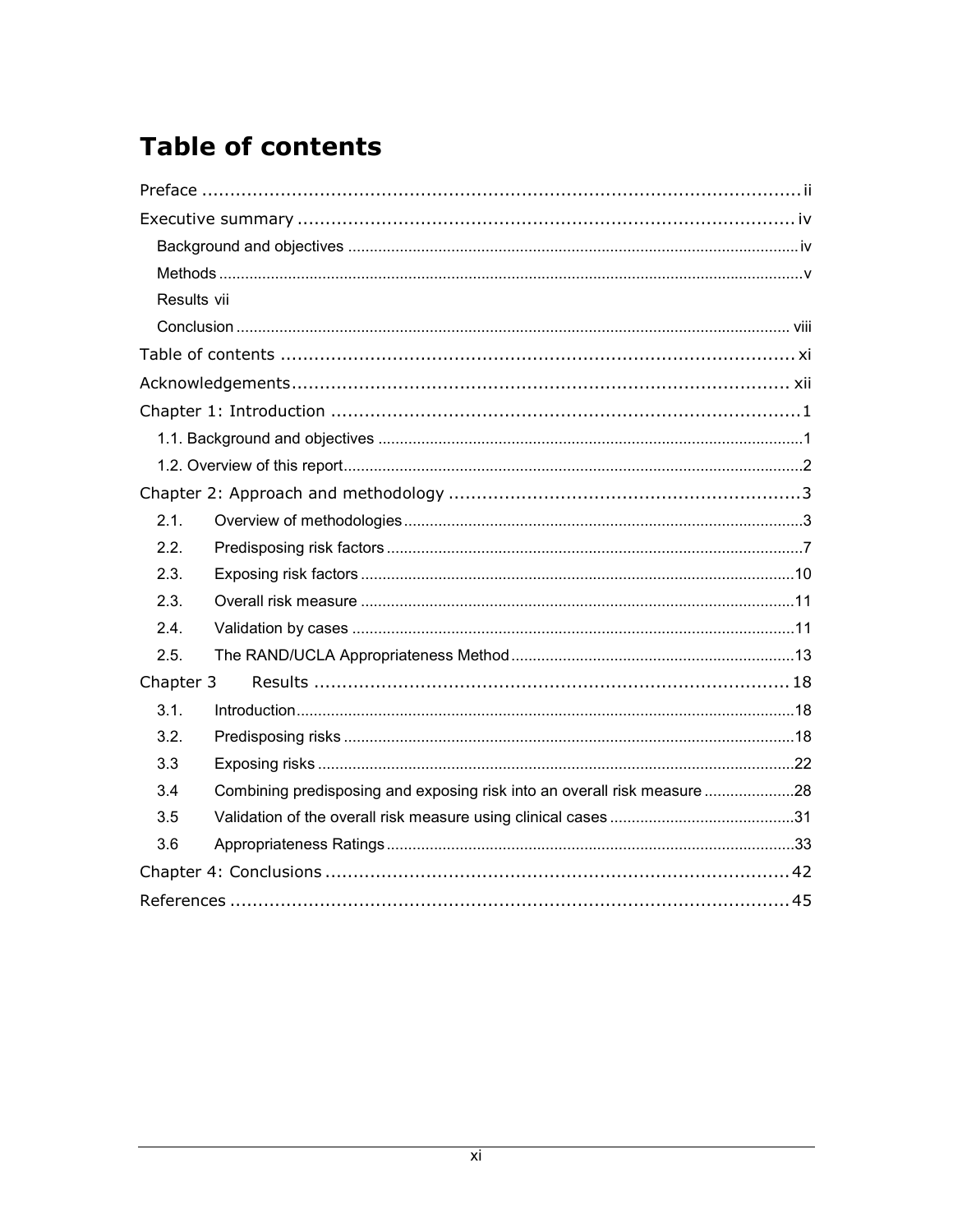## **Acknowledgements**

The authors wish to thank, Pr. Michel M. Samama (Paris, France), Dr. Daniel Quinlan, (London, UK), Dr. Patrick Mismetti (St Etienne, France), Dr. Nadia Rosencher (Paris, France), Dr. Valerie Mathieux (Paris, France), and Dr. Jean-Eric Joire and Petra Fischbacher from Sanofi-Synthelabo Group (Paris, France) for their valuable contributions to this project. Also, the authors would like to thank Mirjam van het Loo (RAND Europe, Leiden, the Netherlands) and Dr. Earle Rothbell (Colonia, New Jersey) for their thorough review of a draft version of this document. Finally, and not least, we wish to thank the panel members and their colleagues (identified in Chapter 2) for their enthusiastic and co-operative participation.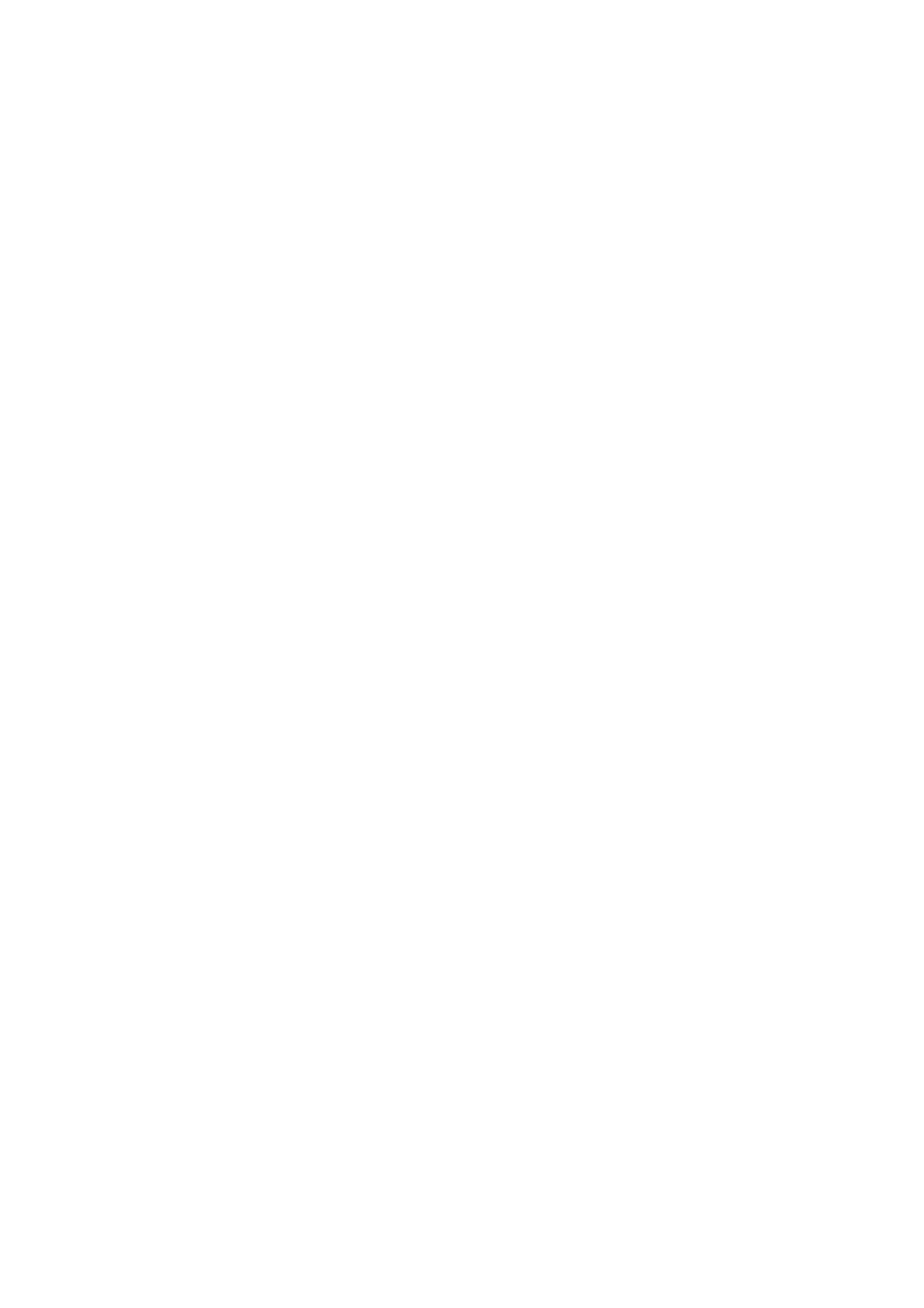## **Chapter 1: Introduction**

### **1.1. Background and objectives**

Venous thromboembolism (VTE), manifested as deep vein thrombosis (DVT) and pulmonary embolism (PE), is an important cause of morbidity and mortality for a wide group of patients in many different medical conditions or surgical treatments. Thromboprophylaxis may be effective in preventing these venous thromboembolic events (Geerts, et al., 2001).

Whether or not to apply thromboprophylaxis and what type is a decision based upon numerous factors, for which there often does not exist a consensus within the medical community. This lack of consensus is based in part on a lack of basic scientific evidence. But even the evidence that does exist is not welldisseminated to the practitioner community. There is a need for a consolidation of evidence and experience to create basic guidelines for practitioners and priorities for near-term clinical and pharmacological research.

The orientation adopted in the present study, consistent with the weight of current evidence, is that the risk a patient incurs is the critical factor in clinical decision-making concerning prophylaxis. A patient's individual thromboembolic risk is influenced by numerous factors, which may be grouped into those based on the patient's individual characteristics ("predisposing risk factors") and those based on the medical condition or surgical intervention the patient might undergo ("exposing risk factors"). These two groups of risk factors must be combined into an overall assessment of risk, which in turn is key in determining whether and what sort of prophylaxis for preventing VTE is appropriate. A number of risk assessment models have been developed to construct instruments that stratify patients into risk groups—typically either three (low/moderate/high) or four (low/moderate/high/very high) in number (Nicolaides, et al., 2001; Geerts, et al., 2001). However, no risk assessment model currently available has achieved uniform acceptance for individualised patient profiling of VTE risk. This study aims to create such a model and link it to the appropriateness of various prophylaxis options.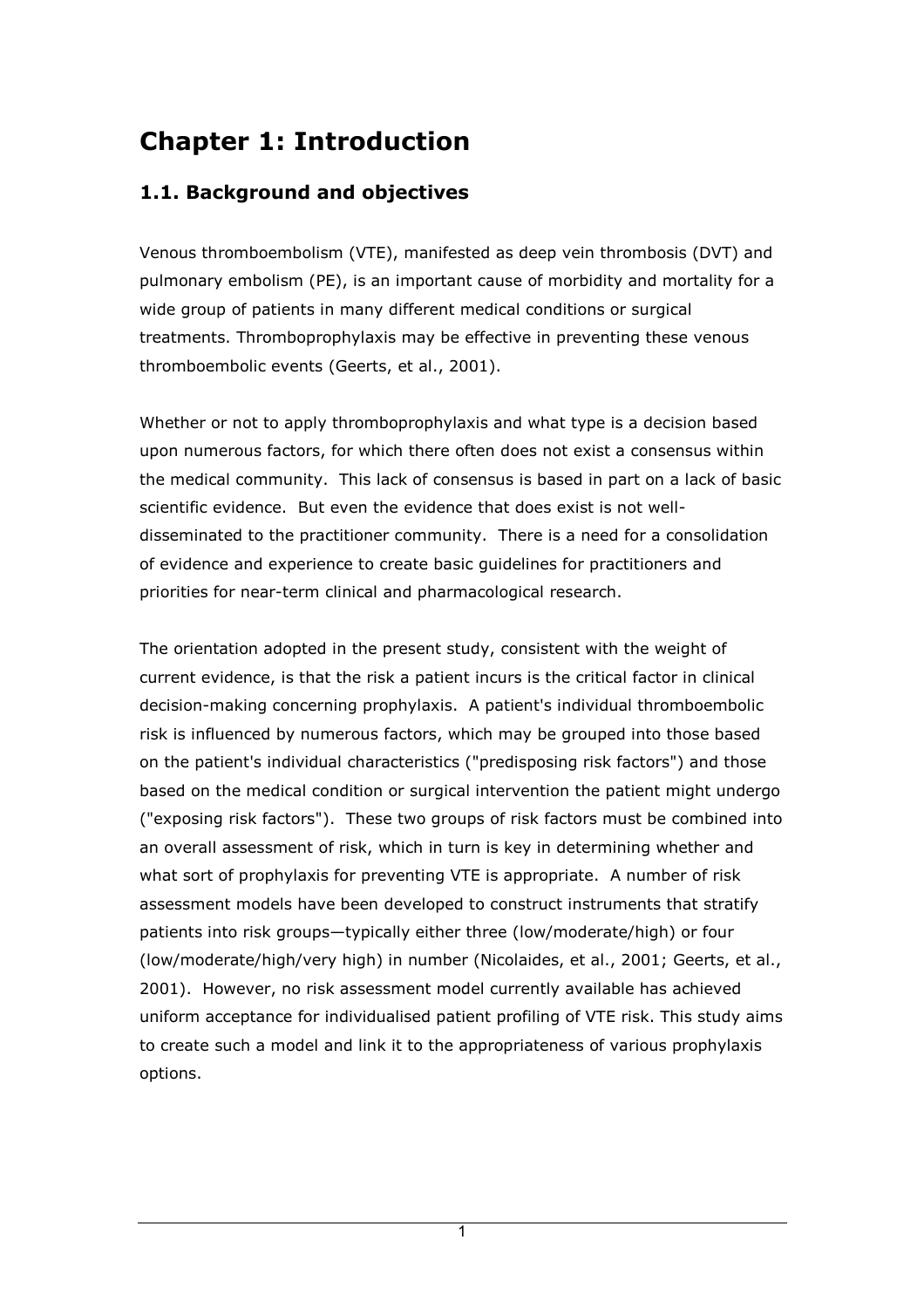The overall goals of this study are

- (1) to create a validated risk assessment instrument to categorise the degree of risk of VTE for patients with a variety of medical conditions or undergoing surgical treatments and
- (2) to determine whether or not it is appropriate to employ prophylaxis, and, if so, what kind, what dosage of medications, and for what duration.

Both the risk assessment model and the determination of appropriateness are intended to be employed in a decision aid tool to be used as part of a judgement by physicians as to whether and what type of prophylaxis of VTE to give their patients and for how long. The decision tool developed in this project, called the *DecisionMatrix™ for Prophylaxis of VTE* has resulted from a uniform and systematic compilation of both the scientific evidence and the consensus of opinion among the leading experts in the field of VTE prevention.

In order to reach these goals and to create the decision aid, we developed and validated ways to answer the following four questions:

- (1) How severe is the predisposing risk of VTE for different patient characteristics?
- (2) How severe is the exposing risk of VTE for different medical conditions and surgical interventions?
- (3) How may these two separate risk assessments be combined to provide an overall assessment of risk?
- (4) For which patients do the expected benefits of prophylactic treatment outweigh the possible risks?

## **1.2. Overview of this report**

The next chapter provides a description of the methods we used to address the four questions posed immediately above. A key feature of these methods was the use of two international panels of medical and surgical experts in VTE, who provided both quantitative and qualitative expressions of their opinions in a twoiteration series of measurements preceded and followed by an open discussion. In chapter three we describe and analyse the results of the study. This chapter is somewhat detailed, and assumes at least a moderate background in statistics and/or medicine. In chapter four, we conclude by answering the research questions and give recommendations for implementation of the results in the form of the *DecisionMatrix™* and guidelines for appropriate prophylactic care.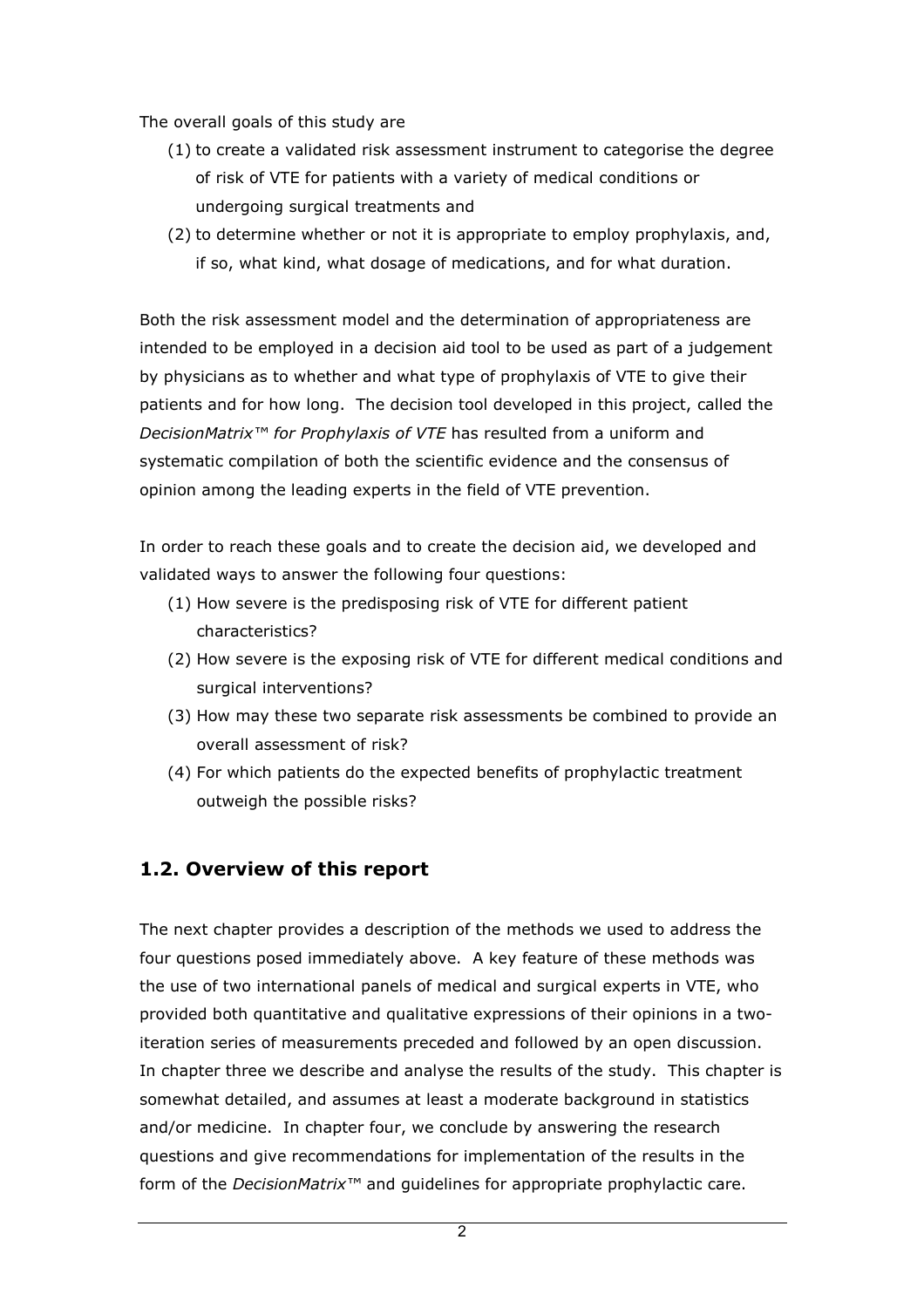## **Chapter 2: Approach and methodology**

### **2.1. Overview of methodologies**

In this study, we used a combination of quantitative and qualitative methods. Basically, our approach consisted of three parts:

- We assembled a taskforce to study the problem and structure the research project.
- We obtained a review of the scientific literature on prophylaxis of VTE.
- We recruited two multinational panels of experts on prophylaxis, one for medical conditions and the other for general surgical, urological and gynaecological surgical procedures.
- We developed measures of predisposing and exposing risk, based upon the literature review and the expertise of the taskforce, which were iteratively rated and revised by the two panels. The first round of rating was done by the panel at home. Each panel then met to discuss the ratings and individually re-rate. Finally, further ratings were obtained in some cases when the panellists returned home.
- In conjunction with the development of the risk assessment measures, we constructed and fielded an assessment of the appropriateness of 11 different prophylaxis treatments of VTE, using the RAND/UCLA appropriateness method. Like with the risk assessment measures, this was done iteratively with the panel, including a first round at home, a second round immediately following a group meeting and discussion, and some further ratings upon returning home.
- All of the risk assessment and appropriateness ratings were analysed. The risk assessments were integrated into a unique 4-level measure of risk that was validated by holistic ratings of simulated patient cases done by an expanded group based upon the original two panels.

Thus, the overall research method can be characterised by the following three steps:

- (1) asking the experts to express their opinion through a series of quantitative ratings provided on written questionnaires,
- (2) discussing these ratings in a group discussion and then
- (3) asking the experts for a second and sometimes a third series of ratings, in case of disagreement, on the same issues. The specific form of the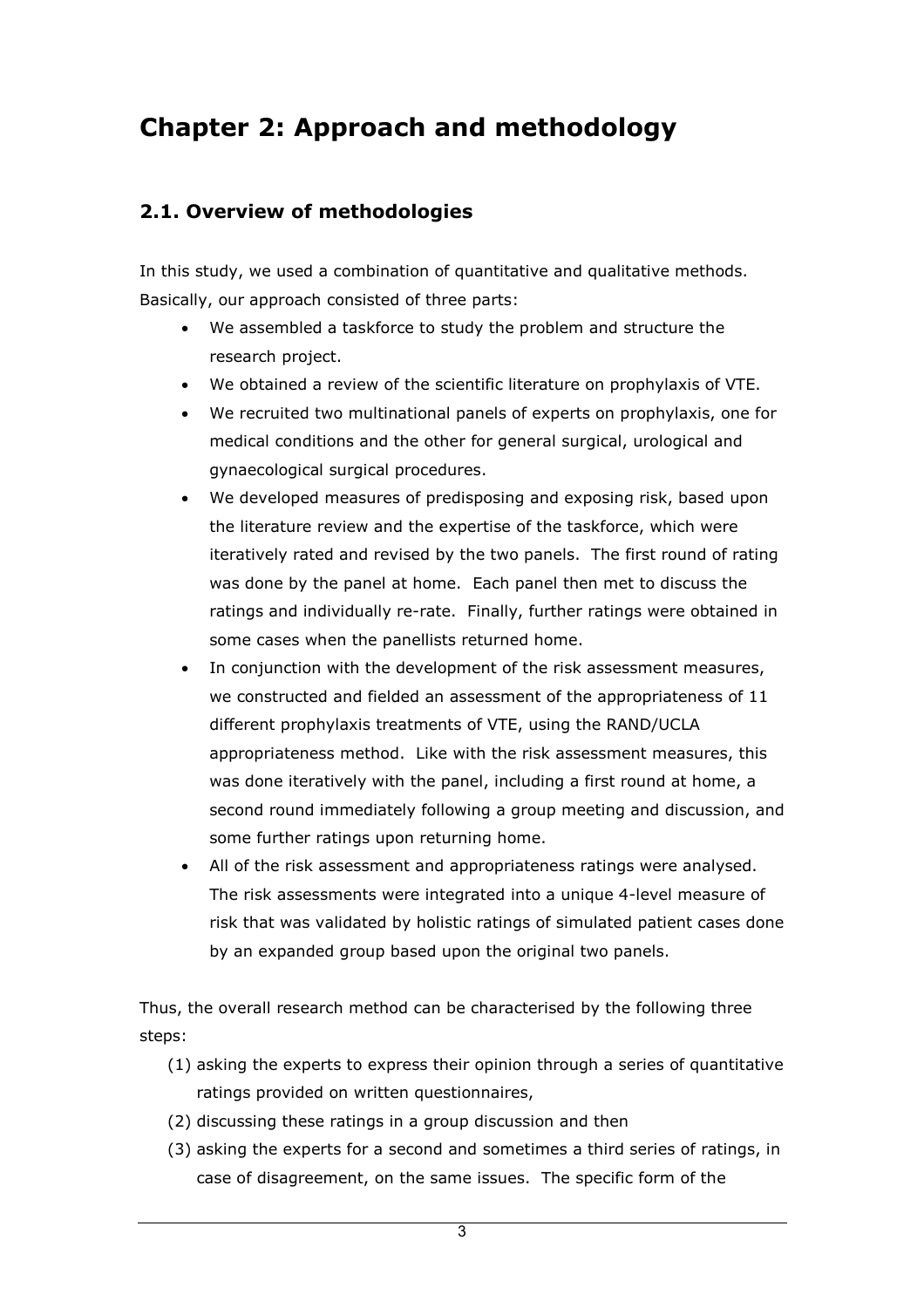second ratings instruments could be and indeed was modified as a result of the group discussions.

This approach was followed for all four research questions, in order to obtain independent series of ratings for predisposing risk, exposing risk, overall risk and appropriateness. The advantage of having two rounds of ratings separated by a group discussion is that things that might not have been completely clear to the expert raters in the first round can be clarified during the group discussion. In addition to clarifying misunderstandings and different interpretations, the group discussion provides a means for the experts to attempt to convince each other by providing reasons for their opinions. Finally, but not least importantly, the group discussion provides an opportunity for the experts to recommend adjustments as well as additions or deletions to the instruments they rated in the first round. Within the philosophy of this methodological approach, the first round of ratings serves principally the purpose of making both expert raters and researchers familiar with the method and the data that will be obtained by it, while the second round produces the data analysed to achieve the research objectives.

In our analysis of the obtained data, we used a four-step approach to integrate all the different ratings into a unique instrument that could be used in constructing the *DecisionMatrix™* for the appropriateness of prophylaxis of VTE. These three steps are:

**1. The construction of measures of predisposing and exposing risk.** One measure to estimate the magnitude of a comprehensive set of predisposing risks was built. Another pair of measures to estimate the magnitude of the exposing risk for a more delimited set of medical conditions and surgical interventions were built. The predisposing risk was assessed by asking experts to estimate the odds-ratio for each item in a list of predisposing risks against a "base patient" having none of the predisposing risks in the list. The exposing risk was assessed by rating the degree of risk for separate lists of medical conditions and surgical interventions on a 1-5 Likert-type scale. Both the medical and surgical lists were anchored by well-defined respective treatments with strong agreement concerning the degree of risk.

**2. The calculation of the overall risk by integrating the predisposing and exposing risk measures.** As we will show in chapter 3, the predisposing risk was separated into two subgroups: inherent major predisposing risks (personal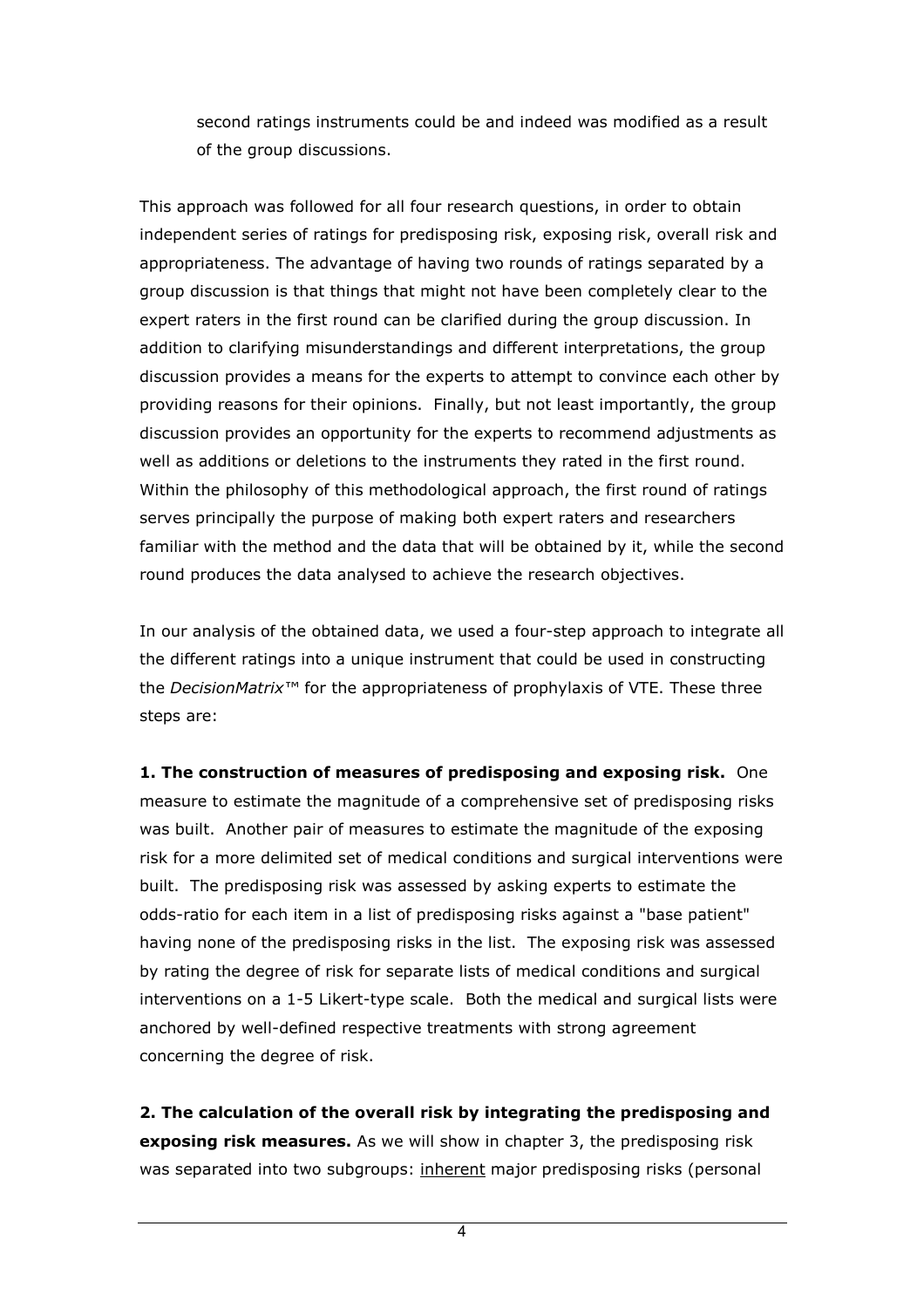and family histories of VTE and critical blood factors predisposing for thrombosis) and other more general predisposing risks. The inherent major predisposing risks (three levels of risk), general predisposing risks (two levels of risk) and exposing risks (three levels of risk) were cast into a three-dimensional matrix, where each cell of the matrix yielded an overall risk assessment that was one of four values: low, moderate, high or very high.

#### **3. The risk assessment provided by integration of the three types of risk**

**was validated** by constructing cases of hypothetical patients that spanned the range of possible risks, and asking an enlarged panel of experts to give a holistic rating of the risk posed for each patient case. These holistic ratings were compared to the ratings given by the integrated risk assessment.

#### **4. The determination of the appropriateness of eleven different**

**prophylactic treatments for individual patients.** A list of patient descriptions (which we term "indications" but are sometimes referred to as "cases") were constructed by combining the four overall levels of risk with other clinical conditions that might influence whether and which prophylaxis to use. For each of these indications, the panel was asked to assess the relative benefit-to-harm degree for the individual patient described by the indication of 11 different prophylaxis treatments, ranging from "no prophylaxis" to extensive use of antithrombotic medications. This assessment was made on a scale of 1 (the expected harms greatly outweigh the expected benefits) to 9 (the expected benefits greatly outweigh the expected harms). The group's median judgement for each indication and treatment combination was screened for whether the group disagreed (defined formally) or not, and then classified as "appropriate," "uncertain" or "inappropriate" for the treatment under review. When the group disagreed, the indication was deemed "uncertain" no matter what the value of the median. In such cases the method can not make a statement favouring or not favouring the treatment and the decision is left to the individual physician who may wish to consider this treatment.

Before engaging in the ratings tasks, the panellists were provided with a review of the recent clinical literature on prophylaxis of VTE that provided a comprehensive overview of independent risk factors for VTE.

The key to the entire process were the two international panels of experts, who were recruited from their home areas by regional representatives of Sanofi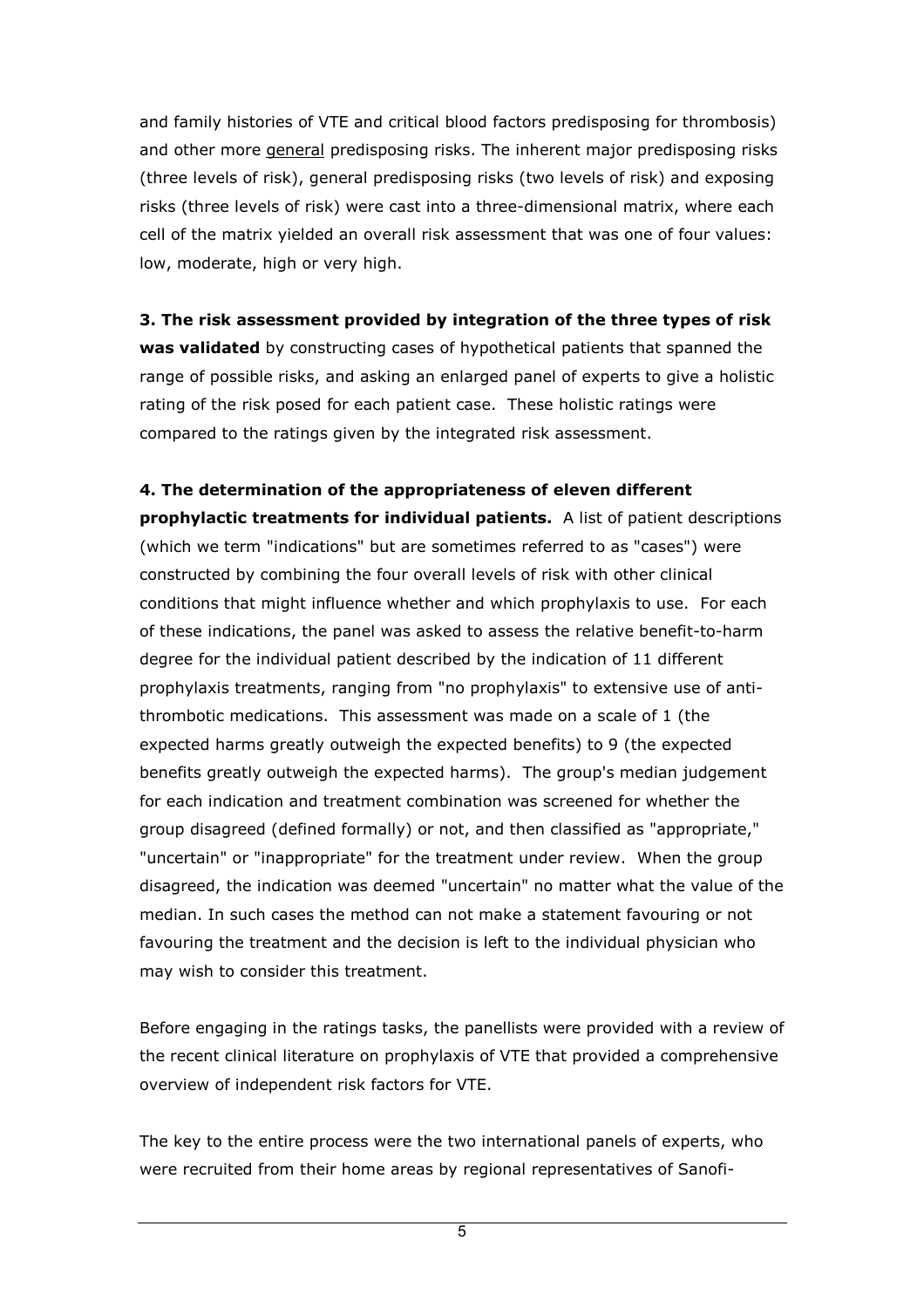Synthelabo. Tables 2.1a and 2.1b show the names, countries and specialisation of these doctors.

| Name             | Country         | <b>Specialisation</b>        |
|------------------|-----------------|------------------------------|
| Arcelus JI       | Spain           | Surgery                      |
| Dahl OE          | Norway          | Surgery                      |
| Ganzon MSV       | Philippines     | Cardiology/ Vascular Surgery |
| Nurmohamed MT    | The Netherlands | Surgery                      |
| Pantanawitz D    | South Africa    | Surgery                      |
| Park SY          | South Korea     | Haematology                  |
| Perez-Requejo JL | Venezuela       | Haematology                  |
| Ramacciotti E    | Brazil          | Vascular Surgery             |
| Souidan T        | Egypt           | Surgery                      |
| Tombal B         | Belgium         | Urological Surgery           |
| Tripathi R       | India           | Surgery                      |
| Zakhariev T      | <b>Bulgaria</b> | Surgery                      |

**Table 2.1a. List of experts who participated in the surgical panel.** 

| Name                            |          | <b>Specialisation</b>   |
|---------------------------------|----------|-------------------------|
|                                 | Country  |                         |
| Ankri A                         | France   | Haematology             |
| Bouslama K                      | Tunisia  | Internal medicine       |
| Gherasim L                      | Romania  | Internal medicine       |
| Haas S                          | Germany  | Internal medicine       |
| Londono Trujillo D <sup>1</sup> | Colombia | Pneumology              |
| Monreal M                       | Spain    | Haematology             |
| Pachenko FP                     | Russia   | Cardiology/ Thrombology |
| Taher A                         | Lebanon  | Haematology-Oncology    |
| Tomkowski W                     | Poland   | Internal medicine       |

ł

 $<sup>1</sup>$  Due to a personal emergency, Dr. Londono Trujillo was not able to attend the two-day meeting, but</sup> he did complete the second-round ratings following telephone discussions.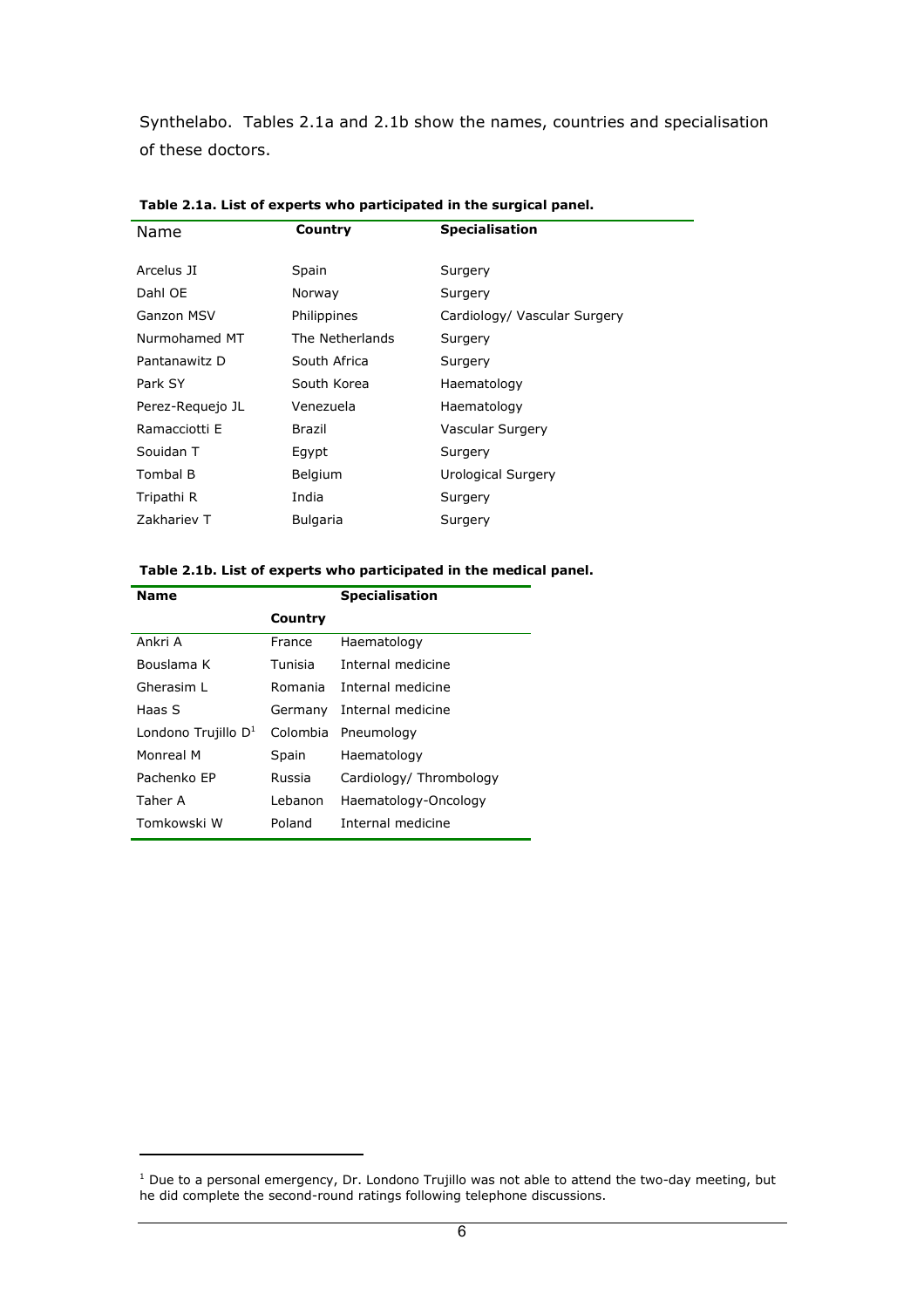Additional participants for the validation phase are listed in table 2.2.

| <b>Name</b>          | Country         |
|----------------------|-----------------|
|                      |                 |
| Buchmuller-Cordien A | France          |
| Guillot-Rivron K     | France          |
| Eikelboom J          | Australia       |
| <b>Beltran</b>       | Philippines     |
| Kesteven P           | UK              |
| Lef A Levin          | Norway          |
| Lodeiro              | Venezuela       |
| Khalil I             | Lebanon         |
| Veerman DP           | The Netherlands |
| Constandache F       | Romania         |
| Fernandez AA         | Venezuela       |
| Arias J              | Spain           |

**Table 2.2. List of experts who participated in the validation phase.** 

### **2.2. Predisposing risk factors**

The predisposing risk is the pre-existing clinical risk of the patient, i.e., the risk before he/she is admitted to the hospital; this risk is independent of the surgical procedure or medical condition for which he/she is admitted to hospital. The evaluation of this risk was performed using an odds-ratio (OR) measure. An oddsratio is a statement of the difference in degree of risk of a phenomenon for two different situations, and represents this difference in terms of the multiplicative ratio between the situations. Therefore, the odds-ratio for situation A compared to situation B will be 1.00 if the risks are the same, less than 1.00 if situation A has the lesser risk, and greater than 1.00 if situation A has the greater risk.

Members of both the surgical and medical panels were asked in a rating form to determine the odds-ratio for 61 possible predisposing risk factors. The final lists of items are in Tables 3.1 and 3.2. The list was constructed by the task force group, based on the findings of the literature review and clinical expertise. Before fielding this instrument to the panels, five hospital interns completed a draft version of the rating form in order to test the comprehensibility and feasibility of the questionnaire.

For each separate item, the panel members were asked to assign an odds-ratio representing the risk of that particular patient characteristic or clinical situation, compared to a normal female person younger than 40, in a normal situation

7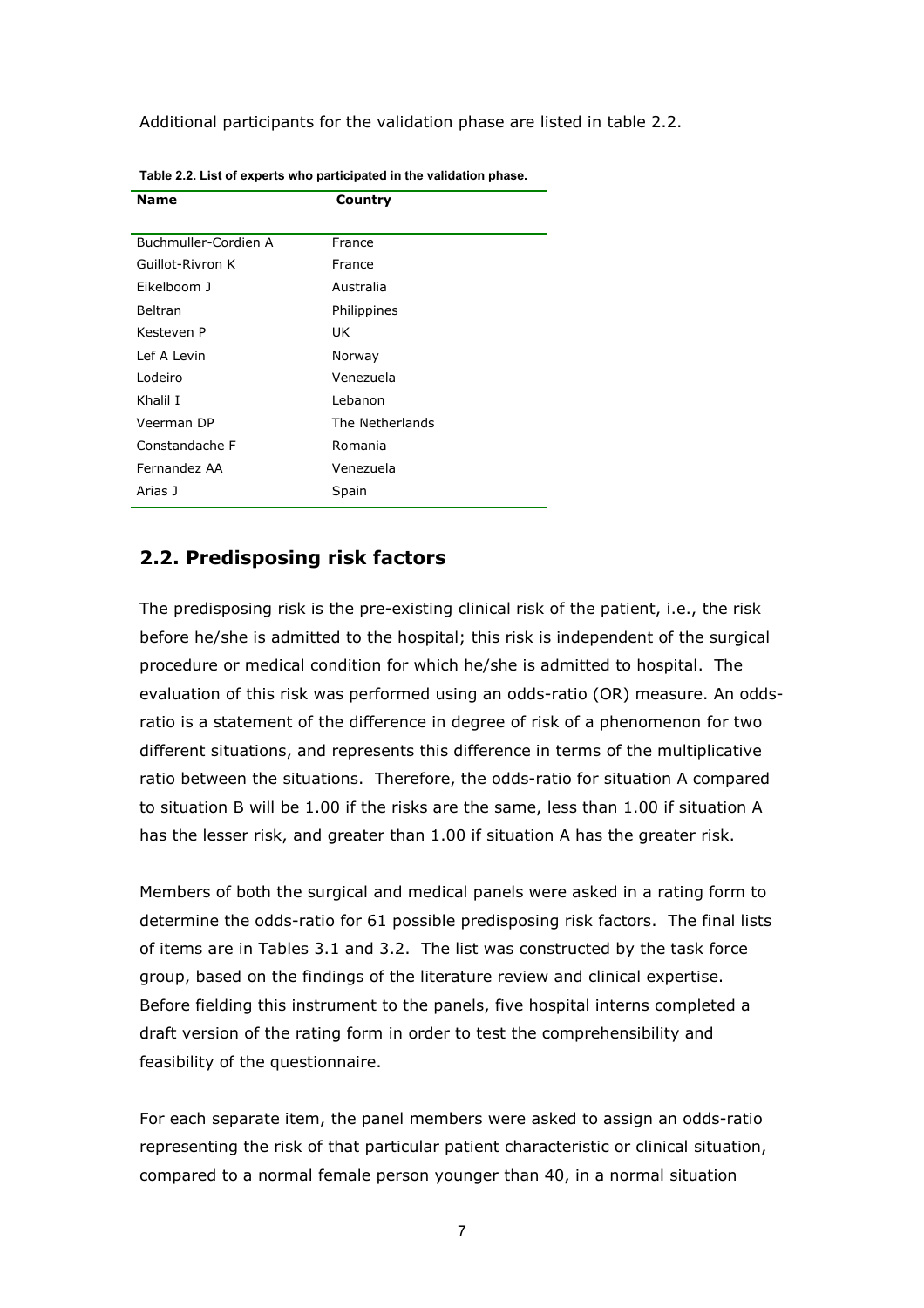without that particular characteristic. The odds-ratio for this "standard patient" is by definition 1.00. If the expert believes that a certain patient characteristic leads to a risk of VTE twice as high as the risk for the standard patient, he would give it a value of 2.00. If the characteristic would lead to a risk of VTE nine-and-onethird times as high as the standard patient, he would give an odds-ratio of 9.33. Tables 2.3 and 2.4 provide simplified examples of odds-ratio ratings to show how the questionnaire was constructed.

**Table 2.3. Example 1** 

| <b>General patient characteristics</b> | <b>Definition</b>                    | Odds-ratio |
|----------------------------------------|--------------------------------------|------------|
| Sex                                    | Male (compared to female)            | 1.10       |
| Obesity                                | BMI > 30 kg/m <sup>2</sup>           | 2.50       |
| Family history of VTE                  | in first degree, parents or siblings | 16.00      |

In the first column of both examples, the general patient characteristics are listed. Here, we show for purposes of example only three items: sex, obesity, and family history of VTE. Each is defined in the second column. Finally, in the last column, which was blank in the actual odds-ratio form, are hypothetical estimations of odds-ratios that might be provided. In example 1, the rater believes that being male represents a risk of 1.10 times versus female, having a Body Mass Index (BMI) over 30 represents 2.50 times as much risk of VTE as not being obese, and that having a family history of VTE represents 16 times the degree of risk of VTE as having no family history of VTE.

**Table 2.4. Example 2** 

| <b>General patient characteristics</b> | <b>Definition</b>                    | Odds-ratio |
|----------------------------------------|--------------------------------------|------------|
| Sex                                    | Male (compared to female)            | 0.85       |
| Obesity                                | BMI > 30 kg/m <sup>2</sup>           | 2.75       |
| Family history of VTE                  | in first degree, parents or siblings | 25.00      |

In case a certain predisposing risk would lower the risk of VTE, panel members could give an odds-ratio between zero and one (for example 0.5 means half the risk of VTE, compared to a normal person). In Example 2, the rater disagrees with the rater in Example 1 about whether males or females have higher risk. This rater believes that being male represents a risk of only 0.85 times as much as being female. While the direction of risk for obesity and family history of VTE are the same for this rater as for the rater in Example 1, the figures differ slightly for obesity but to a large degree for family history of VTE.

In case the expert believed that there were additional predisposing risk factors related to VTE, these could be added, together with definitions and odds-ratios, at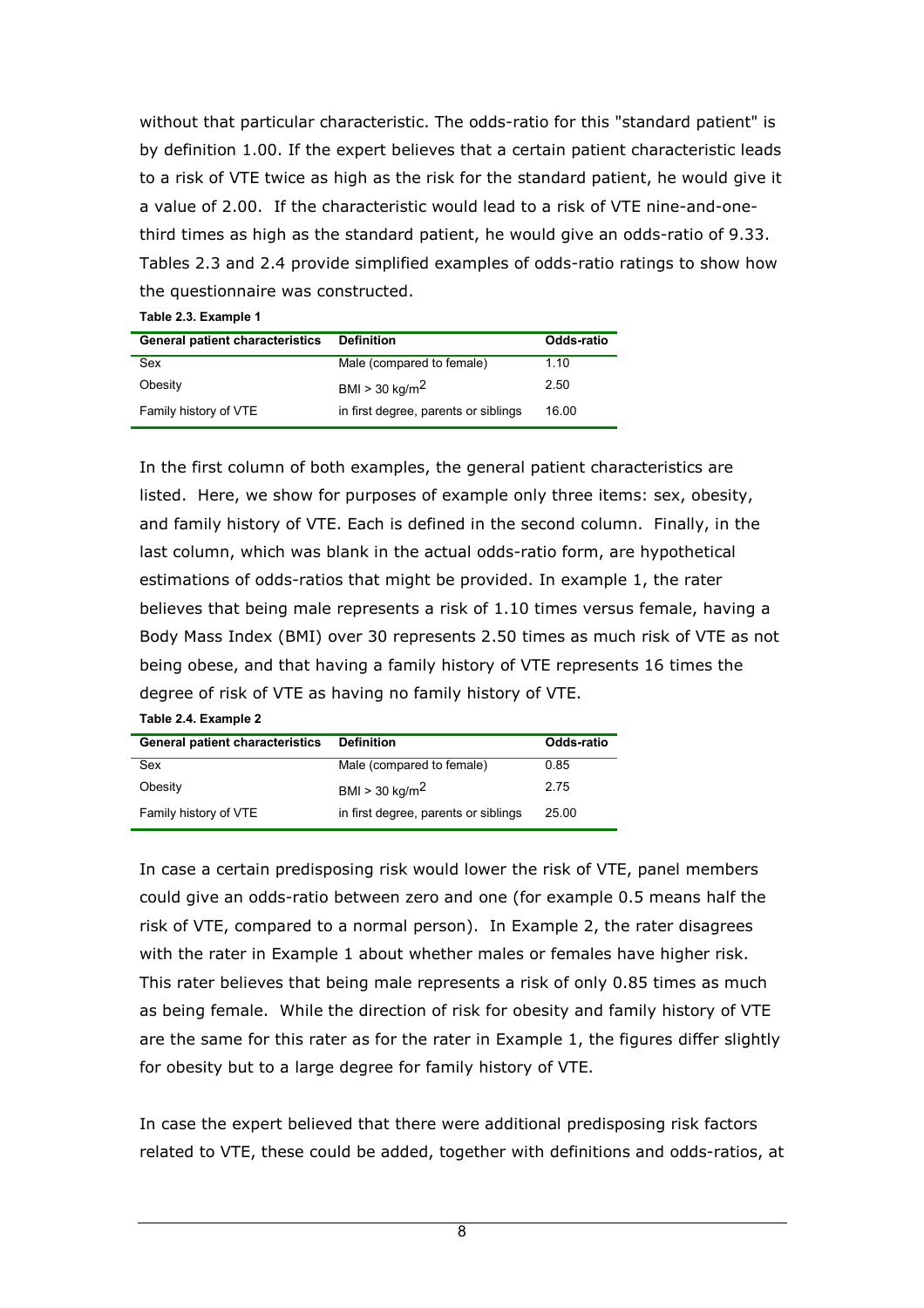the end of the questionnaire. Few raters took advantage of this opportunity, and any such instances were discussed at the meeting.

For each OR we defined an (arbitrary) cut-off point, which would serve as a trigger for extensive discussion of that predisposing risk with the experts during the panel meeting. The following three measures were used:

*1. Differences between ratings given by the surgical and medical panels*. In most cases, there was agreement on predisposing risk between the experts in the medical panel and those in the surgical panel. For example, having a previous history of VTE classified as "proximal with or without distal DVT", was rated 6.16 on average by the surgical panel and 6.31 by the medical. However, in some cases there was much less agreement. For example, primary antiphospholipid syndrome (without another autoimmune disease) was rated 5.76 by the surgical panel compared to 9.14 by the medical panel. Whenever the average ratings of the two panels differed by more than a ratio of 1.00:1.50, we flagged that item for discussion.

2. *Spread of ratings among all panellists*. We also looked separately for each risk factor at the amount of agreement in both panels combined, by dividing the standard deviation by the geometric mean for all panellists. For example, the standard deviation of the predisposing risk related to being male is 1.18, which is large compared to the obtained mean value of 1.11. The cut-off point we used here for flagging an item was 1.00. Thus, all rated predisposing risks with a standard deviation equal to or higher than the geometric mean were presented to the panels for discussion.

3. *Comparison of highest and lowest given ratings*. Finally we calculated a measure of dispersion by dividing the rating of the  $4<sup>th</sup>$  highest individual in the combined panels by the  $4<sup>th</sup>$  lowest one. The reason for taking the  $4<sup>th</sup>$ highest/lowest was to exclude the outliers and therefore get a measure of general dispersion. Comparison ratios higher than 2.50 were flagged for discussion. For example, if the  $4<sup>th</sup>$  highest respondent gave an odds-ratio of 20.00, then if the  $4<sup>th</sup>$ lowest respondent gave a rating of 8.00 or less, that item would be flagged for discussion.

During the panel meetings, the panel members discussed and revised the list of predisposing risks, and then provided odds-ratios for the revised list. (This list is

9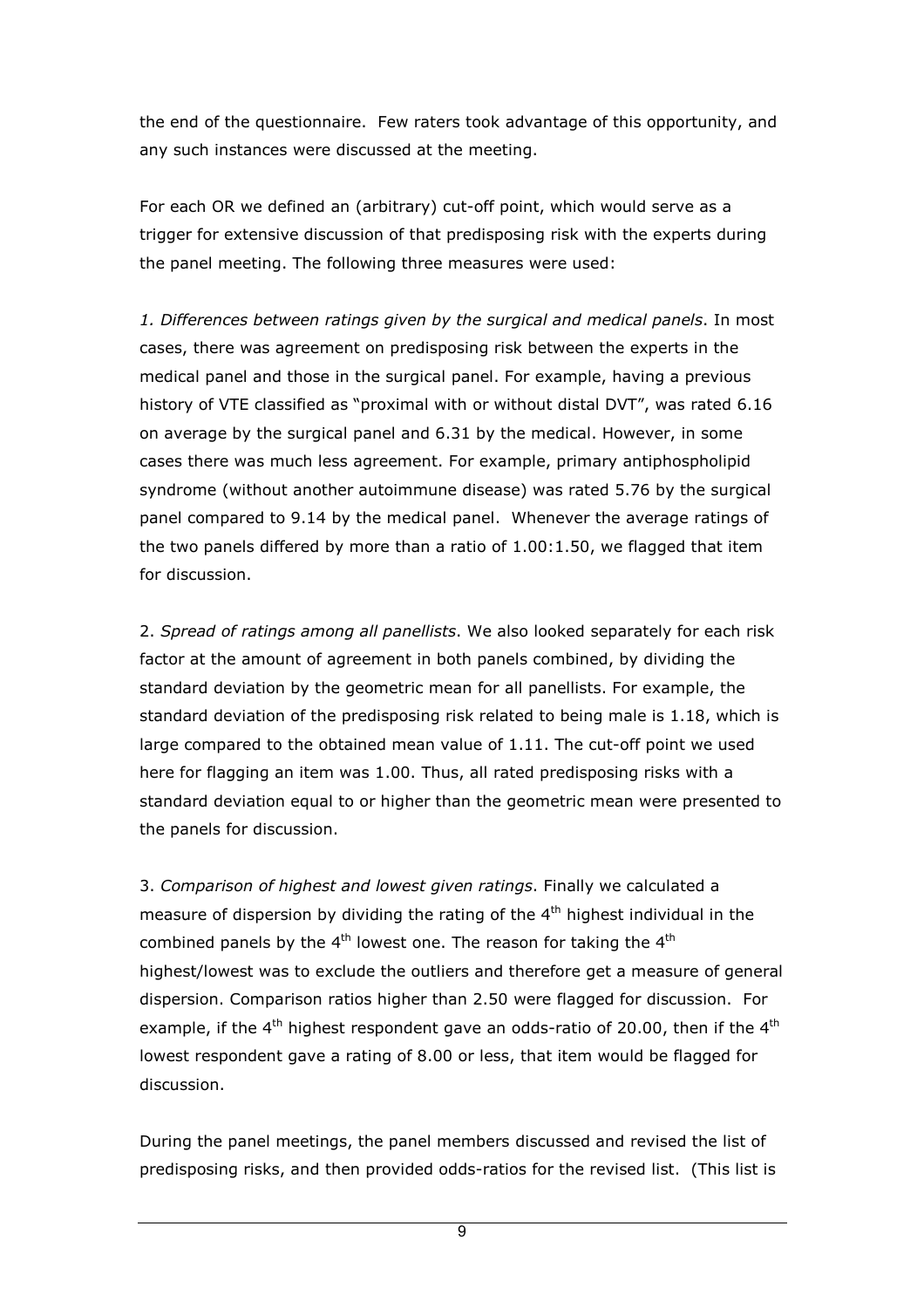presented in Chapter 3, Tables 3.1 and 3.2). In addition to the odds-ratios, the panel members were also asked to indicate the level of evidence they based their ratings upon. Panel members could indicate the following evidence levels:

- $A =$  randomised clinical trial or other strong evidence
- $B =$  weaker scientific evidence
- $C =$  consensus conference or promulgated guidelines
- $D =$  personal experience of the rater or colleagues.

The goal was explicitly not to ask what evidence exists – this was already clarified in the literature review. By giving the evidence base of their rating, the panel members could indicate what level of evidence they currently consider most useful for the specific predisposing risk factor. The evidence levels may also provide additional information to the researchers on reasons for disagreement among the panel members.

### **2.3. Exposing risk factors**

The exposing risk is the risk incurred by the surgical procedure or the medical condition causing a patient to be admitted to hospital with the subsequent treatment received. The evaluation of this risk was assessed by ratings on a 5 point Likert-type scale from 1 (insignificant risk) to 5 (high risk). Exposing risk was defined as the added risk resulting from the intervention or treatment. The ratings were anchored by three relatively well established<sup>2</sup> reference points for the surgical and medical panels, respectively, as shown in Table 2.5.

|                        | <b>Medical panel</b>                     | Surgical panel                                 |
|------------------------|------------------------------------------|------------------------------------------------|
| 1 = Insignificant risk | Young patient with acute asthma          | Diagnostic laparoscopy                         |
| $2 =$ Minor risk       | Condition between the ones rated 1 and 3 | Condition between the ones rated 1 and 3       |
| $3$ = Moderate risk    | Heart failure, stages NYHA III or IV     | Vaginal hysterectomy (non-cancerous situation) |
| $4 = Substantial risk$ | Condition between the ones rated 3 and 5 | Condition between the ones rated 3 and 5       |
| $5 =$ High risk        | Acute stroke (with paralysis)            | Repair of hip fracture                         |

**Table 2.5. Definitions of exposing risk in medical and surgical panels** 

In the first round of ratings, exposing risk was assessed by the surgical panel for three different types of surgery:

- general surgery (42 items)
- gynaecological surgery (50 items)
- urological surgery (52 items)

j.

 $2$  As established by the medical experts in the Task force.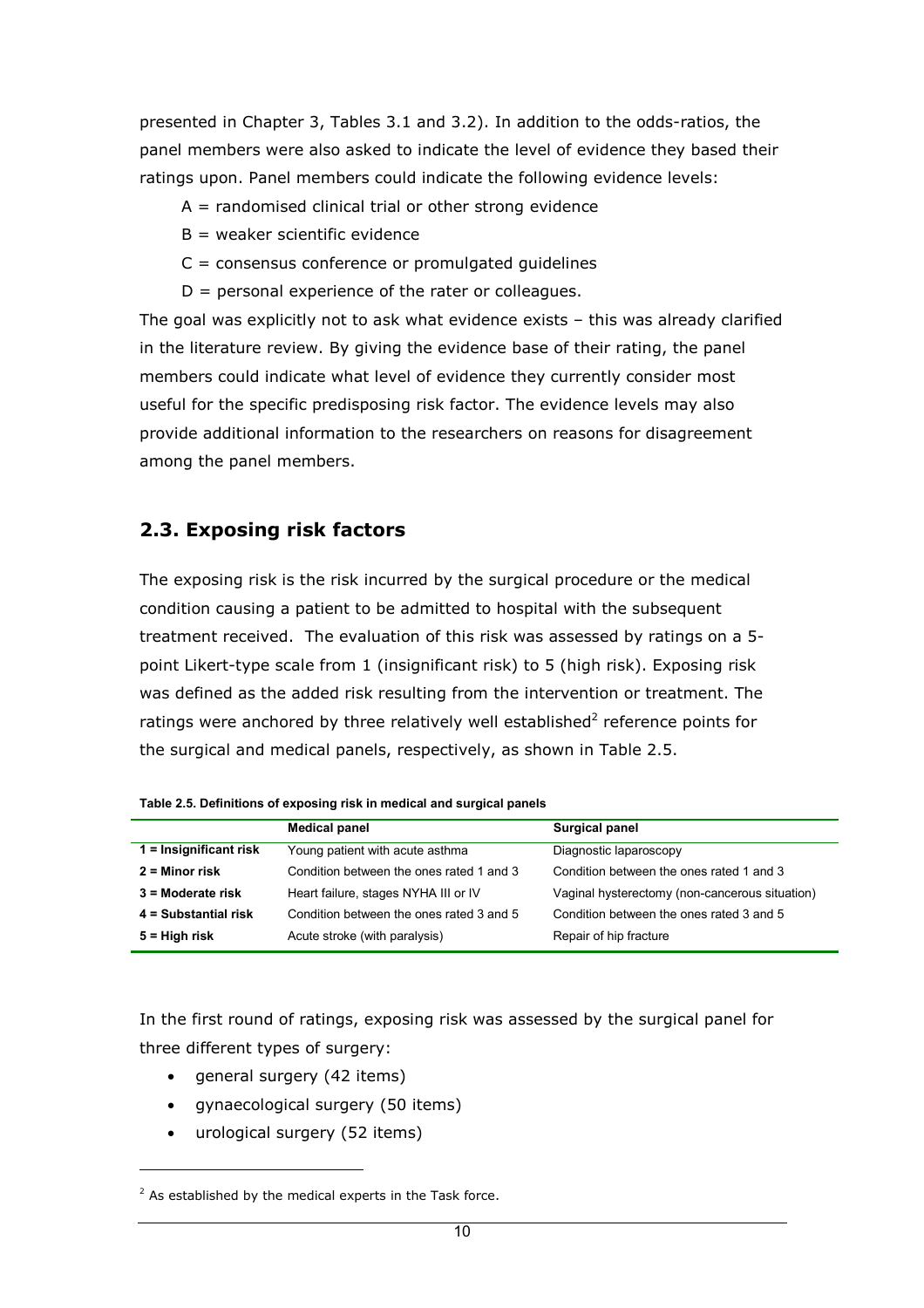For the medical panel, 25 different types of medical conditions were assessed.

The medical panel discussed exposing risk, made some modifications to the instrument, and then re-rated the exposing risk. The final items used are in Chapter 3, Table 3.3.

During the panel meeting, the surgical group also modified the exposing risk instrument, but expressed discomfort and lack of confidence in rating interventions outside of their own specialities. Therefore, instead of re-rating the indications by the surgical panel, the pool of experts was enlarged by asking both panels to identify and give the exposing risk instrument (modified during the panel discussion) to colleagues with the relevant surgical speciality (gynaecological/urological/general). This resulted in exposing risk being rated by a different groups (11 gynaecologists, 13 urologists and 16 general surgeons/anaesthetists) who rated the three separate instruments, respectively (shown in Tables 3.4, 3.5 and 3.6). Each of the original surgical panel members was in his or her own speciality rating group.

## **2.3. Overall risk measure**

During the meetings of the two expert panels, a matrix that expressed a formula for integrating the two predisposing risk scales and the exposing risk scale into a unique 4-level measure of overall risk was constructed, based upon a consensus revealed during the discussions. The relationship between the three risk factors results in a three-dimensional measure which is presented in chapter 3.

## **2.4. Validation by cases**

A set of patient descriptions (which we call here "cases") was constructed by taking the predisposing and exposing risk rating forms and checking off which overall risk was present. At the panel meetings, the participants were asked to give their holistic ratings of the risk faced by each case on a four-point scale of low/moderate/high/very high risk. The results of the preliminary validation did not meet the expectations - the correlation with integrated ratings was below average, the full range of possible risks was not represented, and there were inconsistencies in the patient descriptions. Therefore, this data set was reworked.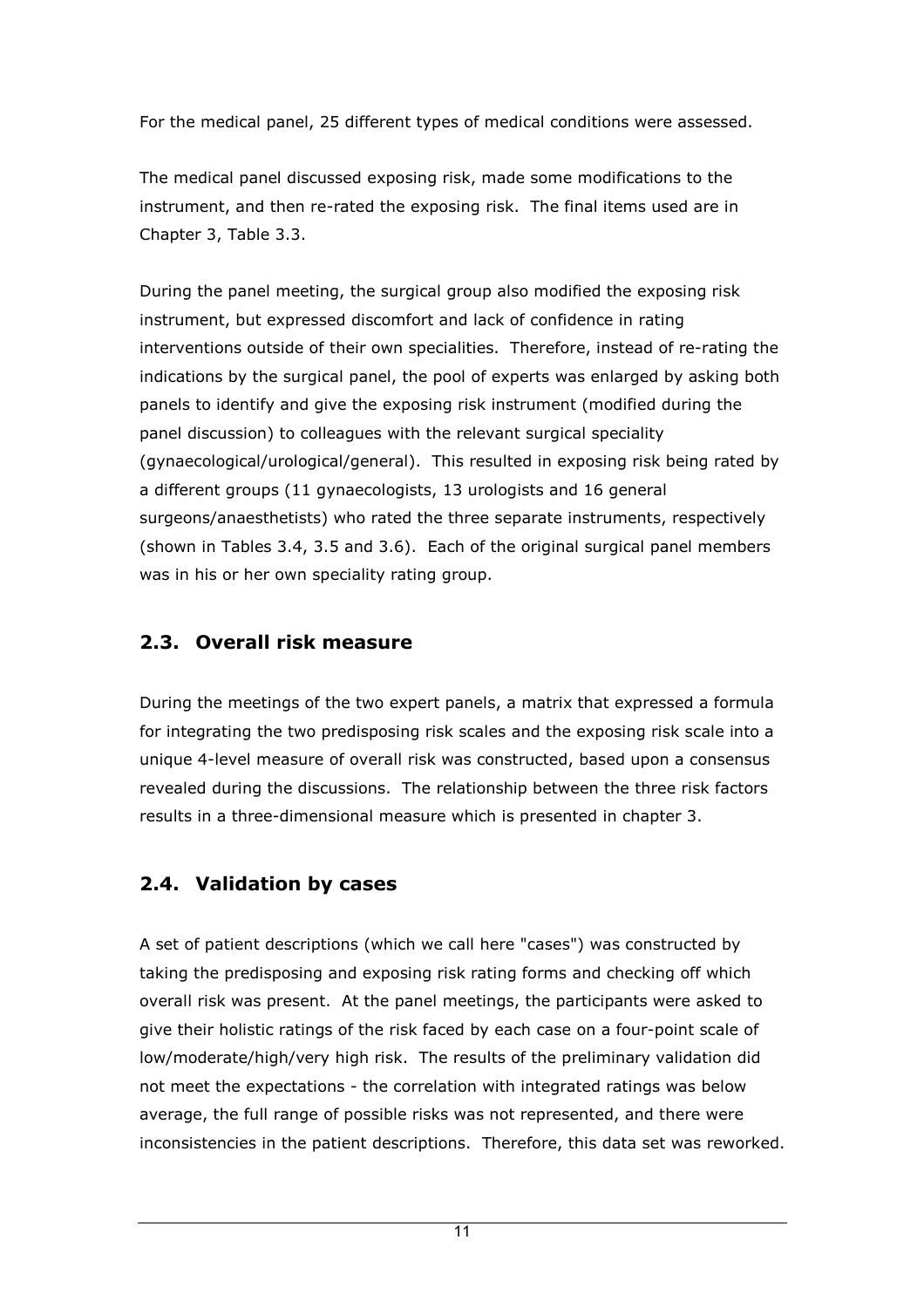In its place, a more comprehensive set of patient cases was constructed for medical and surgical instances. For the surgical cases, only general surgical interventions were validated; it was assumed that if one type of surgical intervention worked, others would also work. The format of the cases was changed from check lists to a standard format narrative. A total of 54 medical cases and 54 general surgical cases were holistically rated as low/moderate/high/very high overall risk of VTE by 16 medical and 21 surgical specialists, respectively, again recruited by the panel members.

The following are some examples:

#### *Medical cases:*

**Acute medical condition**  Septicaemia **Global patient characteristics**  Man, aged between 60-74 yr Non-O blood group Smoker **History and blood factors**  Previous history of proximal saphenous superficial venous thrombosis **Recent clinical conditions (<3 months)**  Recent myocardial infarction **Chronic clinical conditions**  NYHA I heart failure

**Acute medical condition**  Psychiatric disorder **Global patient characteristics**  Man, aged between 60-74 yr Non-O blood group **History and blood factors**  Factor II mutation, heterozygote **Recent clinical conditions (<3 months)**  Recent major surgery with complications **Chronic clinical conditions**  NYHA III heart failure Locally advanced prostate cancer treated with radiotherapy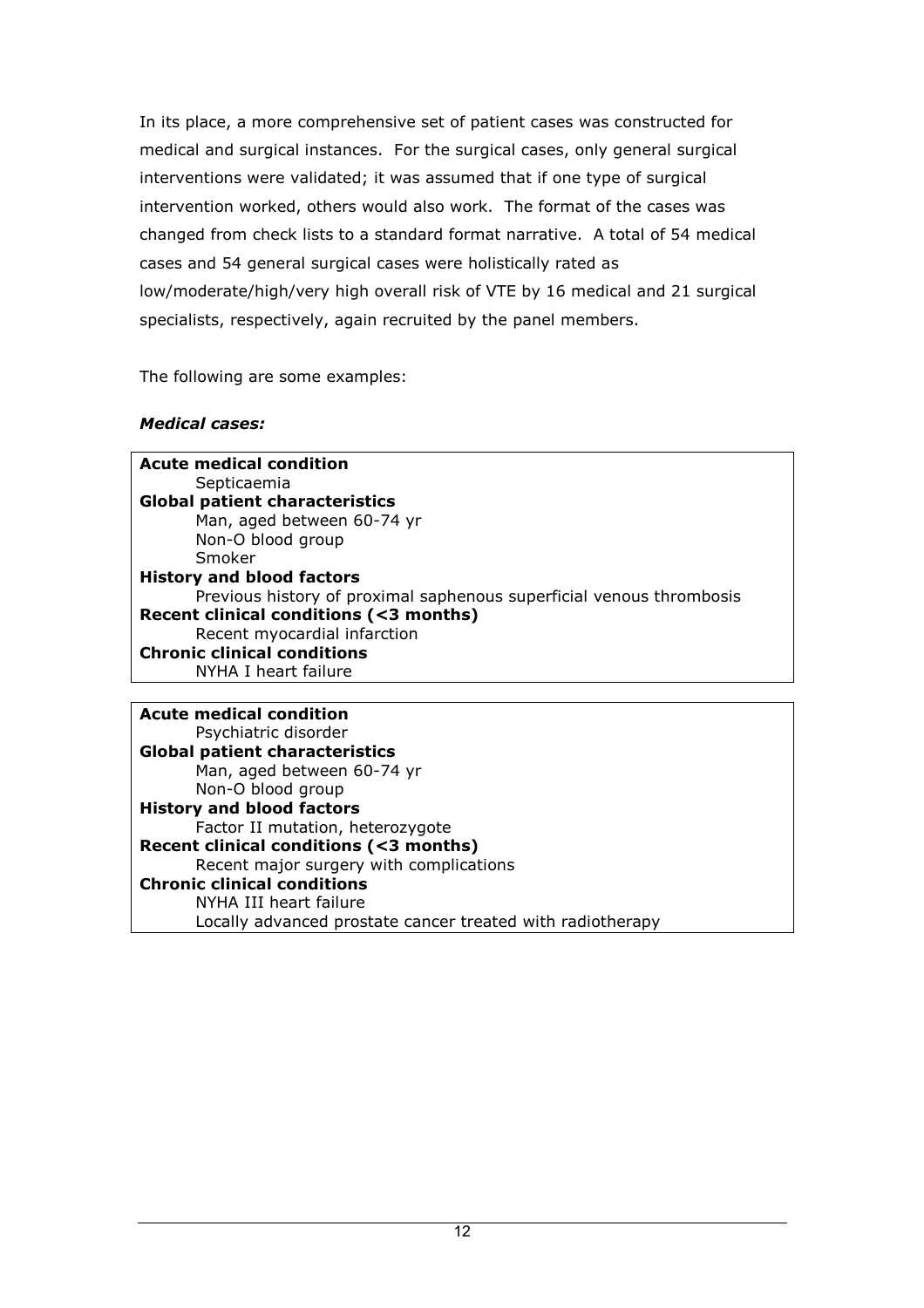#### *Surgical cases:*

| <b>Surgical intervention</b>                                        |
|---------------------------------------------------------------------|
| Laparoscopic cholecystectomy                                        |
| <b>Global patient characteristics</b>                               |
| Man, aged between 40-59 yr                                          |
| $BMI > 30$ kg/m2                                                    |
| <b>History and blood factors</b>                                    |
| Family history of VTE                                               |
| Recent clinical situations (<3 months)                              |
| No recent clinical event                                            |
| <b>Chronic clinical situations</b>                                  |
| Confinement to bed or chair > 3 days (not wheelchair- or bed bound) |

**Surgical intervention**  Complicated appendicectomy **Global patient characteristics**  Woman, aged between 40-59 yr OCP (oral contraceptive pill) **History and blood factors**  None **Recent clinical situations (<3 months)**  Recent major surgery with complications **Chronic clinical situations**  Breast cancer treated with lumpectomy and hormonal therapy COPD Lower limb swelling

## **2.5. The RAND/UCLA Appropriateness Method**

The RAND/UCLA Appropriateness Method (RAM) was developed by RAND and the University of California Los Angeles (UCLA). In the method, the concept of appropriateness refers to the relative weight of the benefits and harms of a medical or surgical intervention. An appropriate procedure is one in which "the expected health benefit (e.g. increased life expectancy, relief of pain) exceeds the expected negative consequences (e.g. mortality, morbidity, anxiety) by a sufficiently wide margin that the procedure is worth doing, exclusive of cost" (Brook, et al., 1986; Fitch, et al., 2001). In this project experts were asked to rate the appropriateness of prophylaxis of VTE for 11 treatment choices for a number of patient cases (indications). These indications were constructed on a combination of various patient characteristics, including general predisposing risk, individual and family history of thrombosis and other parameters relevant for the choice of prophylaxis.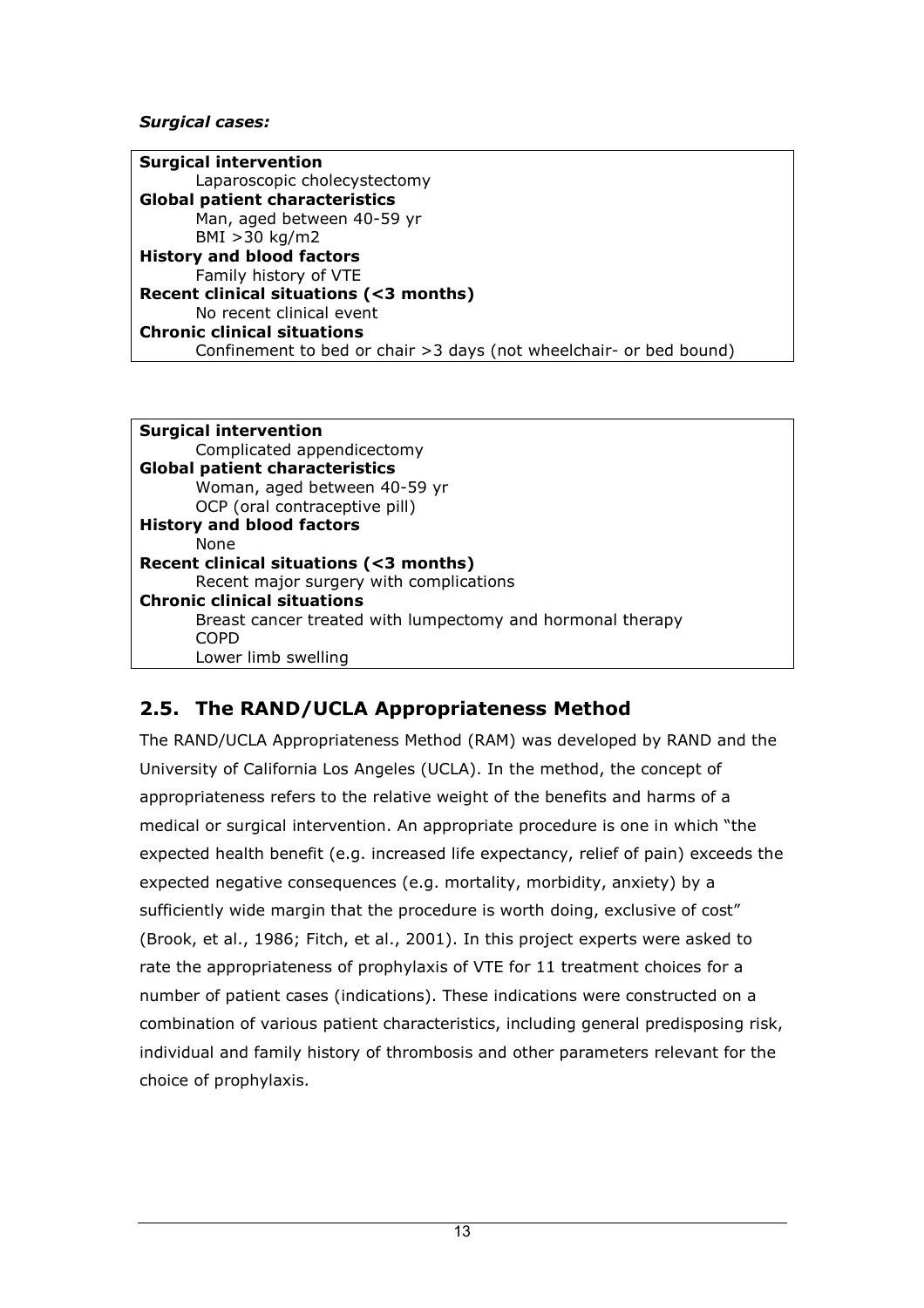The RAM was implemented according to the following steps.

**Step 1.** A thorough literature review identified, summarised, and synthesised the relevant scientific literature relating to the risk factors of VTE and the benefits and harms of prophylaxis of VTE. The goal of the literature review was to gain insight into the existing knowledge and to provide a common basis of understanding for the discussions later in the project.

**Step 2.** Based upon the evidence presented in the literature review and the expert opinions of the project taskforce members, a set of relevant patient characteristics was created: general patient characteristics (including recent and chronic clinical events) and inherent major predisposing risks. In addition to this, other interventional characteristics germane to the decision regarding prophylaxis were enumerated. The combination of patient characteristics and prophylactic treatment options (including no prophylaxis) resulted in what is termed an indications matrix.

Two indications matrices were constructed, one for surgical interventions and one for medical conditions. They were presented to their respective panels. For both matrices, the list of prophylactic options consisted of the following eleven possibilities:

- no prophylaxis
- Acetyl salicylic acid (ASA) used at prophylactic VTE doses
- graduated compression stockings alone
- Vitamin K antagonists, such as warfarin
- Unfractionated heparin (UFH)
- The following low-molecular weight heparins (LMWH) (classified related to equivalent labelling):
	- o enoxaparin 20 mg/dalteparin 2500 IU
	- o enoxaparin 40 mg/dalteparin 5000 IU
	- o nadroparin 0.3 ml
	- $\circ$  nadroparin body-weight adjusted (BWA), which is 0.4 0.6 ml
- Combined UFH or LMWH and compression stockings
- Prolonged prophylaxis: as long as the exposing risk persists, for a maximum of six weeks.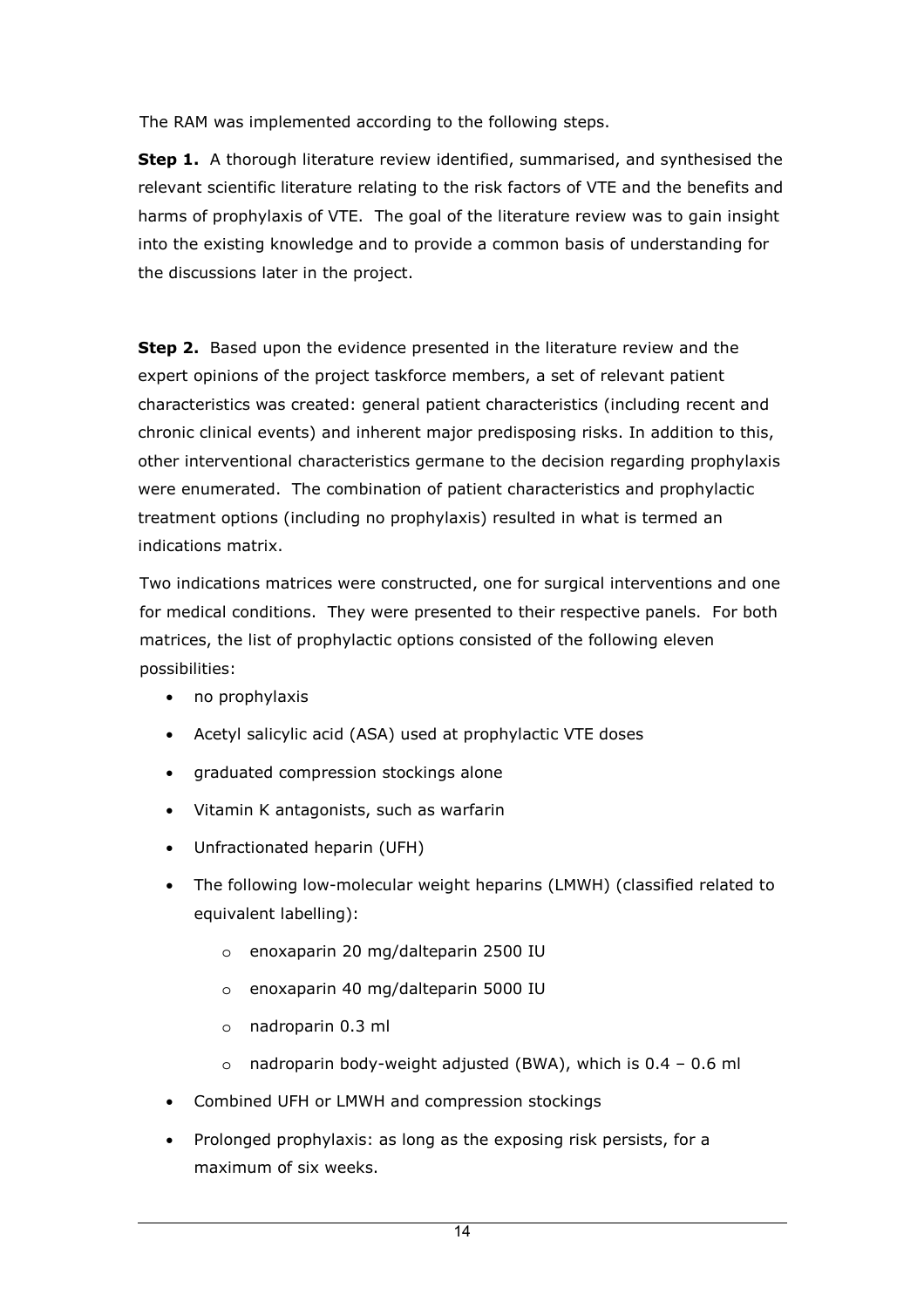The surgical panel rated the appropriateness of these treatment options for all combinations of the following patient characteristics:

- Patients with low, moderate, high or very high overall risk
- History of VTE, as part of the predisposing risk calculation: None, suspected or confirmed
- Anaesthesia: local, regional or general

The medical panel rated the appropriateness of the same treatment options for each of the combination of patient characteristics described below:

- Patients with low, moderate, high or very high overall risk
- History of VTE, as part of the predisposing risk calculation: None, confirmed history with triggering events, confirmed history without triggering events
- Indwelling venous catheter: with or without

**Step 3.** The two panels were recruited. Tables 2.1 and 2.2 (above) provide the names and specialities of the panellists. Prior to the meeting, the panel members were sent the literature review and the indications matrix and were asked to rate the appropriateness of the procedure for each indication on a 9-point scale, where  $1$  = very inappropriate and 9 = very appropriate. A middle rating of 5 can mean either that the risks and benefits are about equal or that there is insufficient basis for making a judgement. The decision is left to the individual physician who may wish to consider this treatment. In the first round, the panel members individually rated the risk factors and the appropriateness for prophylaxis. This first round was made without interaction amongst the panel members and was performed at home. The panel members were given four weeks to complete the indications matrix, as well as the scorings lists for predisposing and exposing risk. Two experienced researchers called the panellists during this period to discuss the procedures and answer any questions that arose.

**Step 4.** Each panel was convened for a two-day meeting in Paris, held in mid-April, 2002. The ratings of each expert were tabulated and prepared for feedback to the panellists. Each panellist received individualised feedback showing for each indication the group's distribution of the ratings, as well as his or her own original rating. The panels discussed the ratings, paying particular attention to the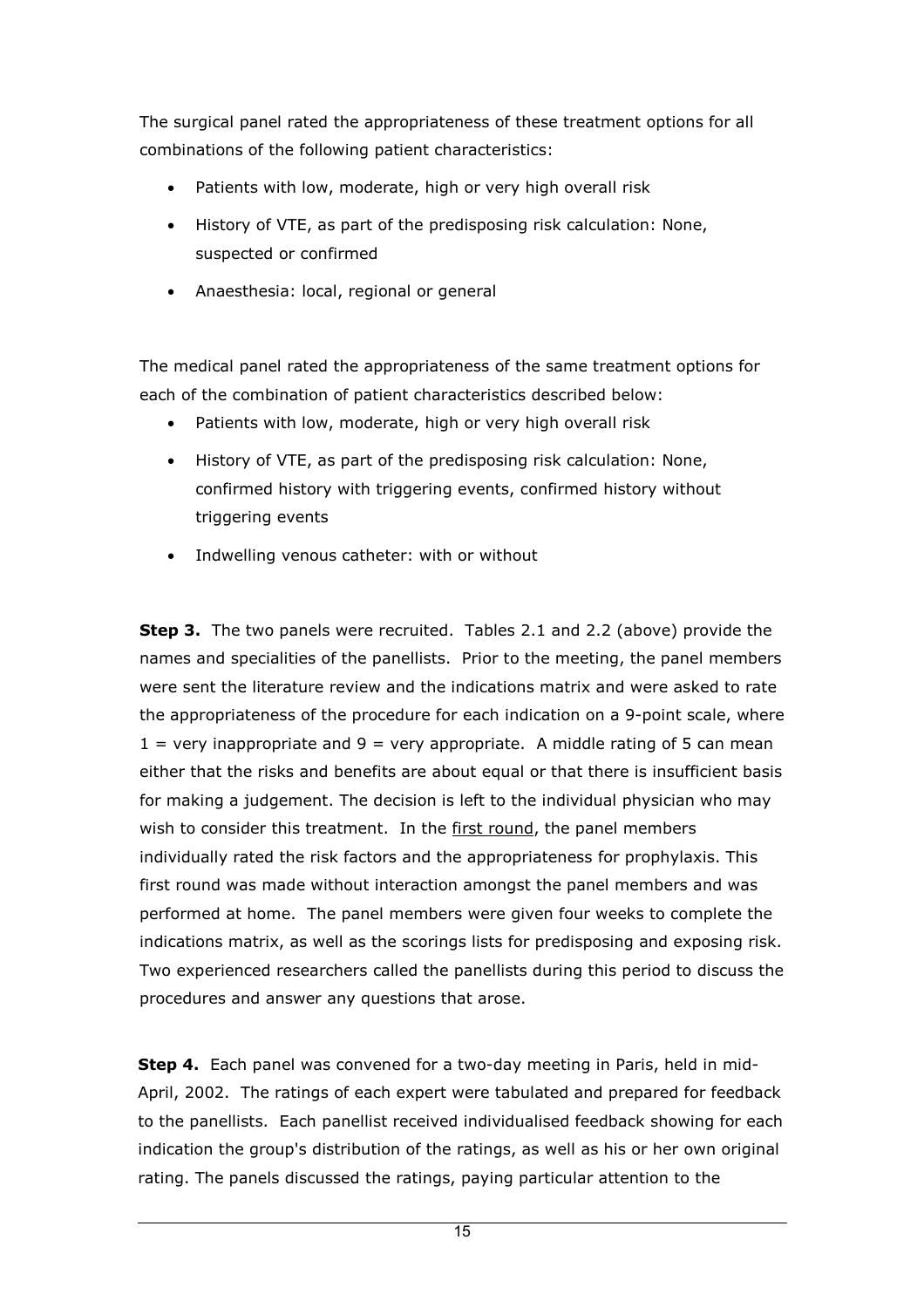indications where there was wide variation among experts in their appropriateness ratings, with two tasks in mind. First, the panels considered whether or not the list of indications required revision. Both panels chose to revise their sets of indications, resulting in the structures provided below in Chapter 3. Mostly these revisions were simplifications of the original structures, as some distinctions made there were not considered important for prophylaxis. No changes were made to the 11 prophylactic treatments by either panel.

**Step 5.** After the discussions, each panellist in both panels privately re-rated the indications ( $2<sup>nd</sup>$  round of ratings). It is important to note that the panels were not required to come to a consensus on their judgements of appropriateness, but only to discuss differences of opinion and then individually to re-rate. Thus, the method may be characterised as "consensus detecting" rather than "consensus forcing". The two-round process is designed to sort out whether discrepant ratings are due to real clinical disagreement over the use of the procedure ("real" disagreement) or to fatigue or misunderstanding ("artifactual" disagreement).

The measures of appropriateness were analysed by statistical protocols that include agreement and disagreement within the panel. First of all, the median and standard deviation of all scores were analysed. Then a CART analysis was performed on the data.

#### **CART method:**

For each expert panel (surgical and medical), a classification tree-pruning technique was used to develop a simplified decision algorithm - based on patient characteristics - helping the physician to adopt an appropriate treatment option and to discard those considered as inappropriate or uncertain. This technique belongs to the classification and regression tree (CART) methods implemented on the SPLUS statistical software. Application of CART methods to panel appropriateness ratings and their advantages over logistic regression models have been shown in Wietlisbach, et al. (1999).

The classification tree technique was applied to the expert panel ratings over all combinations of clinical indications and treatment options. It consists first of successively splitting this whole set into increasingly homogeneous subsets, separating as far as possible the indication-treatment combinations rated as appropriate (A) by the panel from those rated inappropriate or uncertain (I or U). Each split is conditioned by an optimal cut-off in the levels of a single factor and the process is continued as long as it is feasible or statistically significant. In the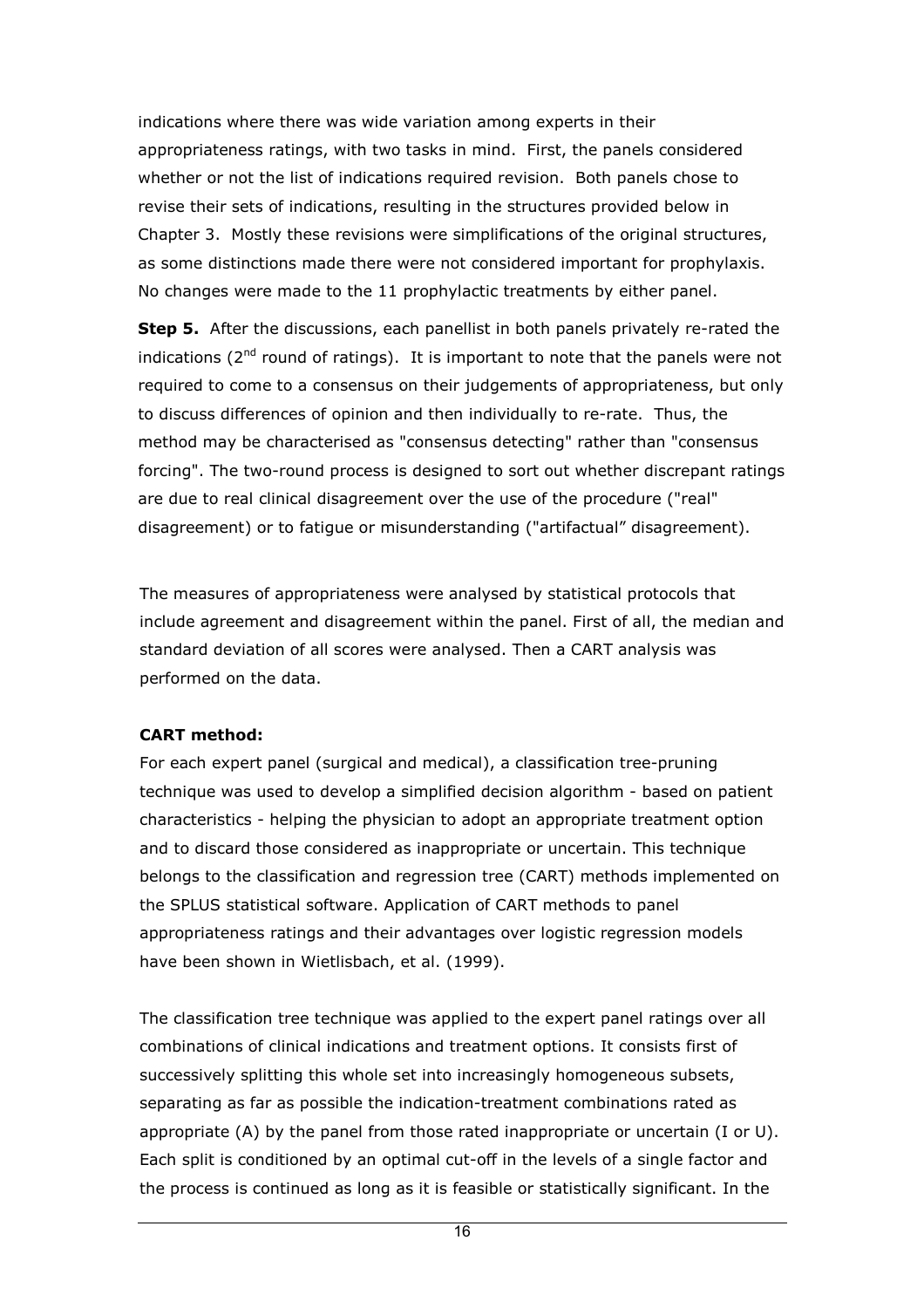second stage, an optimal stepwise pruning method, similar to the tree building process, allows the simplification of the tree by successively clipping away the less meaningful branches. At each step, the indications are assigned to the predominant appropriateness class (A/I/U) in the terminal subgroup to which they belong and the overall correct classification rate is calculated. The pruning process is stopped when this rate exceeds a given threshold which was set to 5% in this instance.

The following factors were used in the classification tree process:

1. All the factors defining the clinical indications (i.e. patient risk level, history of VTE and use of indwelling venous catheter for the medical panel; patient risk level, history of VTE and type of anaesthesia for the surgical panel). 2. A set of variables defining the treatment options (i.e. eleven indicator variables for the different options, two indicator variables for the use of enoxaparin, dalteparin and nadroparin respectively, and a variable specifying the treatment option number which ranges from 1 - no prophylaxis - to 11 prolonged prophylaxis).

The classification trees resulting from the splitting and pruning processes were reexpressed in summary statements and in cross-tabulations showing the appropriateness status (A/I/U) of the treatment options for the different classes of clinical indications.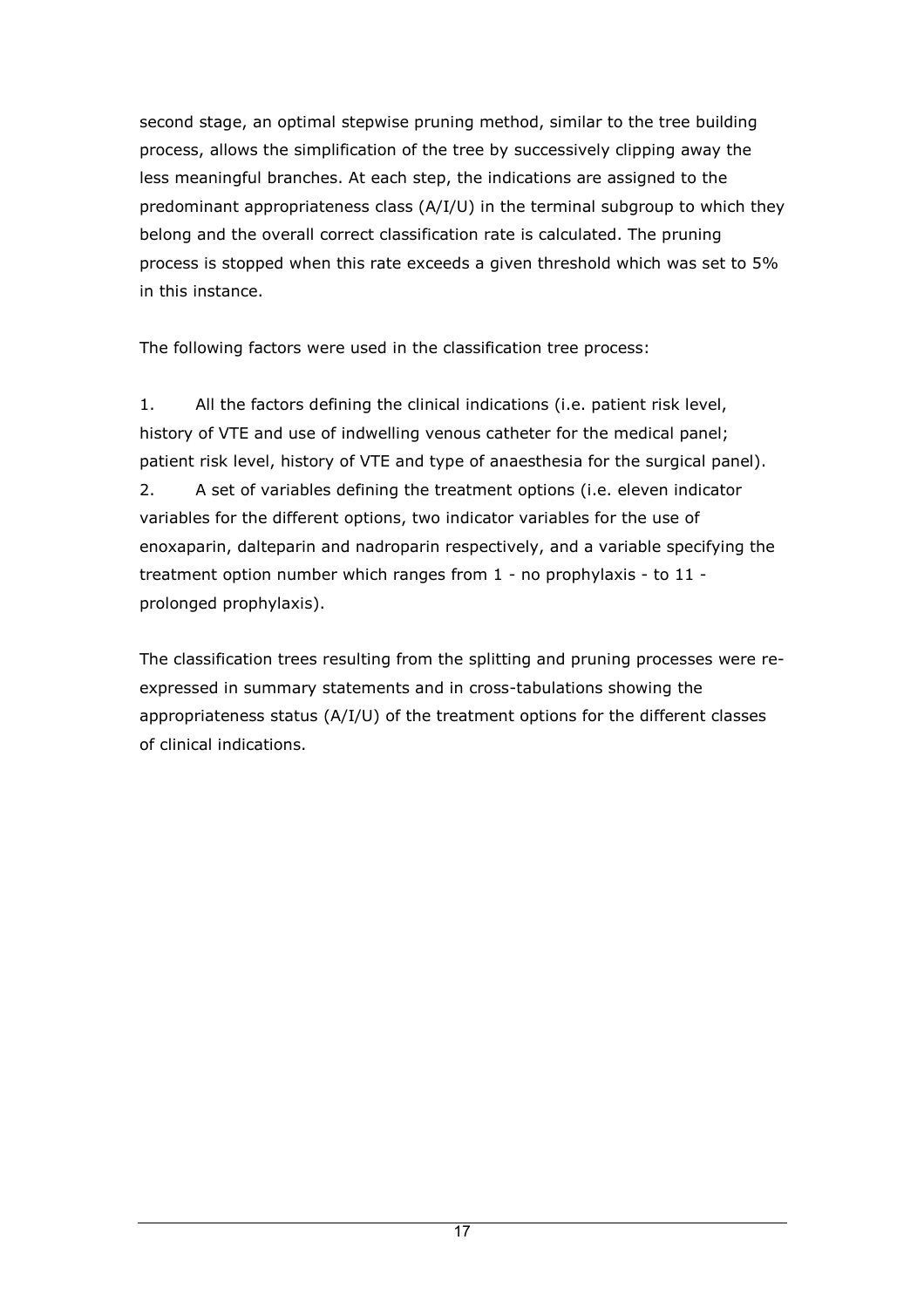## **Chapter 3 Results**

## **3.1. Introduction**

In the following sections we present the results of this study. The results can be categorised in five areas:

- 1. predisposing risk
- 2. exposing risk
- 3. combining these two risk measures to obtain an overall patient risk
- 4. validation of the overall risk measure by cases
- 5. appropriateness

In Sections 3.2 and 3.3 we present the results related to predisposing and exposing risk. After this we combine, in Section 3.4, both of these risks by means of an algorithm into a unique overall risk level. Then, in Section 3.5 we discuss a validation of this overall risk measure. In the final Section 3.6, we present the results of the appropriateness study.

## **3.2. Predisposing risks**

Tables 3.1 and 3.2 give the aggregate levels of the ratings of risk (stated as odds-ratios) given by the panellists. In the first column of each table, the general patient characteristics are listed. For each characteristic (such as sex, age or smoking), a brief definition of the risk category is provided; raters were given more complete definitions. The first entry in each table is the base case against which all other entries were compared. For each risk category, the tables provide the geometric mean of the ratings, separately for each panel and combined over panels. The geometric mean is a better measure than the more often used arithmetic mean for odds-ratios because combining multiple odds-ratios is done by multiplication rather than addition. The geometric mean, which is the average product (that is the  $n<sup>th</sup>$  root of the product of the n items), is the more mathematically correct measure of central tendency in this instance. Dispersion of ratings is shown by the standard deviation of the ratings, again separately by panel and combined over panels.

Although the original intention of the project was to construct a single predisposing risk measure, it became apparent in the two panel meetings that there were two types of predisposing risk groups that should be considered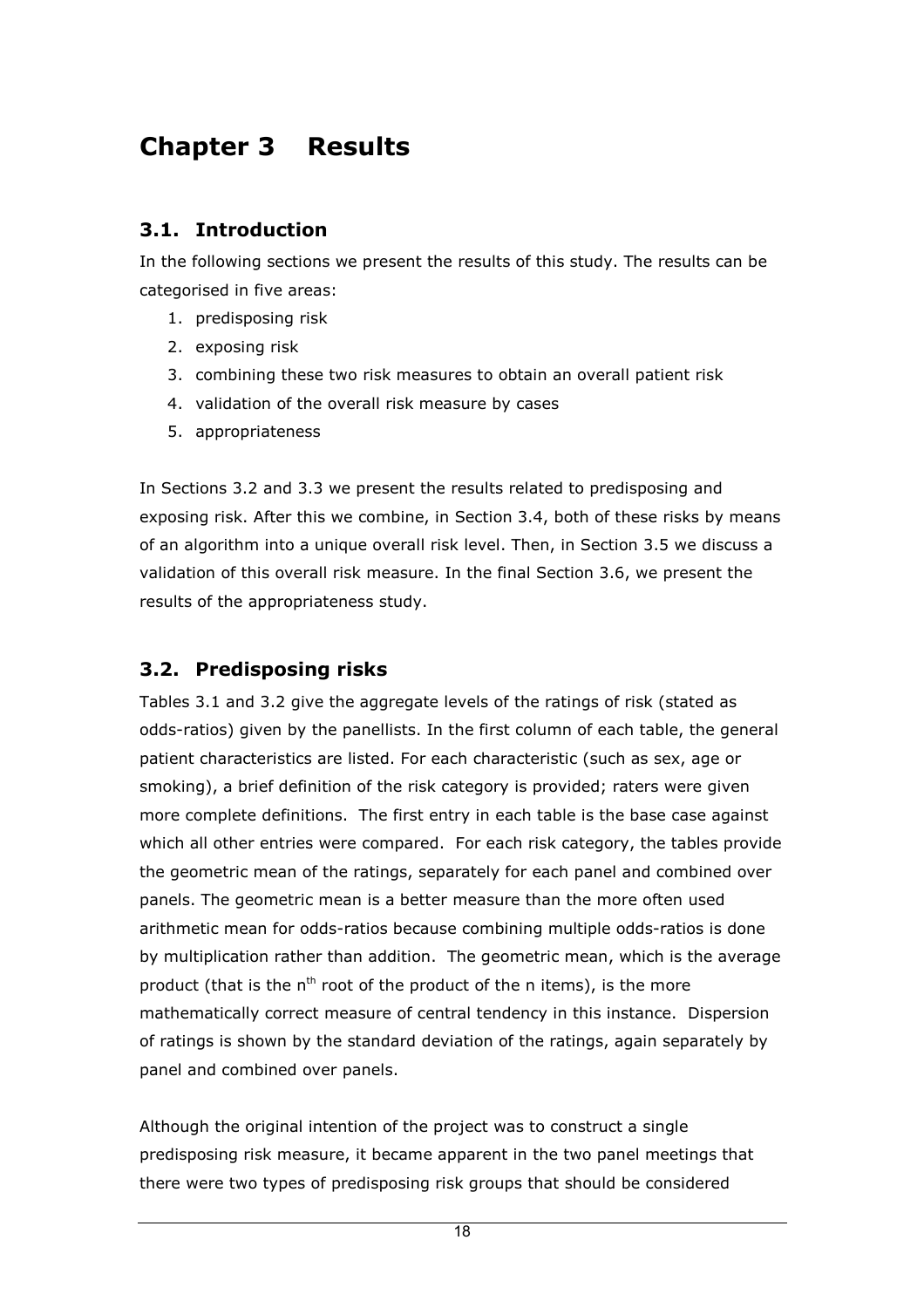separately. The first type, shown in Table 3.1, is the general risk that "comes with the patient." These are a combination of general characteristics (e.g. gender, age, blood group), recent clinical conditions that happened in the past 3 months (e.g. MI, prolonged travel) and chronic clinical conditions (e.g. cancer, venous insufficiency). The second type is a reflection of the inherent susceptibility of the patient to VTE; some people are highly susceptible and some people are not. These factors were clustered into a group of predisposing risks that we labelled "inherent major predisposing risk" of VTE. The indicators for this susceptibility, shown in Table 3.2, are whether there is a personal history of VTE, a familial history of VTE, or one of several blood factors and genetic markers. The presence of one or more of these indicators immediately puts a patient at higher risk, all other predisposing and exposing risks remaining equal. We will come back to this in section 3.4, where we combine other predisposing risk, exposing risk and these factors of 'inherent major predisposing risk' into a unique overall risk measure.

| Table 3.1. Aggregate odds-ratios for general predisposing risk given by the panellists (N <sub>surgica</sub> =12, N <sub>medica</sub> =9) |  |
|-------------------------------------------------------------------------------------------------------------------------------------------|--|
| (Mean=Geometric Mean, SD=Standard Deviation)                                                                                              |  |

| All panellists |           | Surgical panel |           | Medical panel |           |
|----------------|-----------|----------------|-----------|---------------|-----------|
| Mean           | <b>SD</b> | Mean           | <b>SD</b> | Mean          | <b>SD</b> |
| 1.00           |           | 1.00           |           | 1.00          |           |
|                |           |                |           |               |           |
| 1.11           | 1.18      | 1.08           | 1.18      | 1.16          | 1.19      |
|                |           |                |           |               |           |
| 1.67           | 1.28      | 1.66           | 1.28      | 1.68          | 1.31      |
| 2.91           | 1.47      | 2.73           | 1.50      | 3.18          | 1.43      |
| 4.11           | 1.48      | 3.56           | 1.45      | 4.97          | 1.43      |
|                |           |                |           |               |           |
| 1.63           | 1.43      | 1.70           | 1.52      | 1.54          | 1.32      |
|                |           |                |           |               |           |
| 2.17           | 1.38      | 2.13           | 1.50      | 2.23          | 1.19      |
|                |           |                |           |               |           |
| 1.57           | 1.59      | 1.47           | 1.73      | 1.71          | 1.39      |
|                |           |                |           |               |           |
| 2.95           | 1.29      | 2.83           | 1.24      | 3.11          | 1.36      |
|                |           |                |           |               |           |
| 2.96           | 1.26      | 3.09           | 1.24      | 2.79          | 1.29      |
|                |           |                |           |               |           |
| 0.70           | 1.52      | 0.66           | 1.67      | 0.77          | 1.28      |
|                |           |                |           |               |           |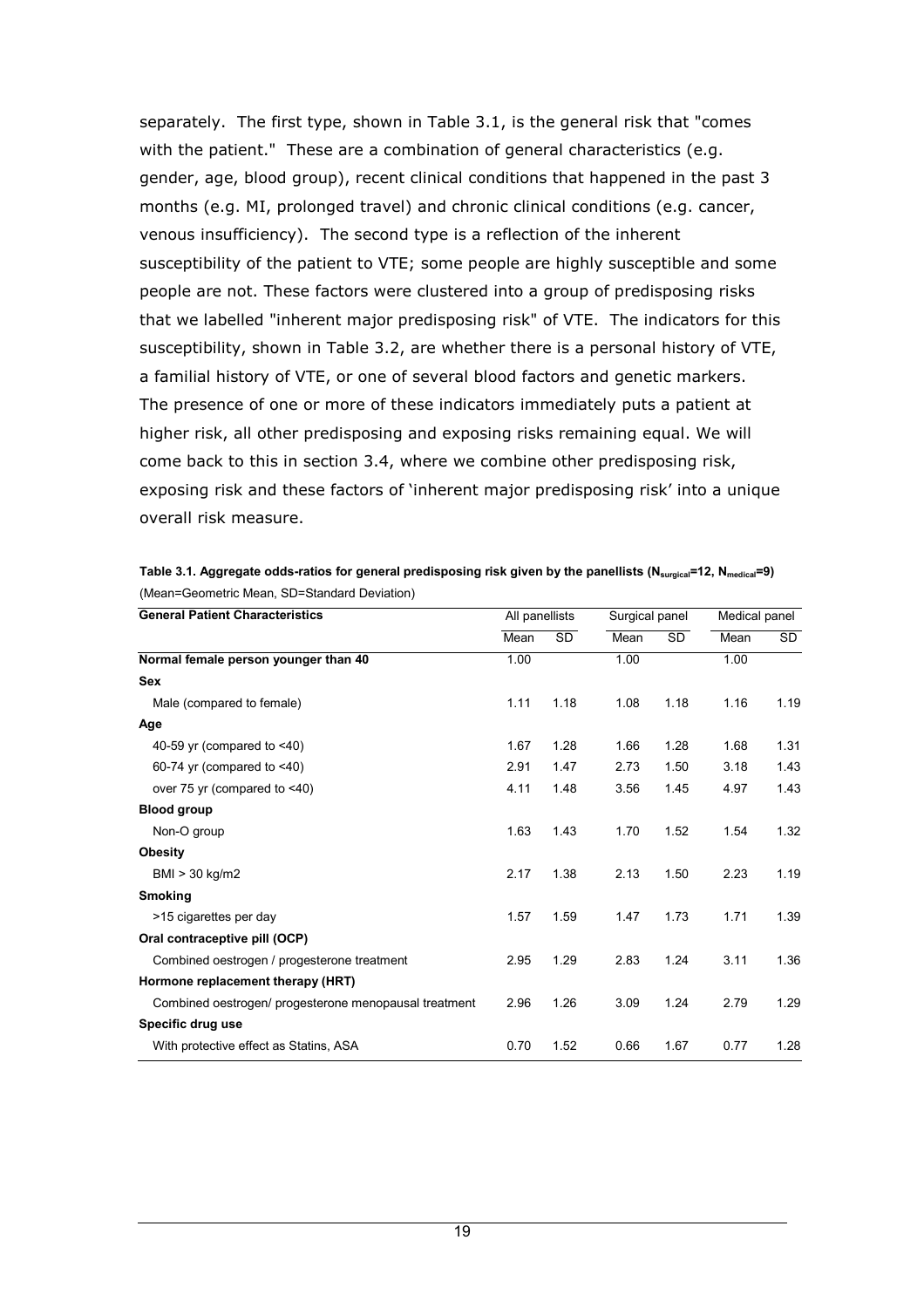| Recent clinical conditions (less than 3 months)  | All panellists |           | Surgical panel |      | Medical panel |      |
|--------------------------------------------------|----------------|-----------|----------------|------|---------------|------|
|                                                  | Mean           | <b>SD</b> | Mean           | SD   | Mean          | SD.  |
| <b>Recent major surgery</b>                      |                |           |                |      |               |      |
| With complications                               | 5.10           | 1.63      | 5.62           | 1.65 | 4.48          | 1.60 |
| Without complications                            | 2.95           | 1.72      | 3.01           | 1.78 | 2.86          | 1.69 |
| <b>Recent myocardial infarction</b>              |                |           |                |      |               |      |
| Within last 3 months                             | 3.71           | 1.54      | 4.15           | 1.25 | 3.20          | 1.81 |
| Recent ischaemic stroke                          |                |           |                |      |               |      |
| Within last 3 months, without paralysis          | 3.69           | 1.66      | 4.15           | 1.39 | 3.15          | 1.94 |
| <b>Prolonged travel</b>                          |                |           |                |      |               |      |
| More than 6 hours                                | 1.60           | 1.47      | 1.60           | 1.44 | 1.59          | 1.53 |
| Dehydration                                      |                |           |                |      |               |      |
| Severe dehydration as defined by 10% weight loss | 2.05           | 1.42      | 1.92           | 1.42 | 2.24          | 1.42 |
| <b>Increased haematocrit</b>                     |                |           |                |      |               |      |
| >45% for women; >50% for men                     | 2.03           | 1.39      | 1.91           | 1.53 | 2.20          | 1.16 |
| <b>Hyperviscosity</b>                            |                |           |                |      |               |      |
| Increased blood viscosity <sup>3</sup>           | 2.39           | 1.33      | 2.35           | 1.33 | 2.43          | 1.36 |

l

*<sup>3</sup> Defined as: "Normal relative serum viscosity ranges from 1.4-1.8 units; symptoms usually are not seen at viscosities of less than 4 units, and the hyperviscosity syndrome typically requires a viscosity greater than 4 units"*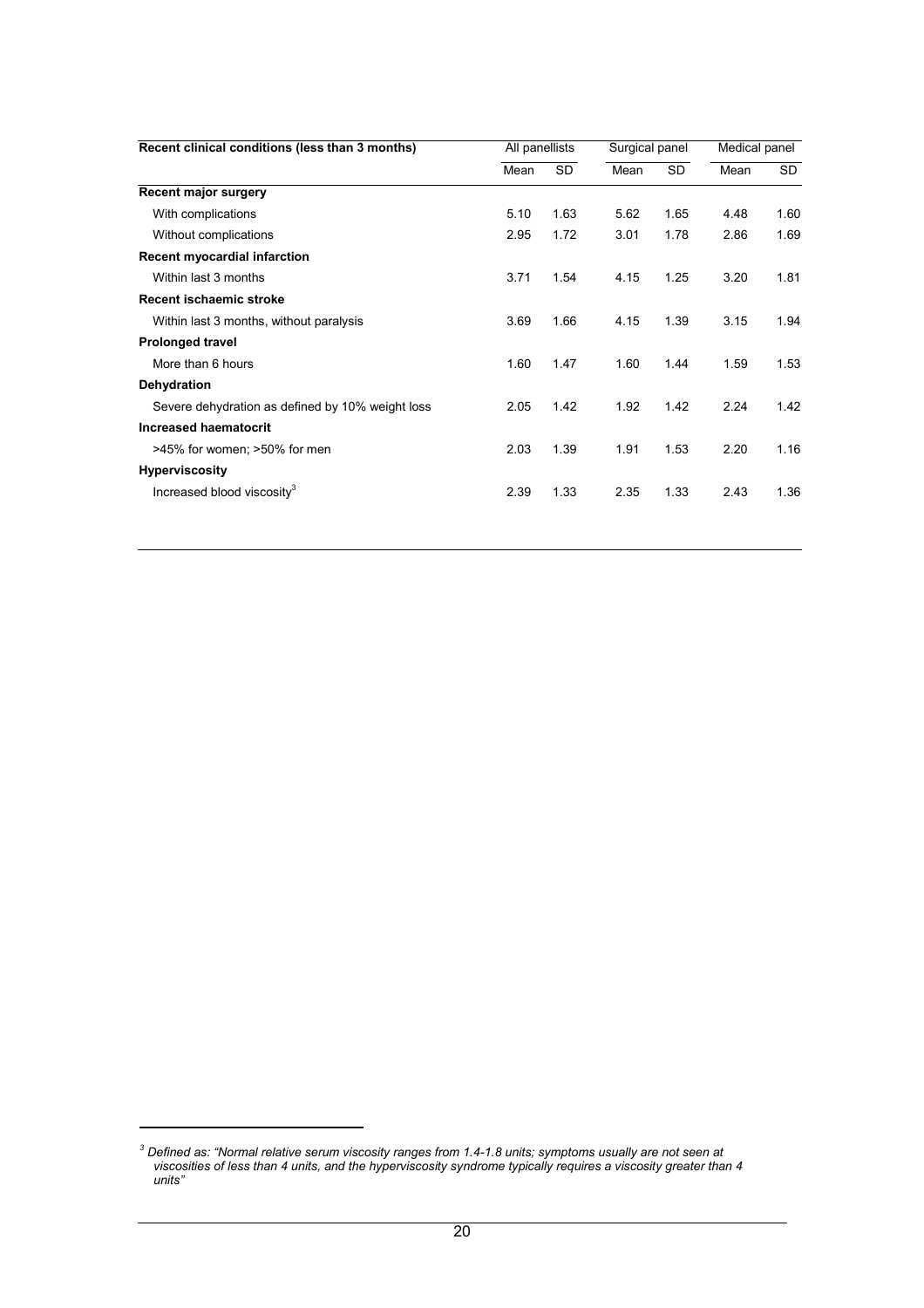| <b>Chronic clinical conditions</b>                                |      | All panellists |      | Surgical panel |      | Medical panel |  |
|-------------------------------------------------------------------|------|----------------|------|----------------|------|---------------|--|
|                                                                   | Mean | SD             | Mean | SD             | Mean | SD            |  |
| <b>Malignancy</b>                                                 |      |                |      |                |      |               |  |
| Local stage (compared to no malignancy)                           | 2.61 | 1.61           | 2.66 | 1.67           | 2.55 | 1.57          |  |
| Locally advanced stage (compared to no malignancy)                | 3.69 | 1.65           | 4.14 | 1.78           | 3.17 | 1.44          |  |
| Metastatic cancer (compared to no malignancy)                     | 5.48 | 1.48           | 5.88 | 1.57           | 5.00 | 1.33          |  |
| Additional risk if specific type is pancreatic, gastrointestinal, | 6.03 | 1.74           | 6.23 | 1.63           | 5.76 | 1.94          |  |
| ovarian, prostatic, pulmonary, malignant glioma (compared         |      |                |      |                |      |               |  |
| to no malignancy)                                                 |      |                |      |                |      |               |  |
| Additional risk if treated with radiotherapy (compared to no      | 5.05 | 1.85           | 6.13 | 1.67           | 3.90 | 1.96          |  |
| malignancy)                                                       |      |                |      |                |      |               |  |
| Additional risk if treated with chemotherapy (compared to no      | 5.60 | 1.61           | 5.99 | 1.46           | 5.12 | 1.81          |  |
| malignancy)                                                       |      |                |      |                |      |               |  |
| Additional risk if treated with hormonal therapy (compared to     | 5.88 | 1.65           | 6.74 | 1.44           | 4.91 | 1.85          |  |
| no malignancy)                                                    |      |                |      |                |      |               |  |
| <b>Heart failure</b>                                              |      |                |      |                |      |               |  |
| NYHA I or $II^4$                                                  | 1.86 | 1.53           | 2.07 | 1.58           | 1.62 | 1.43          |  |
| NYHA III or IV <sup>5</sup>                                       | 5.08 | 1.73           | 5.00 | 1.89           | 5.19 | 1.56          |  |
| Chronic respiratory disease                                       |      |                |      |                |      |               |  |
| Chronic obstructive pulmonary disease or emphysema                | 1.74 | 1.53           | 1.80 | 1.60           | 1.68 | 1.47          |  |
| Nephrotic syndrome                                                |      |                |      |                |      |               |  |
| Syndrome of proteinuria, hypoalbuminaemia of <20g/L               | 1.86 | 1.52           | 1.78 | 1.59           | 1.97 | 1.46          |  |
| <b>Acute severe illness</b>                                       |      |                |      |                |      |               |  |
| With hospitalisation                                              | 4.85 | 1.58           | 5.08 | 1.51           | 4.55 | 1.69          |  |
| Systemic sepsis (septicaemia)                                     | 6.69 | 1.59           | 6.57 | 1.54           | 6.86 | 1.71          |  |
| Immobilisation                                                    |      |                |      |                |      |               |  |
| Confinement to bed or (wheel) chair > 3 days (wheelchair-         | 3.89 | 1.75           | 4.29 | 1.83           | 3.49 | 1.68          |  |
| or bed bound)                                                     |      |                |      |                |      |               |  |
| Confinement to bed or (wheel) chair > 3 days (not                 | 3.29 | 1.77           | 3.37 | 1.90           | 3.22 | 1.69          |  |
| wheelchair- or bed bound)                                         |      |                |      |                |      |               |  |
| Lower limb paralysis (hemiplegia / paraplegia / neurological      | 5.70 | 1.63           | 5.91 | 1.83           | 5.45 | 1.38          |  |
| disease)                                                          |      |                |      |                |      |               |  |
| Inflammatory bowel disease (IBD)                                  |      |                |      |                |      |               |  |
| Crohn's disease and ulcerative colitis                            | 2.87 | 1.43           | 2.91 | 1.51           | 2.80 | 1.35          |  |
| <b>Venous insufficiency</b>                                       |      |                |      |                |      |               |  |
| Varicose veins, prominence of superficial veins on standing       | 2.20 | 1.42           | 2.15 | 1.34           | 2.28 | 1.54          |  |
| Lower limb swelling, discomfort                                   | 2.24 | 1.46           | 2.18 | 1.37           | 2.32 | 1.60          |  |
| Ulceration of skin                                                | 3.01 | 1.35           | 2.99 | 1.37           | 3.04 | 1.35          |  |
| Lower limb arteriopathy                                           |      |                |      |                |      |               |  |
| Intermittent claudication                                         | 1.41 | 1.37           | 1.29 | 1.42           | 1.59 | 1.26          |  |
| <b>Diabetes</b>                                                   |      |                |      |                |      |               |  |
| Includes both type 1 and type 2, any aetiology                    | 1.32 | 1.31           | 1.28 | 1.31           | 1.36 | 1.32          |  |

l

*<sup>4</sup> NYHA I defined as: "asymptomatic (no limitation in physical activity despite presence of heart disease)". NYHA II defined as: "mild (slight limitation in physical activity)" 5 NYHA III defined as: "moderate (more marked limitation of activity which interferes with work)". NYHA IV* 

*defined as "severe (unable to carry out any physical activity without symptoms)"*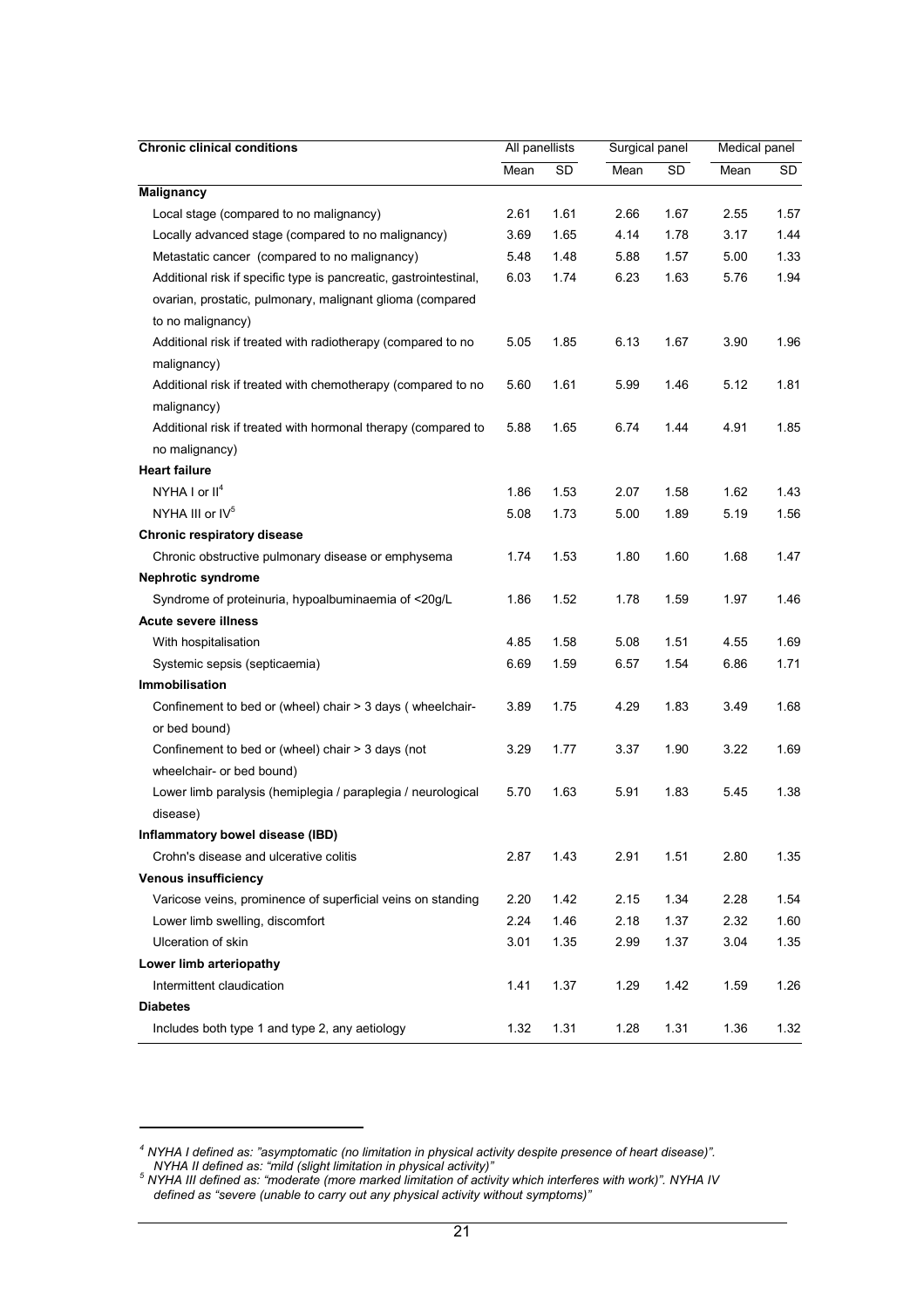#### Table 3.2. Aggregate odds-ratios for inherent major predisposing risk given by the panellists (N<sub>surgical</sub>=12, **Nmedical=9)**

(Mean=Geometric Mean, SD=Standard Deviation)

| Inherent major predisposing risk                         |       | All panellists |      | Surgical panel |       | Medical panel |  |
|----------------------------------------------------------|-------|----------------|------|----------------|-------|---------------|--|
|                                                          | Mean  | <b>SD</b>      | Mean | SD             | Mean  | SD            |  |
| <b>Antiphospholipid Syndrome</b>                         |       |                |      |                |       |               |  |
| Primary, without another autoimmune disease (e.g.        | 7.17  | 1.50           | 5.76 | 1.45           | 9.14  | 1.33          |  |
| systemic lupus erythematosus (SLE))                      |       |                |      |                |       |               |  |
| Secondary with SLE with LA (lupus anticoagulant) (with   | 4.95  | 1.61           | 4.70 | 1.66           | 5.18  | 1.60          |  |
| anticardiolipin antibodies (aCL))                        |       |                |      |                |       |               |  |
| Secondary with SLE without LA (with aCL)                 | 3.09  | 1.78           | 3.24 | 1.54           | 2.97  | 2.03          |  |
| Secondary, with other autoimmune disease or due to drugs | 3.11  | 1.76           | 3.96 | 1.64           | 2.51  | 1.76          |  |
| <b>Myeloproliferative disorders</b>                      |       |                |      |                |       |               |  |
| Including polycythaemia vera, essential thrombocytosis   | 3.10  | 1.33           | 3.01 | 1.29           | 3.23  | 1.40          |  |
| Hyperhomocysteinaemia                                    |       |                |      |                |       |               |  |
| Fasting homocysteine plasma levels above 40 µmol/L in    | 2.36  | 1.42           | 2.39 | 1.59           | 2.32  | 1.12          |  |
| women; 18 µmol/L in men                                  |       |                |      |                |       |               |  |
| Antithrombin deficiency                                  |       |                |      |                |       |               |  |
| Heterozygote                                             | 7.89  | 2.08           | 6.62 | 1.92           | 9.96  | 2.22          |  |
| <b>Protein C deficiency</b>                              |       |                |      |                |       |               |  |
| Heterozygote                                             |       | 1.67           | 4.13 | 1.68           | 5.45  | 1.62          |  |
| <b>Protein S deficiency</b>                              |       |                |      |                |       |               |  |
| Heterozygote                                             | 3.98  | 1.59           | 3.7  | 1.67           | 4.36  | 1.5           |  |
| <b>Factor V Leiden mutation</b>                          |       |                |      |                |       |               |  |
| Heterozygote                                             | 4.08  | 1.67           | 3.58 | 1.83           | 4.86  | 1.37          |  |
| <b>Factor II mutation</b>                                |       |                |      |                |       |               |  |
| Heterozygote                                             | 2.97  | 1.47           | 2.78 | 1.55           | 3.24  | 1.36          |  |
| <b>Factor V or II mutation</b>                           |       |                |      |                |       |               |  |
| Homozygote                                               | 8.82  | 2.78           | 8.03 | 2.93           | 10.00 | 2.72          |  |
| More than one factor (of the previous 6)                 | 11.18 | 2.17           | 9.50 | 2.44           | 14.28 | 1.68          |  |
| <b>Previous history of VTE</b>                           |       |                |      |                |       |               |  |
| Proximal saphenous / superficial venous thrombosis       | 3.33  | 1.33           | 3.66 | 1.30           | 2.94  | 1.31          |  |
| Proximal with or without distal DVT                      | 6.22  | 1.45           | 6.16 | 1.46           | 6.31  | 1.47          |  |
| Distal DVT only                                          | 4.07  | 1.47           | 4.21 | 1.45           | 3.89  | 1.51          |  |
| Pulmonary embolism                                       | 8.65  | 1.45           | 9.79 | 1.41           | 7.33  | 1.44          |  |
| Additional risk caused by clinical idiopathic            | 6.86  | 1.87           | 7.42 | 1.72           | 6.24  | 2.09          |  |
| <b>Family history of VTE</b>                             |       |                |      |                |       |               |  |
| In first degree, parents or siblings                     | 3.85  | 1.45           | 4.07 | 1.62           | 3.58  | 1.12          |  |

## **3.3 Exposing risks**

Exposing risk is divided into medical exposing risk and surgical exposing risk. Surgical exposing risk was investigated for three surgical groups: general, gynaecological, and urological. It was considered that for these surgical indications the highest need of risk-evaluation exists, whereas for example in the majority of orthopaedic surgical interventions a high/very high risk level is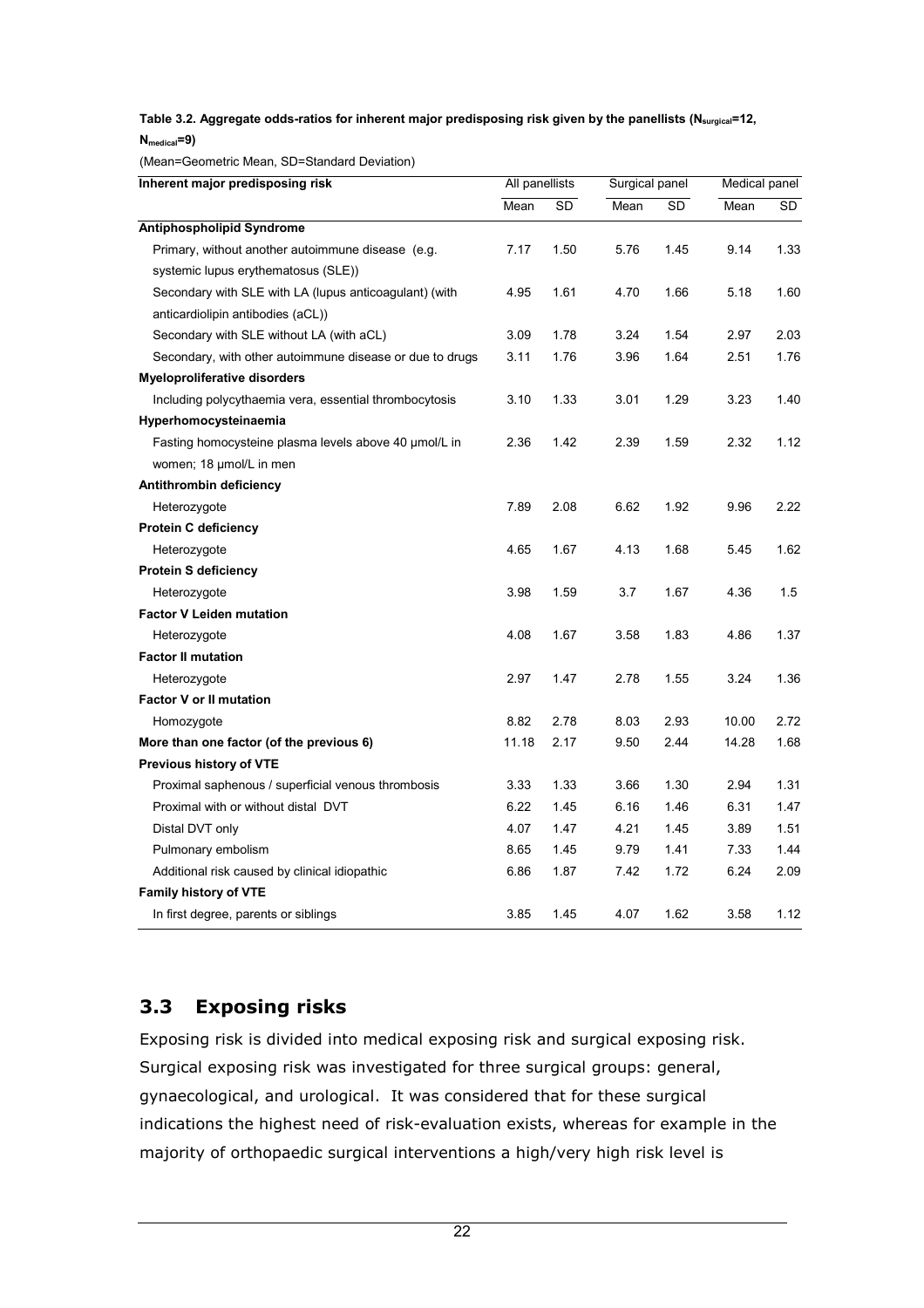agreed. The results reported here for the medical exposing risk as well as for the surgical exposing risk are the final ones (as explained in Section 2.3).

Table 3.3 shows an overview of the ratings given for different medical exposing risks. These ratings are the average scores on a 5-point Likert-type scale of exposing risk defined as follows:

- $1$  = insignificant risk: young patient with acute asthma
- $2$  = minor risk: condition between ones rated 1 and 3
- 3 = moderate risk: heart failure, stages NYHA III or IV
- 4 = substantial risk: condition between ones rated 3 and 5
- $5$  = high risk: acute ischaemic stroke (with paralysis)

#### **Table 3.3. Aggregate ratings for medical exposing risk given by the panellists (N=9)**

(Mean=Arithmetic Mean, SD=Standard Deviation)

| Exposing risk                                                       | Mean | <b>SD</b>                |
|---------------------------------------------------------------------|------|--------------------------|
| Acute ischaemic stroke (standard)                                   | 5.00 | $\overline{\phantom{a}}$ |
| Acute spinal cord injury                                            | 4.78 | 0.44                     |
| Other general medical patient in ICU with mechanical ventilation    | 4.33 | 0.71                     |
| Active malignant disease requiring treatment                        | 4.22 | 0.83                     |
| Septicaemia                                                         | 3.89 | 0.78                     |
| Acute myocardial infarction                                         | 3.33 | 0.50                     |
| Other general medical patient in ICU without mechanical ventilation | 3.33 | 0.50                     |
| Pulmonary oedema                                                    | 3.33 | 0.80                     |
| Acute severe infections                                             | 3.22 | 1.09                     |
| Acute exacerbation of COPD (Chronic Obstructive Pulmonary Disease)  | 3.01 | 1.15                     |
| Heart Failure, stage NYHA III or IV (standard)                      | 3.00 |                          |
| Acute IBD (Inflammatory Bowel Disease)                              | 2.89 | 0.33                     |
| Ischaemic stroke without paralysis                                  | 2.89 | 1.05                     |
| Patient with shock                                                  | 2.78 | 0.67                     |
| Acute exacerbation of lung disease other than COPD                  | 2.63 | 1.17                     |
| Other general medical patient with acute severe disease             | 2.56 | 0.73                     |
| Acute exacerbation of chronic renal failure                         | 2.67 | 0.75                     |
| Bone marrow transplantation                                         | 2.44 | 0.53                     |
| Acute renal failure without haemodialysis                           | 2.42 | 0.72                     |
| Acute exacerbation of rheumatological disorders                     | 2.22 | 0.67                     |
| Infective endocarditis                                              | 2.22 | 0.83                     |
| Pneumonia                                                           | 2.19 | 1.28                     |
| Decompensated liver cirrhosis                                       | 1.67 | 0.71                     |
| Psychiatric disorder                                                | 1.67 | 0.71                     |
| Acute asthma (standard)                                             | 1.00 |                          |

Like the predisposing risks, the exposing risks were discussed extensively during the expert meeting between the first and second round of ratings. As a result of these discussions the original list of 10 medical exposing risks was expanded to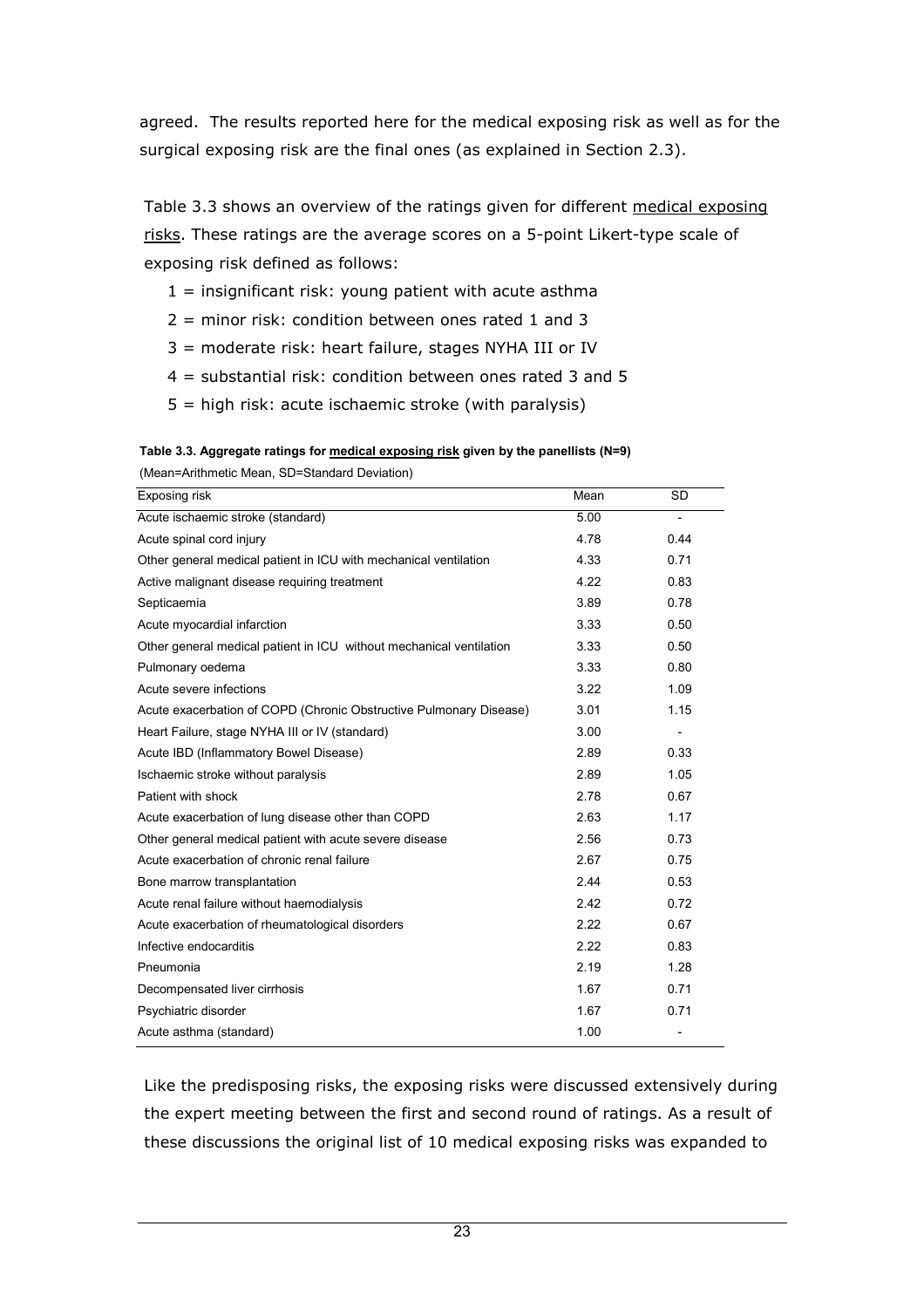the above listed 25 factors, presented here in rank order from highest to lowest rated risk.

Tables 3.4-3.6 show the ratings for the surgical exposing risks. These ratings were given according to the following suggested points:

- $1 =$  insignificant risk: diagnostic laparoscopy
- $2 =$  minor risk: condition between ones rated 1 and 3
- 3 = moderate risk: vaginal hysterectomy (non-cancerous situation)
- 4 = substantial risk: condition between ones rated 3 and 5
- $5$  = high risk: repair of hip fracture

**Table 3.4. Aggregate ratings for general surgical exposing risk given by the panellists (N=16)**  (Mean=Arithmetic Mean, SD=Standard Deviation)

| <b>Exposing risk - General surgery</b>                                            | Mean | <b>SD</b> |
|-----------------------------------------------------------------------------------|------|-----------|
| <b>Pelvic cavity</b>                                                              |      |           |
| Laparoscopy for exploration                                                       | 1.38 | 0.62      |
| Liver                                                                             |      |           |
| Tumourectomy for cancerous disease                                                | 3.81 | 0.75      |
| Resection for hepatic metastases                                                  | 4.00 | 0.85      |
| Segmentectomy (unilateral) for cancerous disease                                  | 3.63 | 0.89      |
| Segmentectomy (bilateral) for cancerous disease                                   | 3.94 | 0.77      |
| Hepatectomy for cancerous disease                                                 | 4.19 | 0.83      |
| Segmentectomy for non-cancerous disease, such as biliary duct cyst                | 2.75 | 0.77      |
| Hepatectomy for non-cancerous disease, benign tumour                              | 2.81 | 0.75      |
| <b>Gallbladder</b>                                                                |      |           |
| Open cholecystectomy                                                              | 2.19 | 0.75      |
| Laparoscopic cholecystectomy                                                      | 1.69 | 0.70      |
| <b>Thyroid</b>                                                                    |      |           |
| Thyroidectomy for cancerous disease                                               | 1.94 | 0.93      |
| Thyroidectomy for non-cancerous disease                                           | 1.31 | 0.48      |
| <b>Oesophagus</b>                                                                 |      |           |
| Oesophageal surgery for cancerous disease                                         | 3.81 | 0.91      |
| Oesophageal surgery for non-cancerous disease                                     | 2.94 | 0.93      |
| Repair of oesophageal stenosis for cancerous disease                              | 3.19 | 0.91      |
| <b>Stomach</b>                                                                    |      |           |
| Gastric surgery for cancerous disease                                             | 3.88 | 0.72      |
| Gastric surgery for non-cancerous disease                                         | 2.69 | 0.70      |
| Gastroplasty for non-cancerous disease                                            | 2.69 | 1.08      |
| Gastro - duodenal surgery for cancerous disease                                   | 3.73 | 0.59      |
| Gastro - duodenal surgery for non-cancerous disease                               | 2.87 | 0.52      |
| <b>Small intestine</b>                                                            |      |           |
| Small intestine surgery for cancerous disease                                     | 3.56 | 0.73      |
| Small intestine surgery for non-cancerous disease (such as inflammatory diseases) | 2.94 | 0.68      |
| Small intestine surgery for non-cancerous disease (such as ischaemic bowel)       | 3.25 | 0.77      |
| Small intestine occlusion                                                         | 2.79 | 0.89      |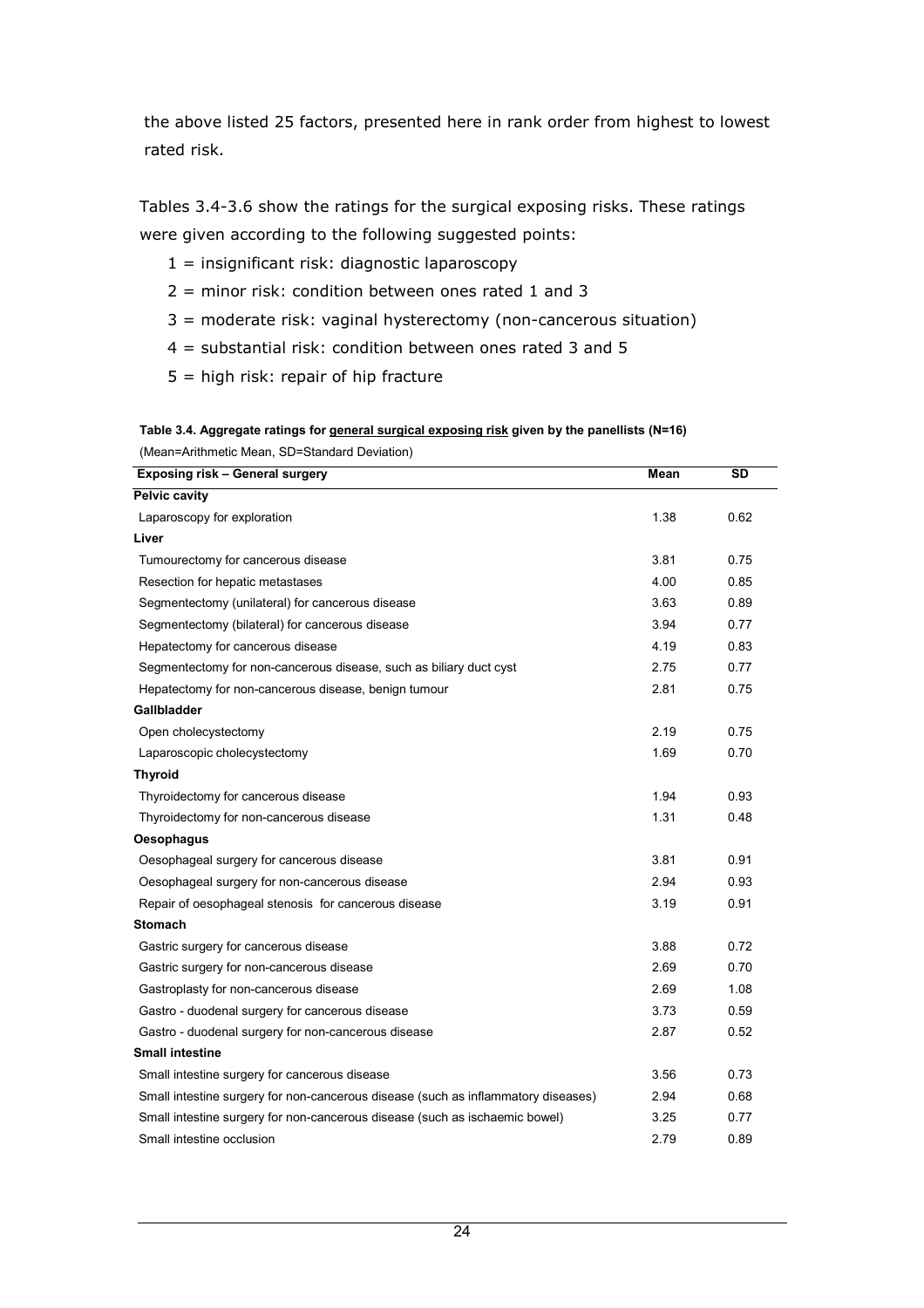| <b>Exposing risk - General surgery</b>                                  | Mean | <b>SD</b> |
|-------------------------------------------------------------------------|------|-----------|
| Large intestine                                                         |      |           |
| Colorectal surgery for cancerous disease                                | 4.13 | 0.62      |
| Colorectal surgery for non-cancerous inflammatory disease (such as IBD) | 3.31 | 0.48      |
| Colorectal surgery for non-cancerous disease (such as diverticulitis)   | 2.94 | 0.68      |
| <b>Adrenal glands</b>                                                   |      |           |
| Adrenal surgery for cancerous disease                                   | 3.92 | 0.79      |
| Adrenal surgery for non-cancerous disease                               | 2.56 | 0.85      |
| <b>Pancreas</b>                                                         |      |           |
| Pancreatic surgery for cancerous disease                                | 4.25 | 0.68      |
| Pancreatic surgery for non-cancerous disease                            | 3.19 | 0.66      |
| Spleen                                                                  |      |           |
| Splenectomy for cancerous disease                                       | 3.75 | 0.77      |
| Splenectomy for non-cancerous disease (such as haematological patients) | 3.06 | 0.85      |
| Appendix                                                                |      |           |
| Simple appendicectomy                                                   | 1.50 | 0.82      |
| Complicated appendicectomy                                              | 2.56 | 0.73      |
| Hernia                                                                  |      |           |
| Inguinal hernia -- open                                                 | 1.56 | 0.51      |
| Inguinal hernia -- laparoscopic                                         | 1.40 | 0.51      |
| Hiatal / crural hernia -- open                                          | 1.94 | 0.93      |
| Hiatal / crural hernia -- laparoscopic                                  | 1.63 | 0.72      |
| Other                                                                   |      |           |
| Proctologic surgery: haemorrhoid fistulae, abscess, prolapsed rectum    | 1.38 | 0.62      |
| Liposuction                                                             | 1.94 | 0.85      |
| Abdominal wall surgery other than liposuction                           | 1.81 | 0.75      |

#### **Table 3.5. Aggregate ratings for gynaecological surgical exposing risk given by the panellists (N=11)**

| (Mean=Arithmetic Mean, SD=Standard Deviation)                                              |      |           |
|--------------------------------------------------------------------------------------------|------|-----------|
| Exposing risk - gynaecological surgery                                                     | Mean | <b>SD</b> |
| <b>Breast</b>                                                                              |      |           |
| Lumpectomy with axillary node dissection for cancerous disease                             | 2.82 | 0.75      |
| Lumpectomy for non-cancerous disease (adenoma, galactophoria, microcalcification, abscess) | 1.55 | 0.69      |
| Mastectomy for non-cancerous disease                                                       | 2.09 | 0.94      |
| Mastectomy for cancerous disease                                                           | 2.82 | 1.08      |
| Mastectomy with axillary node dissection for cancerous disease                             | 3.27 | 1.01      |
| Mastectomy with axillary node dissection for cancerous disease and reconstitution          | 3.45 | 0.93      |
| Plastic surgery                                                                            | 1.78 | 0.67      |
| <b>Uterus</b>                                                                              |      |           |
| Laparoscopy for diagnosis                                                                  | 1.45 | 0.82      |
| Hysteroscopy, with curettage, resection                                                    | 1.82 | 0.75      |
| Hysteroscopy, without curettage                                                            | 1.36 | 0.67      |
| Hysterectomy with oophorectomy for cancerous disease, vaginal                              | 3.82 | 0.60      |
| Hysterectomy without oophorectomy for cancerous disease, vaginal                           | 3.55 | 0.82      |
| Hysterectomy with oophorectomy for non-cancerous disease, laparoscopic                     | 3.09 | 0.83      |
| Hysterectomy without oophorectomy for non-cancerous disease, laparoscopic                  | 3.00 | 0.89      |
| Hysterectomy with oophorectomy for non-cancerous disease, abdominal                        | 3.27 | 0.79      |
| Hysterectomy without oophorectomy for non-cancerous disease, abdominal                     | 3.27 | 0.65      |
| Hysterectomy with oophorectomy for non-cancerous disease, vaginal                          | 3.00 | 0.89      |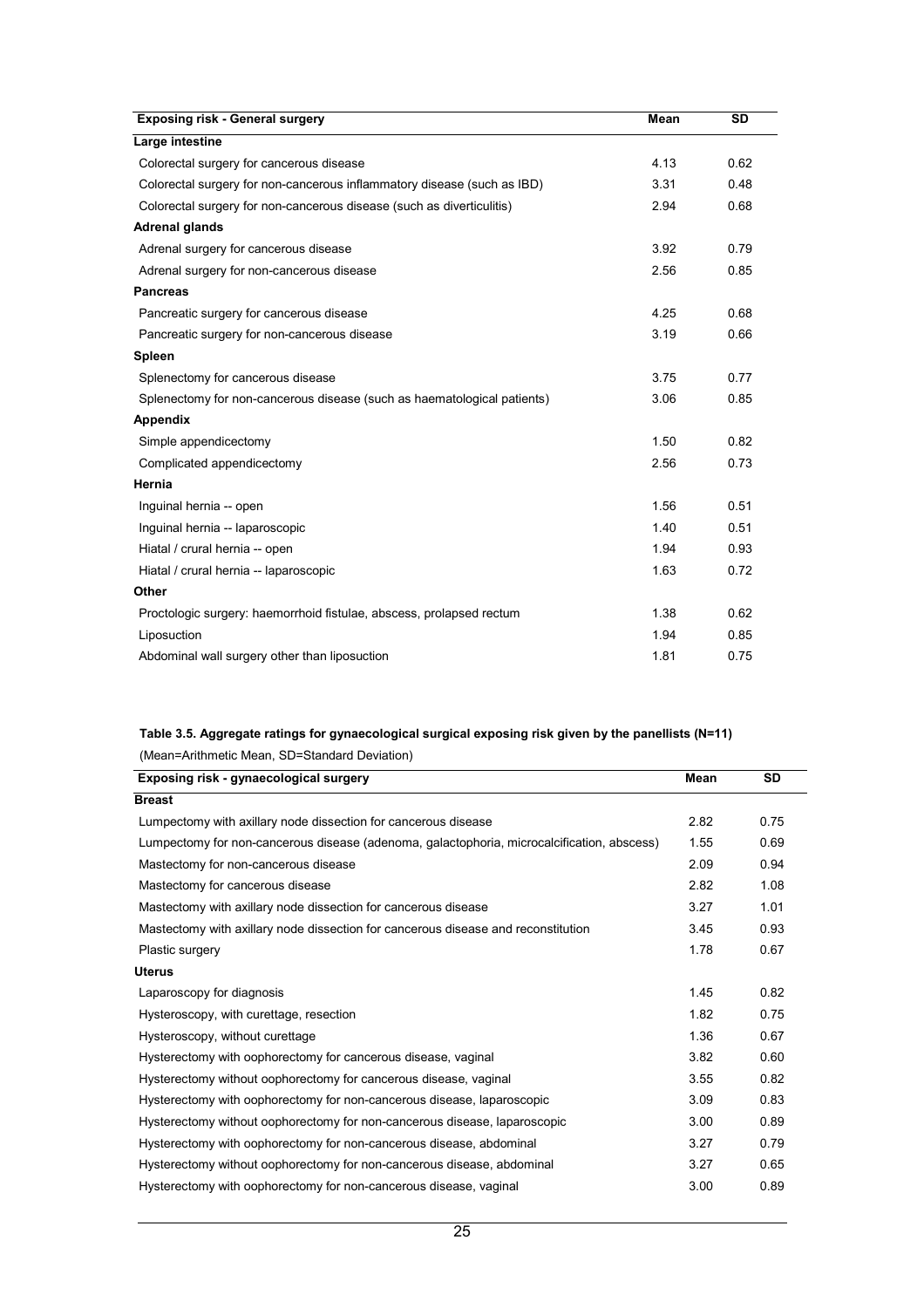| Exposing risk - gynaecological surgery                                          | <b>Mean</b> | SD   |
|---------------------------------------------------------------------------------|-------------|------|
| Hysterectomy without oophorectomy for non-cancerous disease, vaginal (standard) | 3.00        |      |
| Myomectomy, abdominal                                                           | 2.91        | 0.94 |
| Myomectomy, vaginal                                                             | 2.18        | 0.40 |
| In vitro fertilisation                                                          | 1.45        | 0.69 |
| Ovaries                                                                         |             |      |
| Oophorectomy for cancerous disease, abdominal                                   | 4.00        | 0.45 |
| Oophorectomy for cancerous disease, laparoscopic                                | 3.55        | 0.52 |
| Oophorectomy and omentectomy for cancerous disease, abdominal                   | 4.18        | 0.75 |
| Oophorectomy and omentectomy for cancerous disease, laparoscopic                | 3.64        | 0.50 |
| Oophorectomy for non-cancerous disease, abdominal                               | 3.09        | 0.54 |
| Oophorectomy for non-cancerous disease, laparoscopic                            | 2.64        | 0.67 |
| Fallopian tubes                                                                 |             |      |
| Salpingectomy, abdominal                                                        | 2.55        | 0.69 |
| Salpingectomy, laparoscopic                                                     | 1.82        | 0.60 |
| Salpingotomy, abdominal                                                         | 2.45        | 0.89 |
| Salpingotomy, laparoscopic                                                      | 1.50        | 0.87 |
| Salpingoplasty, abdominal                                                       | 2.27        | 1.03 |
| Salpingoplasty, laparoscopic                                                    | 1.39        | 0.89 |
| Salpingorrhaphy, abdominal                                                      | 2.09        | 0.94 |
| Salpingorrhaphy, laparoscopic                                                   | 1.73        | 0.65 |
| <b>Ovaries and Fallopian tubes</b>                                              |             |      |
| Adenexectomy for cancerous disease, vaginal                                     | 3.36        | 0.67 |
| Adenexectomy for non-cancerous disease, vaginal                                 | 2.45        | 0.69 |
| Adenexectomy for non-cancerous disease, abdominal                               | 2.73        | 0.90 |
| Adenexectomy for non-cancerous disease, laparoscopic                            | 2.45        | 0.82 |
| Uterus, ovaries and Fallopian tubes                                             |             |      |
| Hysterosalpingo-oophorectomy for cancerous disease, vaginal                     | 3.73        | 0.65 |
| Hysterosalpingo-oophorectomy for non-cancerous disease, vaginal                 | 2.73        | 0.65 |
| Hysterosalpingo-oophorectomy for non-cancerous disease, abdominal               | 3.27        | 0.90 |
| Hysterosalpingo-oophorectomy for non-cancerous disease, laparoscopic            | 2.73        | 0.65 |
| Vulva and/or vagina                                                             |             |      |
| Bartholin's cystectomy                                                          | 1.40        | 0.97 |
| Vulvectomy, complete                                                            | 2.00        | 0.89 |
| Vulvectomy, partial                                                             | 1.91        | 1.14 |
| <b>Birth by Caesarean section</b>                                               |             |      |
| Caesarean section -- emergency                                                  | 2.80        | 0.79 |
| Caesarean section -- elective                                                   | 2.40        | 0.52 |
| <b>Termination of pregnancy</b>                                                 | 1.90        | 0.57 |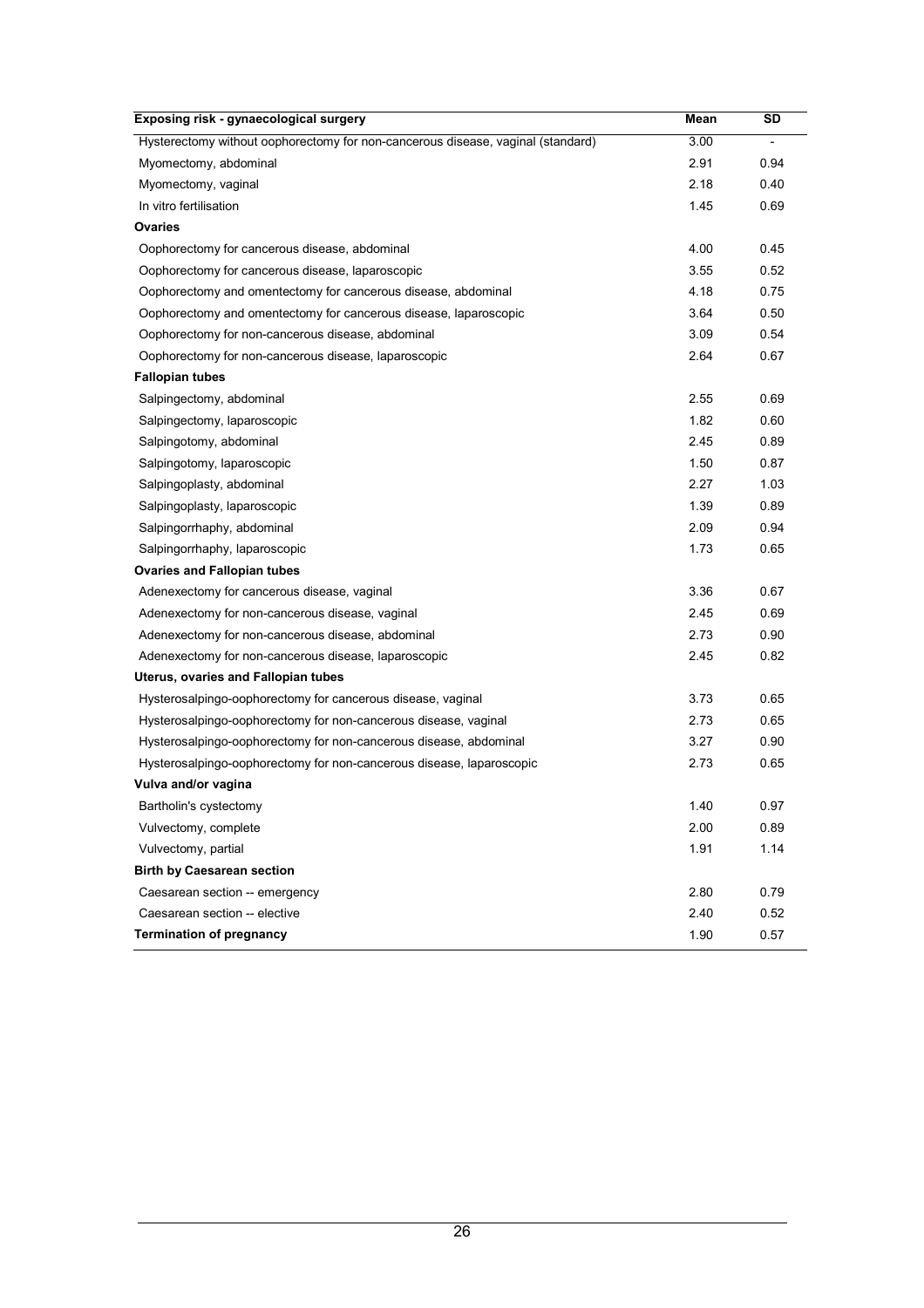#### **Table 3.6. Aggregate ratings for urological surgical exposing risk given by the panellists (N=13)**

(Mean=Arithmetic Mean, SD=Standard Deviation)

| Exposing risk - urological surgery                           | Mean | SD   |
|--------------------------------------------------------------|------|------|
| <b>Prostate</b>                                              |      |      |
| Radical prostatectomy for cancer                             | 4.31 | 0.63 |
| Radical prostatectomy for cancer, laparoscopic               | 3.69 | 0.85 |
| Open adenomectomy (Millin -Freyer)                           | 3.25 | 0.62 |
| Prostate biopsy, transrectal                                 | 1.54 | 0.66 |
| <b>Bladder</b>                                               |      |      |
| Cystostomy                                                   | 1.38 | 0.65 |
| Cystotomy for bladder lithiasis                              | 1.69 | 0.75 |
| Transvesical diverticulectomy                                | 1.85 | 0.80 |
| Enterocystoplasty                                            | 2.46 | 1.05 |
| Psoas-hitch                                                  | 2.00 | 1.00 |
| Cystectomy for non-cancerous disease + uretero-ileostomy     | 3.15 | 0.90 |
| Cystectomy for non-cancerous disease + neo-bladder           | 3.38 | 0.77 |
| Cystectomy for cancer + uretero-ileostomy                    | 4.23 | 0.73 |
| Cystectomy for cancer + neo-bladder                          | 4.31 | 0.63 |
| <b>Ureter</b>                                                |      |      |
| Ureterotomy for lithiasis                                    | 1.38 | 0.51 |
| Ureterostomy                                                 | 1.31 | 0.48 |
| Transuretero or ureterostomy for urethral obstruction        | 1.62 | 0.65 |
| Pyeloplasty for pyelo-ureteral junction syndrome             | 2.15 | 0.90 |
| Transvesical ureteral re-implantation                        | 2.08 | 0.76 |
| Kidney                                                       |      |      |
| Nephrostomy for lithiasis                                    | 1.77 | 0.73 |
| Nephrectomy (simple) for non cancerous disease               | 2.69 | 0.63 |
| Nephrectomy (simple) for non cancerous disease, laparoscopic | 2.46 | 0.88 |
| Nephrectomy enlarged for cancer                              | 4.15 | 0.69 |
| Nephrectomy enlarged for cancer, laparoscopic                | 3.69 | 0.85 |
| Nephrectomy + lymph node dissection                          | 3.85 | 0.90 |
| Nephrectomy by thoraco-phreno-laparotomy                     | 3.85 | 1.07 |
| Nephrectomy enlarged + cavoplasty or cavotomy                | 4.62 | 0.51 |
| Kidney transplant                                            | 3.62 | 0.65 |
| Urethra                                                      |      |      |
| Hypospadias repair, distal                                   | 1.15 | 0.38 |
| Hypospadias repair, proximal                                 | 1.23 | 0.60 |
| Urethrostomy                                                 | 1.25 | 0.45 |
| Urethral stricture, distal                                   | 1.15 | 0.38 |
| <b>Testis and scrotum</b>                                    |      |      |
| Orchidectomy, pulpectomy, scrotal                            | 1.69 | 0.75 |
| Orchidectomy inguinal for cancer                             | 2.46 | 1.13 |
| Retroperitoneal lymph node dissection.                       | 3.23 | 0.93 |
| Circumcision                                                 | 1.08 | 0.28 |
| Spermatocoele                                                | 1.08 | 0.28 |
| Epididymectomy                                               | 1.15 | 0.38 |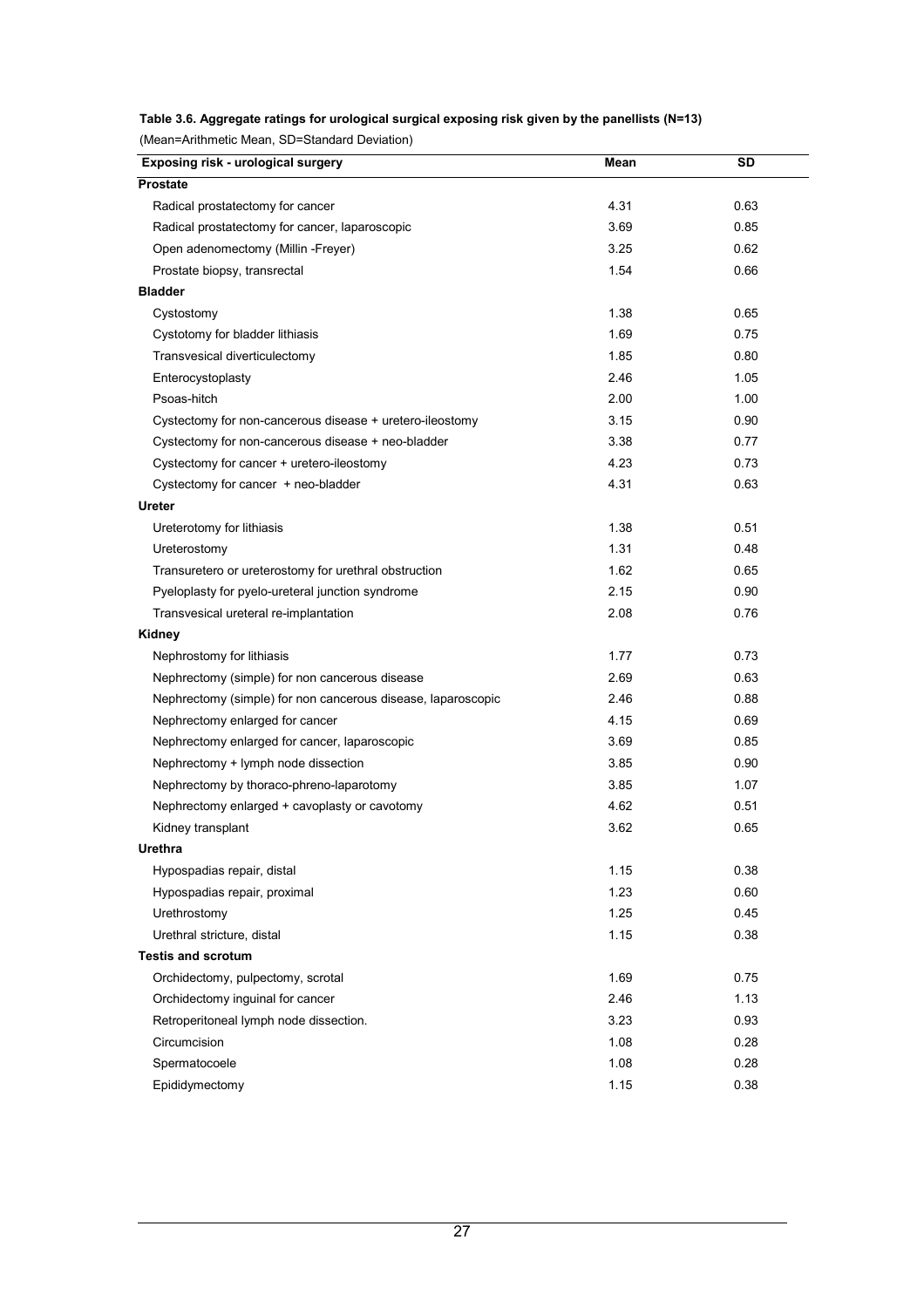| Exposing risk - urological surgery                             | Mean | <b>SD</b> |
|----------------------------------------------------------------|------|-----------|
| Endoscopy - percutaneous                                       |      |           |
| Cystoscopy                                                     | 1.00 | 0.00      |
| Cystoscopy + ureteral catheterisation                          | 1.08 | 0.28      |
| Transurethral resection of the Prostate, TURP                  | 2.08 | 0.49      |
| Transurethral resection of bladder Tumour (1 cm - superficial) | 2.23 | 1.01      |
| Transurethral resection of bladder Tumour (5 cm - invasive)    | 3.08 | 0.67      |
| Ureteroscopy                                                   | 1.17 | 0.39      |
| Nephrostomy (percutaneous) - drainage                          | 1.31 | 0.48      |
| Nephrostomy (percutaneous) - interventional - urolithiasis     | 1.46 | 0.52      |
| Nephrostomy (percutaneous) - interventional - tumour           | 2.08 | 0.76      |
| Extracorporeal shock wave lithotripsy                          | 1.31 | 0.63      |
| Incontinence                                                   |      |           |
| TVT (tension-free vaginal tape) for stress incontinence        | 1.31 | 0.63      |
| Burch procedure for stress incontinence, vaginal               | 2.00 | 0.82      |
| Burch procedure for stress incontinence, laparoscopy           | 1.92 | 1.00      |
| Transvesical sling                                             | 2.08 | 0.79      |
| Artificial sphincter                                           | 2.25 | 1.06      |

## **3.4 Combining predisposing and exposing risk into an overall risk measure**

The two measures of predisposing risk and the measure of exposing risk were combined to construct an overall assessment of the risk of VTE. In order to accomplish this, first the multiplicity of predisposing risk factors for single patients had to be considered, and then the combination of risk developed.

The first issue is the combination of different predisposing risks. Unlike the single exposing risk that defines why a patient is a candidate for VTE; patients can have multiple predisposing risks. We treat general predisposing risks (Table 3.1) and inherent major predisposing risks (Table 3.2) separately, but in the same way. Considering general predisposing risks, the typical patient will have *J* predisposing risks. Were we to assume that there is no interaction among the separate risks; the total amount of predisposing risk is given by<sup>6</sup>:

$$
Odds_{\text{tot}} = \prod_{j=1}^{J} odds_j \tag{1}
$$

where Odds<sub>1</sub>...Odds<sub>1</sub> are the odds-ratios for the *J* separate predisposing risks present in the patient and Odds<sub>tot</sub> is the odds-ratio for having all *J* predisposing

 $^6\prod$  refers to taking the <u>P</u>roduct of all the items, just as the more familiar  $\sum\;$  calls for a <u>S</u>um

l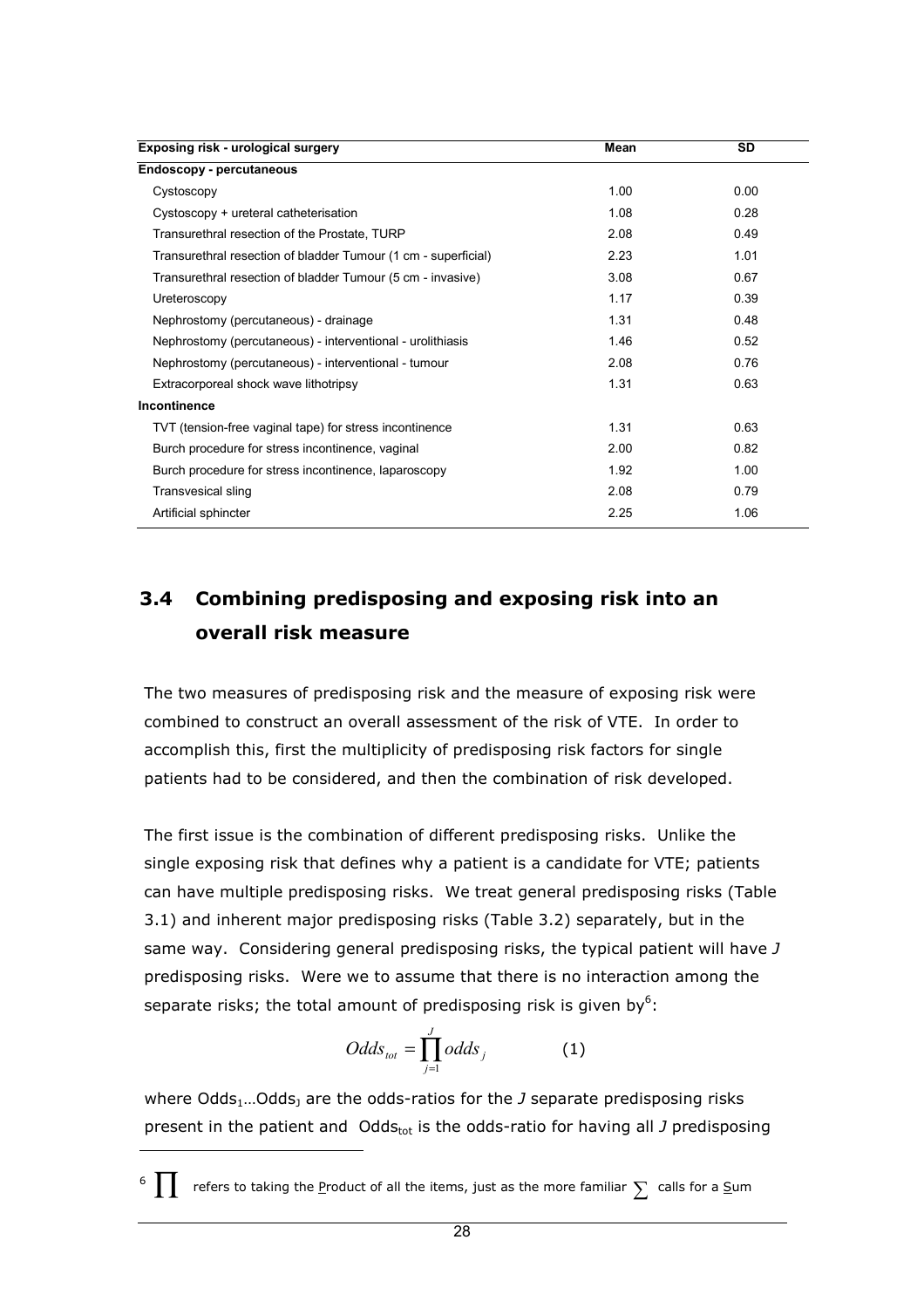risk factors compared to having none of them However, predisposing risks are not independent, either epidemiologically or in theory; instead, they are generally positively correlated with each other (that is, problems come in clusters). This means that equation (1) will be an overestimate of the overall predisposing risk because of double-counting of related risks. The preliminary estimates of the predisposing risk, calculated using equation (1) in test cases showed unreasonably large values. The technically correct way to revise equation (1) would require knowledge of the correlations amongst all of the predisposing risks for each distinct patient subpopulation – clearly an unattainable goal. As an alternative, we have adopted a heuristic of looking "midway" between the product of the risks of equation (1) and the geometric mean of the risks, calculated by

$$
Odds_{gm} = \sqrt[l]{\prod odds_j} = \exp[\sum \ln odds_j / J]
$$
 (2)

By taking less than the full value of *J* (as always, the number of risks present) as the averaging factor, we allow for the marginal contribution of multiple risks. The resulting number is no longer properly an odds-ratio, but behaves just like one and may be used as an indication of degree of predisposing risk. This calculation is given as:

$$
R_p = \exp\left[\sum_{j=1}^{J} \ln odds_j / \sqrt{J}\right]
$$
 (3),

where the square root of *J* has the property of acting as a balancing factor. This strictly rule-of-thumb measure of risk that resulted from datamining of the oddsratios for predisposing risks appeared to successfully enable us to convert the predisposing risk odds-ratios for individual risks to an overall categorisation of low vs. high predisposing risk.

Because the aim of the study is to develop a  $simple$  risk measure, we divide  $R_p$ into two categories of predisposing risk: low and high. The cut-off point used, based on calibration against holistic measures of risk, was 8.5 for medical cases and 5 for surgical cases. The difference can be explained by the fact that the presence of general predisposing factors provides a greater risk for surgical patients than for medical patients.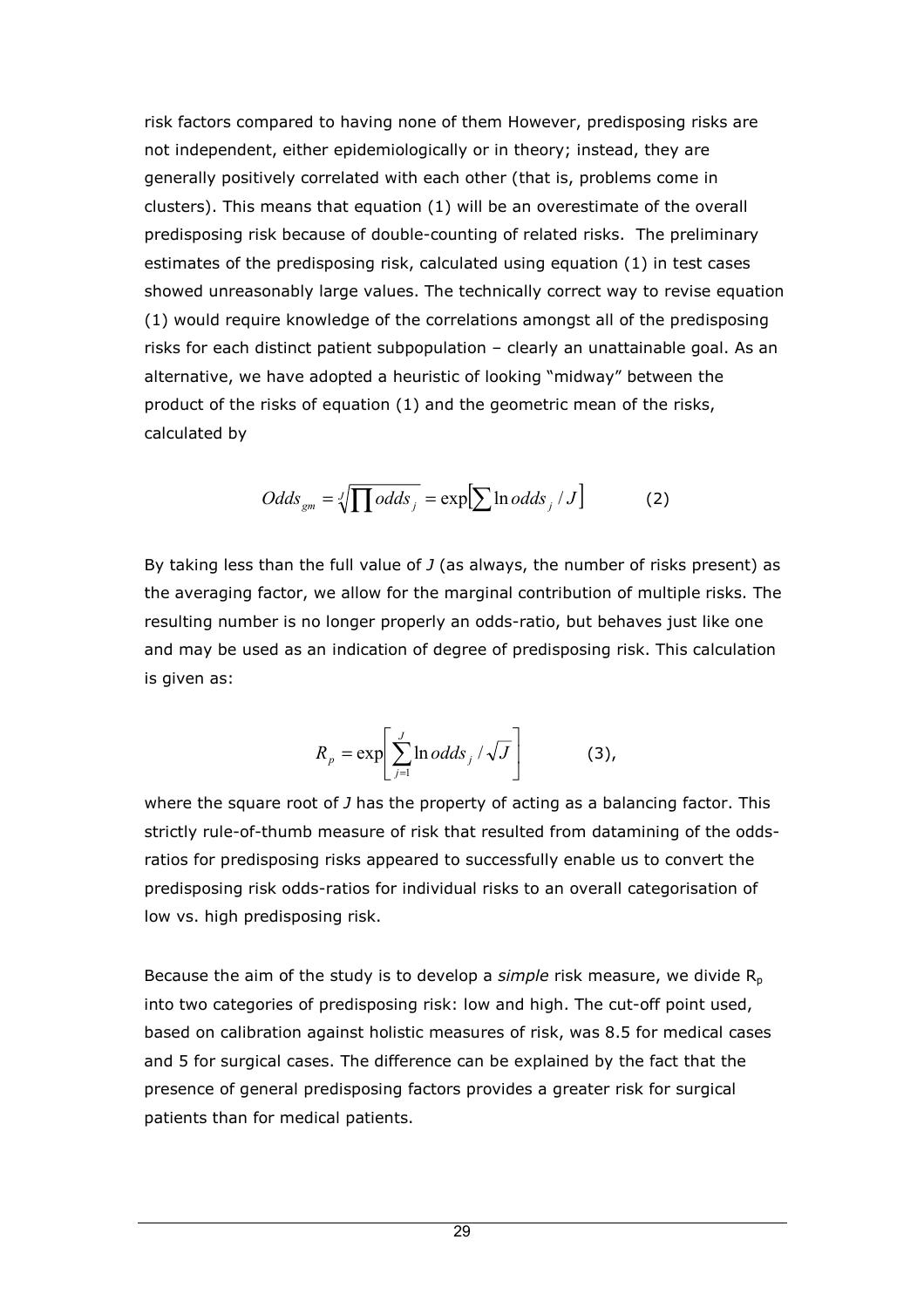As has been described in section 3.2, we made a distinction between predisposing risk and *major inherent* predisposing risk. For the calculation of major inherent predisposing risk, we used the same approach as for the predisposing risk. That means, major inherent predisposing risk is given by:

$$
R_m = \exp\left[\sum_{k=1}^K \ln odds_k / \sqrt{K}\right]
$$
 (4),

with *K* as the number of major inherent predisposing risks present. We categorised  $R_m$  in three categories (low, moderate and high) with the following preliminary cut-off points, based on a calibration against a limited set of cases (see section on validation):

low  $<$  3  $\leq$  moderate  $\leq$  8.5  $<$  high

For exposing risk, we assume that in general a patient will not be exposed to more than one exposing risk, as defined in the lists of section 3.3. Examining situations where a patient is exposed to more than one medical or surgical exposing risk, were considered beyond the scope of this study. It is however realised that the many medical patients have multiple risks factors on admission. As a result, we define the total exposing risk as the arithmetic mean of the ratings given by raters 1…u, for the single risk to which a patient is exposed. The exposing risk is also translated to a simple measure, categorised into the three categories of exposing risk: low, moderate and high, with cut-off points determined by the labelling of the five ratings. Thus, exposing risks with a rating between 1.0 and 2.0 were labelled low, the ones between 2.0 and 4.0 were labelled moderate, and exposing risks with a rating between 4.0 and 5.0 were labelled high.

The classification given above leads to 2  $\times$  3  $\times$  3 combinations of predisposing and exposing risks, as is shown in the risk matrix, Table 3.7. Each cell in this table represents a combination of general predisposing, major inherent predisposing and exposing risk, together with a resulting statement on *overall* risk of VTE. Overall risk is categorised in four categories: Low (**L**), Moderate (**M**), High (**H**) and Very High (**VH**). The matrix was developed during the panel sessions and represents a consensus of both panels.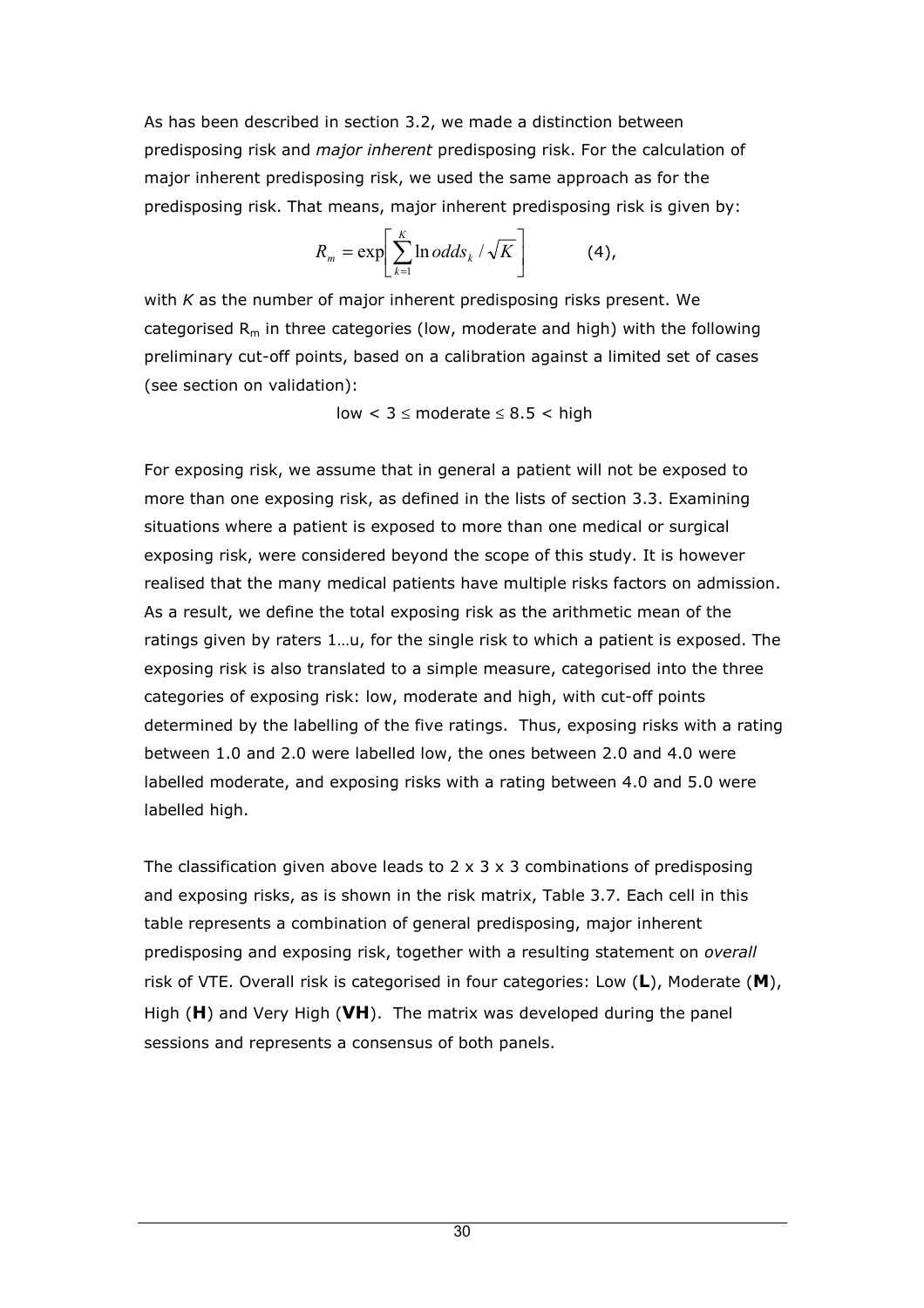#### **Table 3.7. Risk matrix for VTE**

|                   | Exposing risk            |                          |                          |
|-------------------|--------------------------|--------------------------|--------------------------|
|                   | Low                      | Moderate                 | High                     |
| Inherent major    |                          |                          |                          |
| predisposing risk |                          |                          |                          |
| Low               | Low gen. pre. risk: $L$  | Low gen. pre. risk: $M$  | Low gen. pre. risk: $H$  |
|                   | High gen. pre. risk: $M$ | High gen. pre. risk: $H$ | High gen. pre. risk: VH  |
|                   |                          |                          |                          |
|                   |                          |                          |                          |
| Moderate          | Low gen. pre. risk: M    | Low gen. pre. risk: $H$  | Low gen. pre. risk: $VH$ |
|                   | High gen. pre. risk: $H$ | High gen. pre. risk: VH  | High gen. pre. risk: VH  |
|                   |                          |                          |                          |
|                   |                          |                          |                          |
| High              | Low gen. pre. risk: $H$  | Low gen. pre. risk: $VH$ | Low gen. pre. risk: $VH$ |
|                   | High gen. pre. risk: VH  | High gen. pre. risk: VH  | High gen. pre. risk: VH  |

(**L**=Low, **M**=Moderate, **H**=High, **VH**=Very High overall risk for VTE)

The matrix can be explained by a simple step rule. If all three risk levels are low (the top left-hand corner of the matrix), then the overall risk assessment is also low. Moving one step in any dimension (that is, changing exposing risk from low to moderate, changing inherent major predisposing risk from low to moderate, or changing general predisposing risk from low to high) changes the overall risk from low to moderate. Moving two steps, either both in the same dimension (for example from low to high exposing risk) or one in each of two dimensions (for example, from low to high general predisposing risk and from low to moderate inherent major predisposing risk) changes the overall risk from low to high. And moving three or more steps, in any combination of dimensions, produces an overall risk of very high.

## **3.5 Validation of the overall risk measure using clinical cases**

In this section we discuss a test of the validity of the risk matrix described in 3.4. In order to be able to do this, we developed two series of 54 clinical cases (patients with specific predisposing and exposing risk of VTE)<sup>7</sup>. One set was for medical patients and one set was for general surgical patients. The cases systematically varied the degree of general predisposing, inherent major

ł

 $<sup>7</sup>$  Only results of final validation are shown here</sup>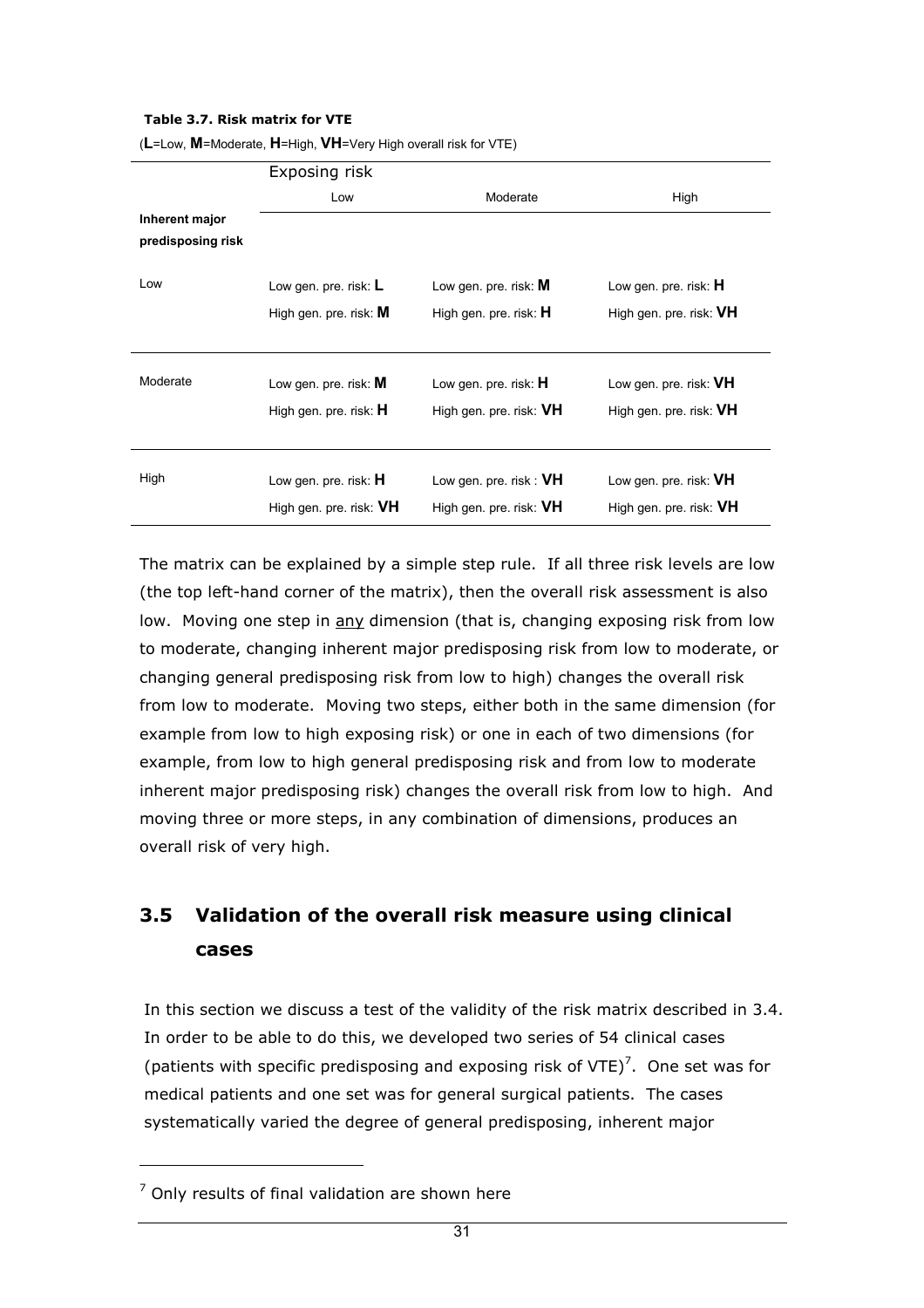predisposing and exposing risk, so that there would be representation of all four levels of the overall risk. We used the matrix in Table 3.7 to assign each case a risk level of low, moderate, high, or very high. Independently, the two sets of cases were sent to the medical and surgical panellists and requested that they and their colleagues rate each case holistically on the same scale of low, moderate, high and very high overall risk of VTE.

For both the medical and surgical panels, the holistic judgements were close to those obtained using Table 3.7.

Medical case validation was based on 54 cases evaluated by 16 raters, so presenting about 864 ratings. The matrix estimation was compared with the median of the experts' ratings for each case.

#### **Medical patient cases**

|        |    | estimation | DecisionMatrix <sup>™</sup> |    |    |    |        |       | DecisionMatrix <sup>™</sup> estimation |
|--------|----|------------|-----------------------------|----|----|----|--------|-------|----------------------------------------|
|        |    |            | м                           |    | VH |    | higher | same  | lower                                  |
|        |    |            |                             |    | O  |    | 25.9%  | 66.7% | 7.4%                                   |
| expert | М  | 0          | q                           |    |    | 14 |        |       |                                        |
| rating | н  |            | 3                           | 16 | 9  | 28 |        |       |                                        |
|        | VH |            | 0                           |    | 10 | 11 |        |       |                                        |
|        |    |            |                             |    | 19 | 54 |        |       |                                        |

**Table 3.8. Comparison of DecisionMatrix™ and raters for medical cases** 

Overall risk:  $L = low$ ;  $M = moderate$ ;  $H = high$ ;  $VH = very high$ 

The DecisionMatrix™ estimation compared to the median of all ratings per case, gave an overall agreement in about 70% of the cases. Very few cases were underestimated by the matrix; about 26% or 14 cases were overestimated by the matrix compared with the expert ratings. 9 out of the 14 overestimated cases appeared to have a rating of very high compared with the high by the expert rating.

### **General surgery patient cases:**

General surgery case validation was based on 54 cases made by 21 raters, so presenting about 1134 ratings. The matrix estimation was compared with the median of the experts' ratings per case.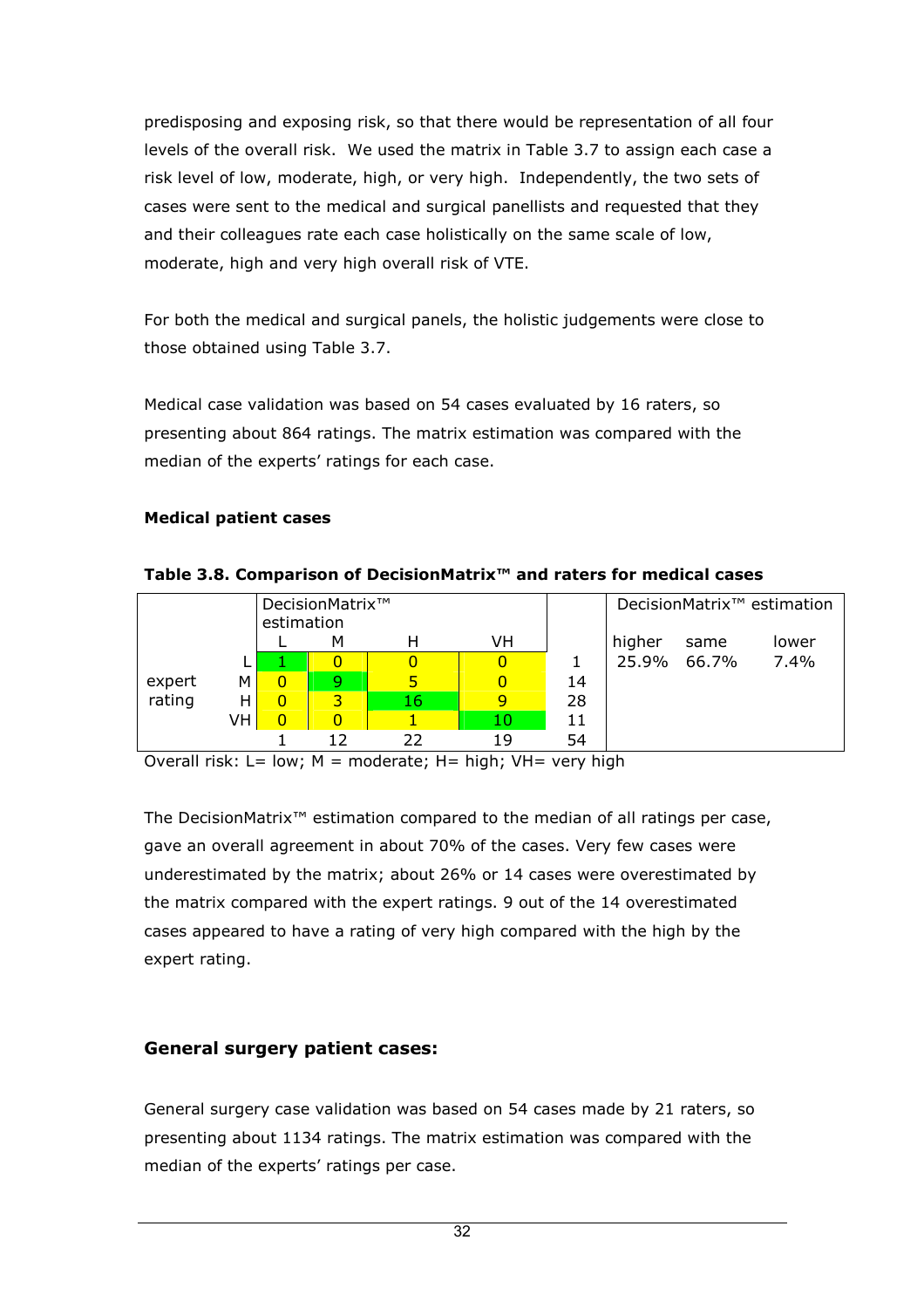|        |    |   | DecisionMatrix <sup>™</sup><br>estimation |    |    |    |        | DecisionMatrix <sup>™</sup> estimation |       |
|--------|----|---|-------------------------------------------|----|----|----|--------|----------------------------------------|-------|
|        |    |   | м                                         |    | VH |    | higher | same                                   | lower |
|        |    |   |                                           | 0  | 0  | 5. | 27.8%  | 64.8%                                  | 7.4%  |
| expert | м  | 0 |                                           | 3  |    | 12 |        |                                        |       |
| rating | н  | 0 |                                           | 14 | 10 | 26 |        |                                        |       |
|        | VH |   | 0                                         |    | 9  | 11 |        |                                        |       |
|        |    |   | 13                                        | 19 | 19 | 54 |        |                                        |       |

Table 3.9. Comparison of DecisionMatrix™ and raters for surgical cases

Overall risk:  $L = low$ ;  $M = moderate$ ;  $H = high$ ;  $VH = very high$ 

The DecisionMatrix™ estimation compared with the median of all ratings per case, gave an overall agreement of nearly 65%. Very few cases were underestimated by the matrix; about 28% or 15 cases were overestimated by the matrix compared with the expert ratings. 10 out of the 15 overestimated cases appeared to have a rating of very high compared with the high by the expert rating.

These results are comparable with reliabilities obtained in other research in the health services field.

## **3.6 Appropriateness Ratings**

In this section the results of the second round of appropriateness ratings are presented. Following some general remarks concerning the degree of agreement in the panels, the results from the panels are analysed separately. The analysis focuses on the appropriateness of the different treatments, but also on the appropriateness ratings per patient type. Finally, the results of the two panels are compared and the main common denominators and differences discussed.

### *3.6.1. Degree of agreement*

The first analysis of an appropriateness study is the extent of agreement amongst the panel members. The RAM is an instrument designed to detect consensus, not to create it, and it is important to ascertain whether there is a consensus. The method defines "disagreement" in a concrete, measurable manner (Fitch K et al., 2001) and each indication can be assessed as to whether or not the panel members disagreed about its appropriateness. Using this measure, the 209 indications rated by the 9-member medical panel yielded 21 indications for which there was disagreement and 188 for which there was not (agreement or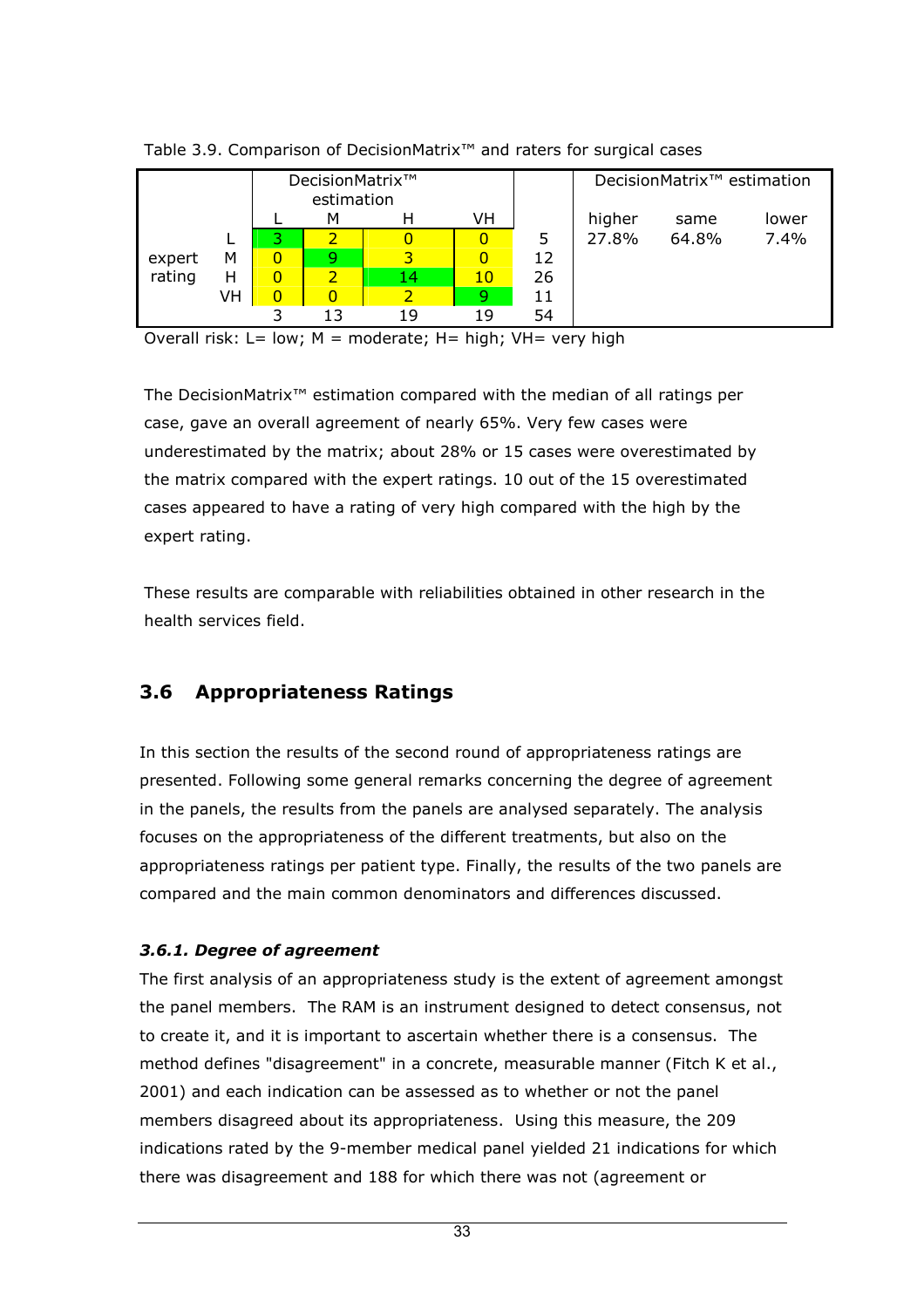indeterminate). Correspondingly, the 396 indications rated by the 12-member surgical panel produced 22 instances of disagreement and 374 where the panel members did agree. The disagreement rates of 10 percent and 6 percent, respectively, are within the range that is typical for RAM studies and represents good clinical expertise.

In the medical panel, disagreements occurred between the benefits and harms of unfractionated heparin (UFH) for patients with moderate risk and on the value of vitamin K antagonists for some patients with high and very high risk. In the surgical panel, disagreements concerned the low dosages of LMWH (enoxaparin 20 mg/dalteparin 2500 IU and nadroparin at 0.3 ml). Examining the patterns of appropriateness, this disagreement appears to have been concentrated on the benefits and harms of the low dosages in instances when the higher dosages of the same treatments were largely regarded as appropriate. Some surgical panel members believed that the lower dosages as well as the higher dosages could be of benefit, while others believed that only the higher dosages were beneficial for the patient indications rated.

Where there was no disagreement, the median score of the panel was used to ascertain the appropriateness of the indication. A median of 1-3 denoted that the treatment was inappropriate for the indication, a median of 7-9 meant that the indication was appropriate, and a median of 4-6 was interpreted as saying that the treatment's appropriateness was uncertain—that is, the method can not make a statement favouring or not favouring the treatment. When there was disagreement, the median rating of the panel was ignored and the indication was deemed to be of uncertain appropriateness $8$ .

#### **3.6.2. Medical panel findings**

j.

#### *Findings by patient categorisation:*

In order to examine factors driving the median panel ratings and therefore the distribution of inappropriate, uncertain and appropriate ratings of indications, we utilised a CART analysis (see section 2.5)**.** 

Table 3.10 presents the median appropriateness ratings for each of the 11 different treatment options in terms of the optimal branching rules among the

 $8$  Almost all indications with disagreement have medians in the 4-6 range, so the consequences of this decision rule are minor.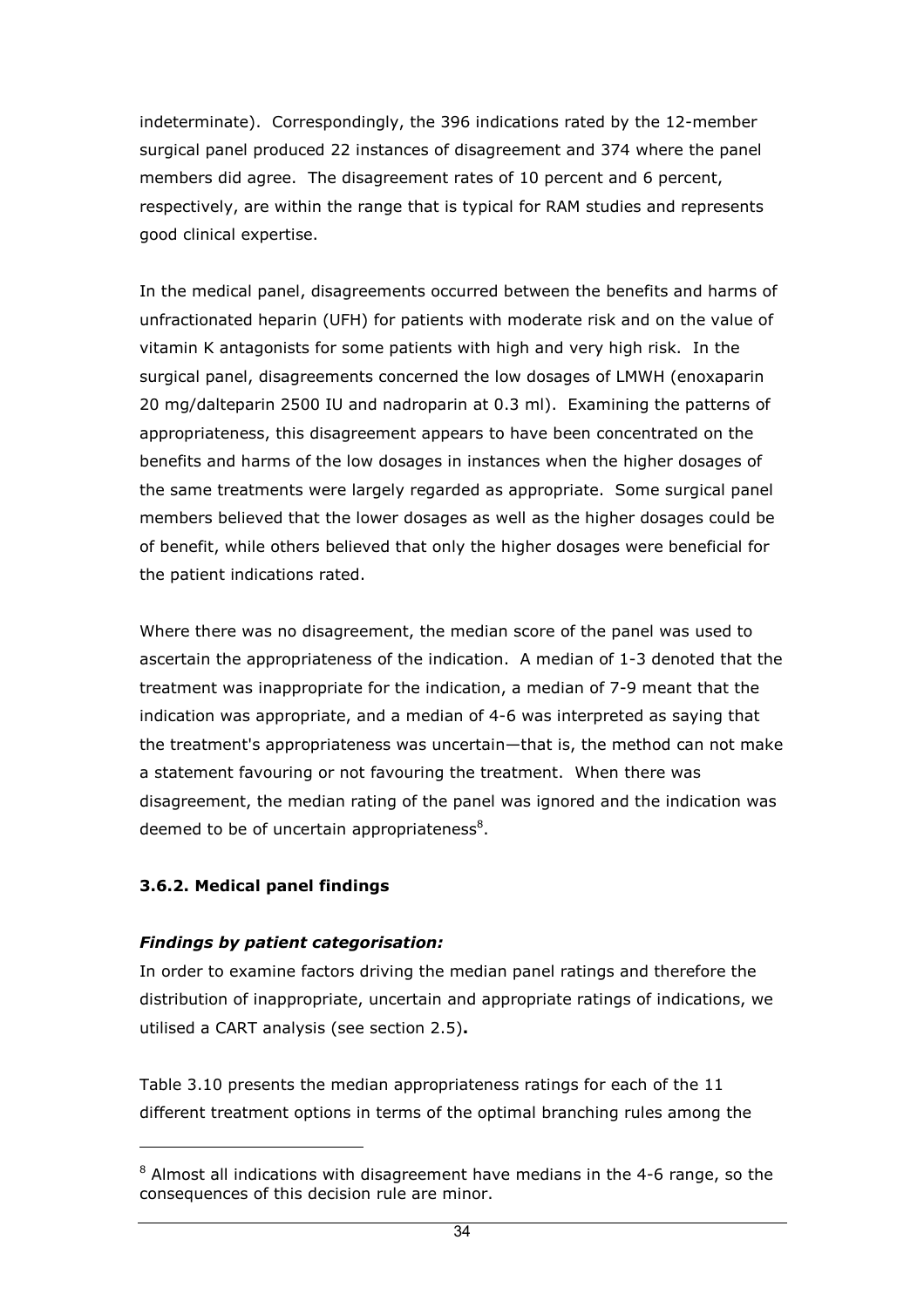factors used to build the indication structure. The first thing we see in this table is that there is no entry for whether or not the patient has an indwelling central venous catheter. This means that the distinction was not important for the panellists in their determination of the appropriateness rating. The first row of the table shows that an indication of low risk strictly determines appropriateness ratings; the option of no treatment "none" receives the maximum possible rating and all other treatments receive the lowest possible rating. In other words, when the overall risk is low, prophylaxis is not indicated.

| medical patient |                  | prophylactic options |            |     |            |            |                 |                 |          |      |             |           |
|-----------------|------------------|----------------------|------------|-----|------------|------------|-----------------|-----------------|----------|------|-------------|-----------|
| profile         |                  |                      |            |     |            |            |                 |                 |          |      |             |           |
| <b>Overall</b>  | <b>Including</b> | Nil                  | <b>ASA</b> | GCS | <b>VKA</b> | <b>UFH</b> | enox            | enox            | nadr     | nadr | UFH/        | <b>PP</b> |
| risk            | history of       |                      |            |     |            |            | $20 \text{ mg}$ | $40 \text{ mg}$ | $0.3$ ml | bwa  | <b>LMWH</b> |           |
|                 | <b>VTE</b>       |                      |            |     |            |            | dalt            | dalt            |          |      | $+$ stoc    |           |
|                 |                  |                      |            |     |            |            | 2500 IU         | 5000 IU         |          |      |             |           |
| low             | either           | 9.0                  | 1.0        | 1.0 | 1.0        | 1.0        | 1.0             | 1.0             | 1.0      | 1.0  | 1.0         | 1.0       |
| mod             | no               | 1.0                  | 1.0        | 4.0 | 3.0        | 7.0        | 5.0             | 7.5             | 5.5      | 7.5  | 4.5         | 5.0       |
| mod             | yes              | 1.0                  | 1.0        | 5.0 | 4.0        | 6.0        | 2.0             | 8.5             | 4.0      | 9.0  | 8.0         | 5.0       |
| high            | either           | 1.0                  | 1.0        | 5.5 | 5.0        | 8.0        | 1.0             | 9.0             | 2.0      | 9.0  | 9.0         | 5.0       |
| very            | either           | 1.0                  | 1.0        | 5.0 | 6.0        | 7.0        | 1.0             | 9.0             | 1.5      | 9.0  | 9.0         | 7.0       |
| high            |                  |                      |            |     |            |            |                 |                 |          |      |             |           |

#### **Table 3.10 Median appropriateness ratings in CART summary table**

Nil: no prophylaxis; ASA = acetyl salicylic acid therapy; GCS = graduated compression stockings; VKA = vitamin K antagonists; enox = enoxaparin; dalt = dalteparin; nadr = nadroparin; bwa = bodyweight adjusted; UFH/LMWH + stoc. = UFH/LMWH associated with compression stockings; PP = prolonged prophylaxis with a maximum of 6 weeks

Optimal pruned classification tree with 12 terminal nodes

Overall classification error =  $7/264 = 3\%$ 

The next row shows that the appropriateness of care for patients at moderate risk depends on whether that risk includes a history of VTE or not. When there is no history of VTE, the benefit-to-harm ratio of lower dosages of LMWH (enoxaparin 20 mg /dalteparin 2500 IU, nadroparin 0.3 ml) is higher than when there is a history of VTE. All of these treatments were rated uncertain except for enoxaparin 20 mg/dalteparin 2500 IU, which was inappropriate. In addition, the additional use of stockings for the patients with history of VTE is seen as appropriate. With both types of VTE history, no treatment and acetyl salicylic acid are inappropriate, and stockings alone, vitamin K antagonists and prolonged prophylaxis are considered uncertain. There was disagreement about UFH and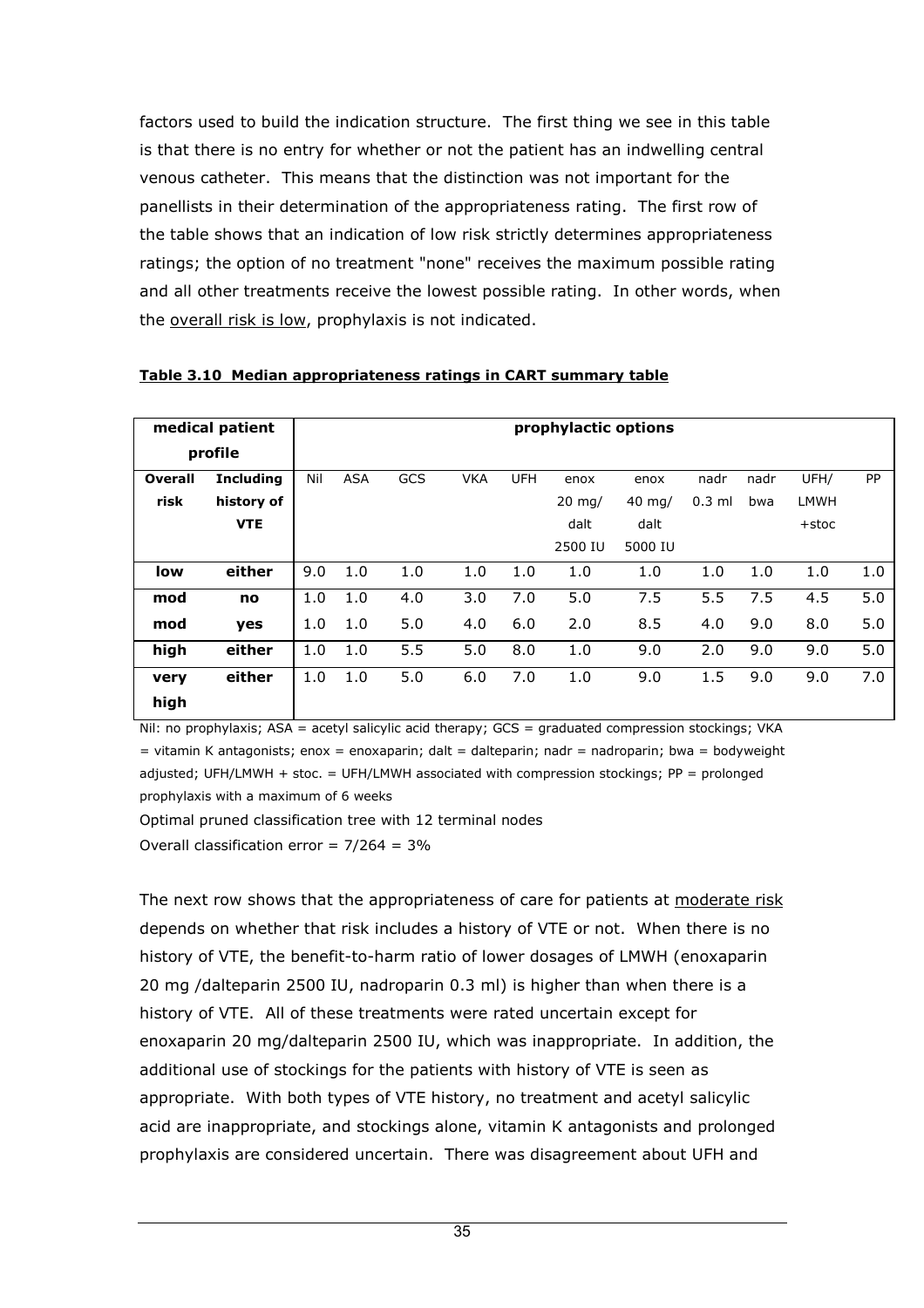prolonged prophylaxis: 4 experts consider this highly inappropriate for this patient, 4 didn't know or consider the benefits equal to the harms.

For high and very high risk patients, the VTE history is no longer important (most of these patients will have some history), and more intensive treatment is appropriate. No prophylaxis and ASA were unanimously considered very inappropriate. The ratings were uncertain concerning the possible role of vitamin K antagonists. For both groups, UFH was considered appropriate. Enoxaparin/dalteparin and nadroparin at low dosages were inappropriate, but were highly appropriate (median rating = 9) at high dosages. Combined UFH or LMWH and compression stockings were also considered appropriate as well. The ratings were uncertain regarding prolonged prophylaxis for high risk patients, however for very high risk patients prophylaxis for up to 6 weeks was considered highly appropriate.

#### *Findings by treatment option in the medical panel*

- **No prophylaxis** was only considered a treatment option if a patient is at low risk of VTE. For all other patients, the medical experts gave it an appropriateness rating of 1: highly inappropriate.
- **Acetyl salicylic acid** was considered inappropriate in all cases.
- **Graduated compression stockings** alone are generally inappropriate or uncertain. In combination with UFH or LMWH, however, they are appropriate for patients with moderate and VTE history, high and very high risk.
- The panellists agreed that **unfractionated heparin** (UFH) alone was appropriate for patients with high or very high risk, inappropriate for patients with low risk but no agreement exists concerning the moderate risk patients.
- **Vitamin K antagonists** are inappropriate in low risk patients and in moderate risk patients without a history of VTE. In all other cases, the panel considered it indeterminate, for the patients with high and very high risk they disagreed, with all possible scores represented amongst the panellists.
- For low risk patients, **LMWHs** in any dosage were considered inappropriate. For all other overall risk categories**, LMWHs** in higher dosages were considered appropriate. **LMWHs** at lower dosages were considered inappropriate for patients with high or very high overall risk. For patients with moderate overall risk with no history of VTE, the use of low dose **LMWHs** was uncertain. For patients with moderate overall risk with a history of VTE, **enoxaparin/dalteparin** at a low dosage was inappropriate, while nadroparin 0.3 ml was uncertain.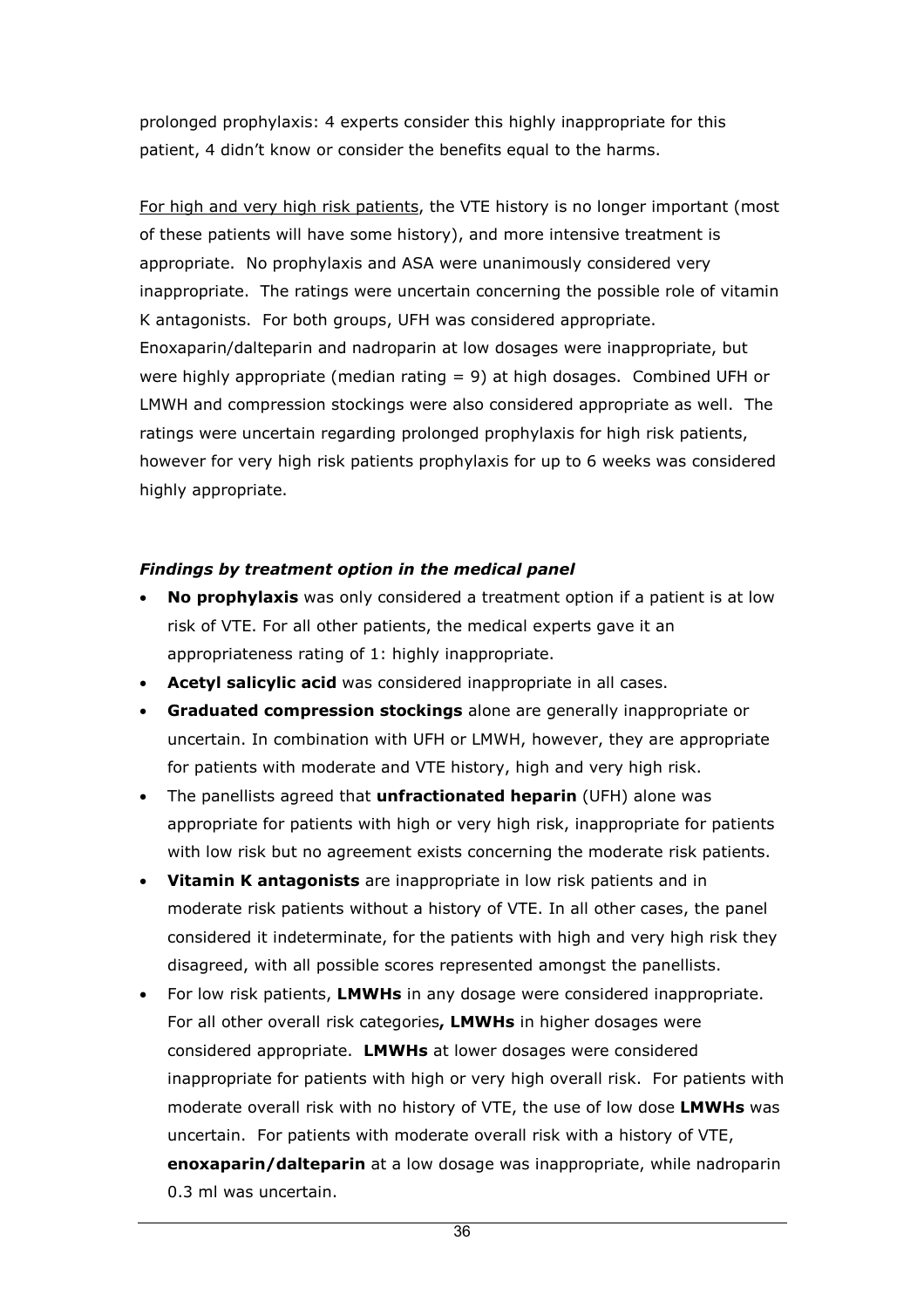• **Prolonged prophylaxis** (defined as beyond hospital discharge) was considered inappropriate for patients at low risk while uncertain for moderate and high risk patients. For the very high risk patients it was considered appropriate.

#### *3.6.3. Surgical panel findings*

Apart from the overall risk, the surgeons rated the appropriateness of the eleven prophylactic options for patients with no history of VTE, a suspected or a confirmed history of VTE who were due to undergo general, regional or local anaesthesia. Originally, the indications matrix only distinguished between no history of VTE and history of VTE, but the panel decided that the decision on prophylaxis might be different if a VTE has not been diagnosed, although it is suspected that the patient might have had one. The results of the panel ratings are given in Table 3.11 below. It was decided that if analysis showed that no difference existed in the ratings among the different types of VTE history or anaesthesia, then these would be collapsed and grouped with the word 'either'.

#### *Findings by patient categorisation:*

**General findings**: There was a large dispersion in the ratings, and not all results are subject to clear-cut interpretations. For low risk patients receiving local anaesthesia, all treatment options are inappropriate except for stockings used alone. The low dosages of LMWH are at the low end of the uncertain range. For patients undergoing general or regional anaesthesia, low dosages of LMWH had a better benefit-to-harm ratio, but never cross the boundary to being considered appropriate.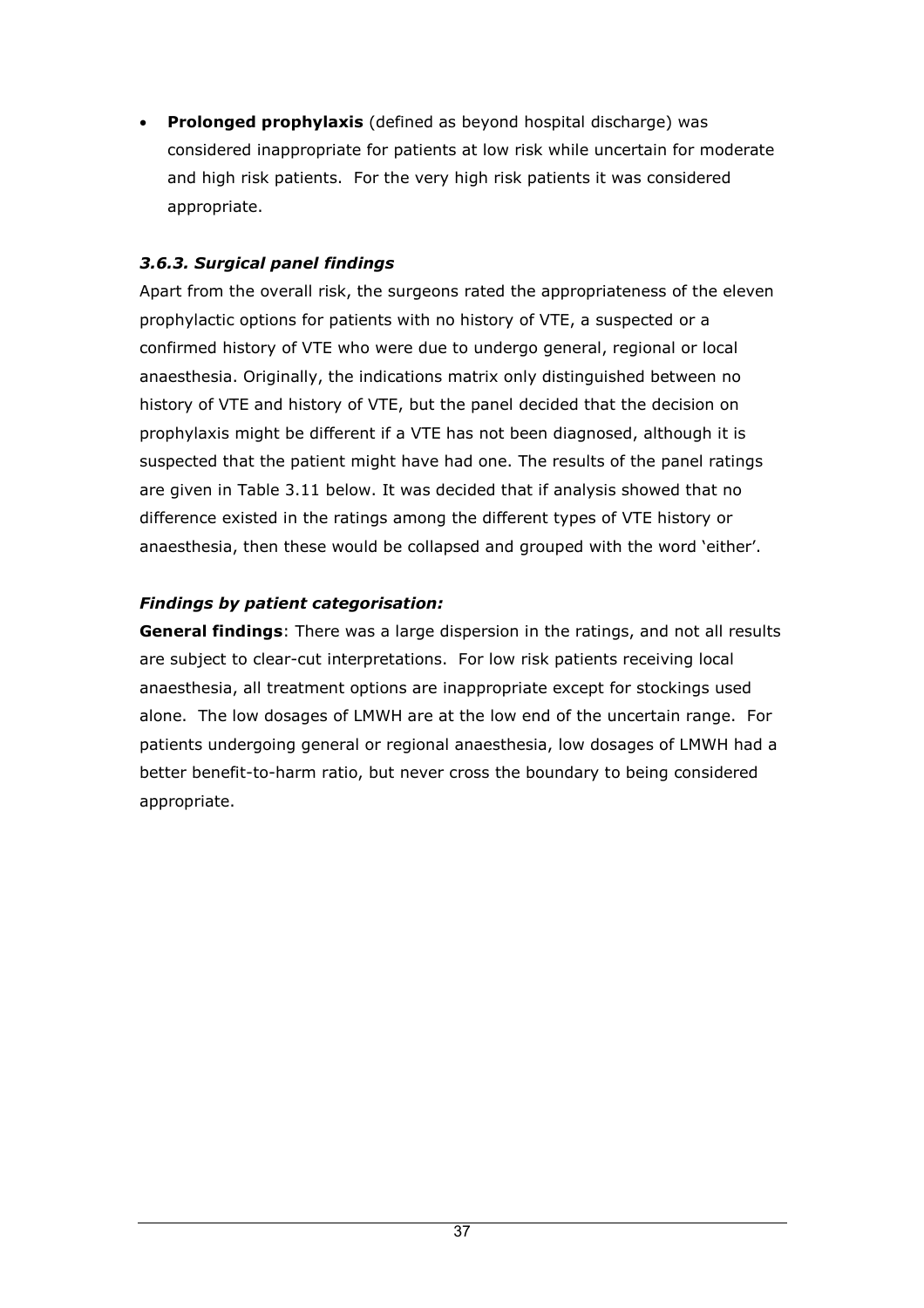| Table 3.11 Median appropriateness ratings for the surgical panel |  |  |
|------------------------------------------------------------------|--|--|
|                                                                  |  |  |

| surgical patient profile |                          |        | prophylactic options |            |     |            |            |       |       |          |      |             |     |
|--------------------------|--------------------------|--------|----------------------|------------|-----|------------|------------|-------|-------|----------|------|-------------|-----|
| overall                  | including                | anaest | Nil                  | <b>ASA</b> | GCS | <b>VKA</b> | <b>UFH</b> | enox  | enox  | nadr     | nadr | UFH/        | PP  |
| risk                     | VTE hist                 |        |                      |            |     |            |            | 20 mg | 40 mg | $0.3$ ml | bwa  | <b>LMWH</b> |     |
|                          |                          |        |                      |            |     |            |            | dalt  | dalt  |          |      | +stock      |     |
|                          |                          |        |                      |            |     |            |            | 2500  | 5000  |          |      |             |     |
|                          |                          |        |                      |            |     |            |            | IU    | IU    |          |      |             |     |
| low                      | $\overline{\phantom{0}}$ | local  | 3.0                  | 1.0        | 9.0 | 1.0        | 2.0        | 4.0   | 2.0   | 4.0      | 2.0  | 3.0         | 1.0 |
| low                      | $\overline{a}$           | gen/   | 3.0                  | 1.0        | 8.0 | 1.0        | 4.5        | 6.5   | 2.0   | 6.0      | 2.0  | 4.0         | 1.0 |
|                          |                          | reg    |                      |            |     |            |            |       |       |          |      |             |     |
| mod                      | either                   | local  | 2.0                  | 1.0        | 5.0 | 1.0        | 5.0        | 5.0   | 2.0   | 5.0      | 2.0  | 6.0         | 1.0 |
| mod                      | no,sus                   | gen/   | 1.5                  | 1.0        | 3.0 | 1.0        | 6.5        | 8.5   | 3.5   | 8.5      | 2.5  | 5.5         | 1.5 |
|                          |                          | reg    |                      |            |     |            |            |       |       |          |      |             |     |
| mod                      | conf.                    | gen/   | 1.0                  | 1.0        | 2.0 | 1.0        | 7.0        | 7.0   | 8.0   | 7.5      | 5.0  | 7.5         | 2.0 |
|                          |                          | reg    |                      |            |     |            |            |       |       |          |      |             |     |
| high                     | either                   | either | 1.0                  | 1.0        | 1.0 | 2.0        | 7.0        | 5.0   | 8.0   | 5.0      | 8.0  | 9.0         | 6.0 |
| v.high                   | either                   | either | 1.0                  | 1.0        | 1.0 | 3.0        | 7.0        | 1.0   | 9.0   | 1.0      | 9.0  | 9.0         | 8.0 |

Nil: no prophylaxis; ASA = acetyl salicylic acid therapy; GCS = graduated compression stockings; VKA  $=$  vitamin K antagonists; enox = enoxaparin; dalt = dalteparin; nadr = nadroparin; bwa = bodyweight adjusted; UFH/LMWH + stoc. = UFH/LMWH associated with compression stockings; PP = prolonged prophylaxis with a maximum of 6 weeks

classification tree analysis (CART method)

optimal pruned classification tree with 17 terminal nodes

overall classification error = 23/396= 6%

For anything greater than low risk, the use of graduated compression stockings alone was generally considered inappropriate  $-$  this is probably because stockings are fairly standard in the operating theatre and are more often used in association with UFH or LMWH post-surgery. LMWH are clearly the treatment of choice, but the choice of type and dosage of LMWH demonstrate a complicated pattern. At moderate levels of risk without a confirmed history of VTE, under local anaesthesia, administration of heparin (UFH or LMWH) was uncertain; changing to regional or general anaesthesia, the appropriate choice was LMWH. With moderate risk, regional or general anaesthesia, and a confirmed history of VTE, stockings, UFH and LMWH are all considered appropriate. Higher dosage enoxaparin/dalteparin and nadroparin 0.3ml was also considered appropriate in this setting; one interpretation here is that the lower-dosage nadroparin might be viewed as more efficacious for these patients, and a shift to higher dosage is not recommended. For high and very risk patients, the most appropriate treatment was considered to be high-dosage LMWH with or without stockings. Prolonged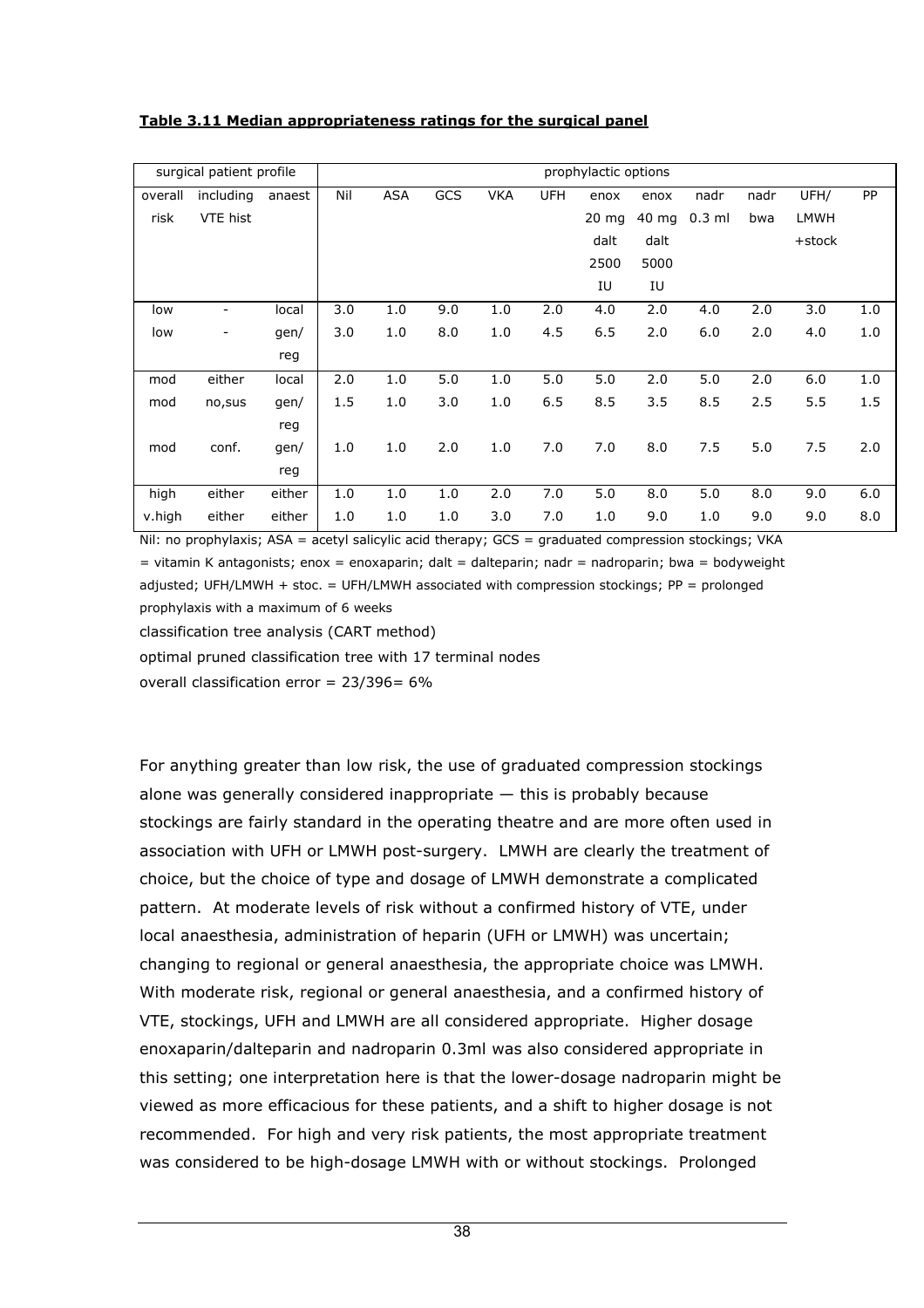prophylaxis was appropriate for the very high risk patients, but uncertain for the high risk patients.

### *Findings by treatment option for surgical patients*

- **No prophylaxis** was never considered appropriate even if the overall risk is low.
- **Acetyl salicylic acid** was never considered appropriate.
- **Graduated compression stockings** alone are appropriate for patients with low risk, but the panel was not certain about patients with moderate risk and local anaesthesia. Compression stockings alone are inappropriate for moderate risk with general or regional anaesthesia, high or very high risk patients. In combination with UFH or LMWH, however, they are appropriate for patients with moderate, confirmed history and general or regional anaesthesia, high and very high risk.
- **Vitamin K antagonists** were never considered appropriate.
- **Unfractionated heparin** was considered appropriate for patients with moderate risk with confirmed VTE history under general or regional anaesthesia. It was also considered appropriate for all patients with high or very high risk, mostly with a median of 7.
- **Enoxaparin 20 mg/dalteparin 2500 IU** was only considered appropriate (median 7 – 8.5) for patients with moderate risk under general or regional anaesthesia. There was a lot of disagreement concerning this treatment, especially where it involved the use of local anaesthesia (in this case this regimen is uncertain).
- **Enoxaparin 40 mg/dalteparin 5000 IU** was considered appropriate for patients with moderate overall risk and confirmed history of VTE under regional or general anaesthesia and for all patients with high or very high risk of thrombosis.
- **Nadroparin 0.3 ml** was considered appropriate for patients with moderate overall risk under general or regional anaesthesia. It was inappropriate for patients with very high risk (inadequate dosage). For other indications, it was considered uncertain.
- **Nadroparin bwa** was considered highly appropriate for all patients with high or very high risk.
- **Combined UFH or LMWH and compression stockings** were considered appropriate for:
	- ♦ Patients with moderate risk, confirmed VTE history under general or regional anaesthesia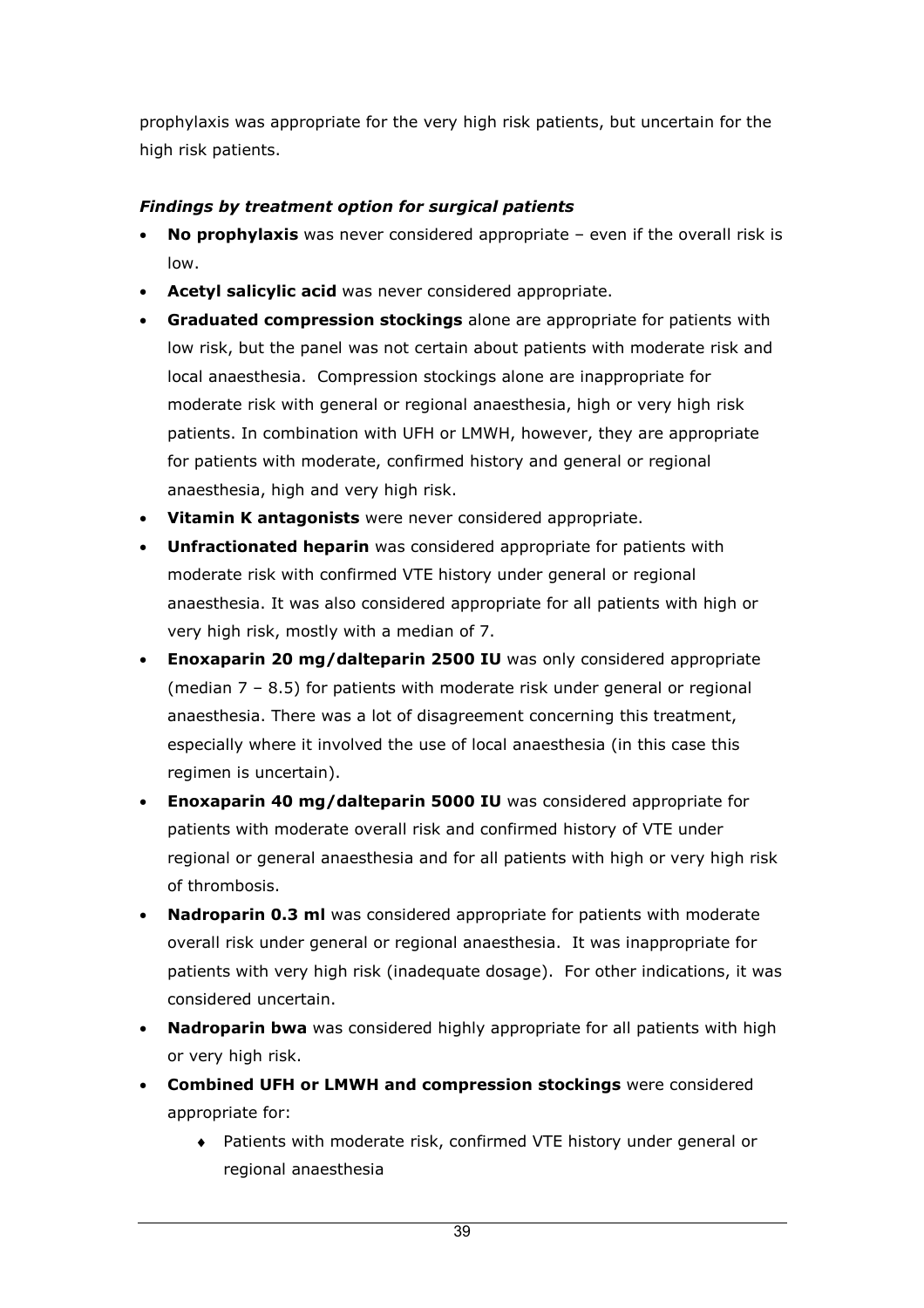- ♦ All patients with high or very high risk
- **Prolonged prophylaxis** was considered highly appropriate for those patients with very high risk and considered uncertain for patients with high risk.

#### **General findings for both the surgical and the medical panel**

If there really is no risk, then "no treatment" was considered appropriate. And, correspondingly, any other treatment was inappropriate. If there is even a moderate risk, then doing nothing was not considered appropriate, however what to do depends on the seriousness of the risk.

The surgical and medical panels differed on their use of stockings. The surgical panel considered that stockings were acceptable, by themselves if the heparin (UFH or LMWH) were not appropriate or useful in combination with the heparin (UFH or LMWH) if the medication was appropriate. The medical panel on the other hand didn't consider stockings without medication to be a good idea, and didn't believe they would add much further value when heparin is used. Surgeons, compared to medical physicians, are more used to the general use of stockings.

The dosages of LMWH recommended differed according to the speciality. The surgical panel suggested prescribing the low dosages for several moderate risk groups, only moving to high dosage when the risk was high or very high. The medical panel found high dosages appropriate for patients at overall moderate risk.

Panellists almost never distinguished between competing brands of LMWH. Sometimes, the low dosage nadroparin was preferred to the low dosage of the other therapies, and sometimes low dosage nadroparin might be used when a higher dosage of the other was indicated. These differences probably reflect the different "labelling" or officially approved usages that derive from the original clinical studies of the drugs.

The surgical panel saw little value in the use of UFH. The medical panel saw greater benefit in its use, although this was less compared to the preferred LMWH. Overall, LMWH is seen as providing greater benefit to patients.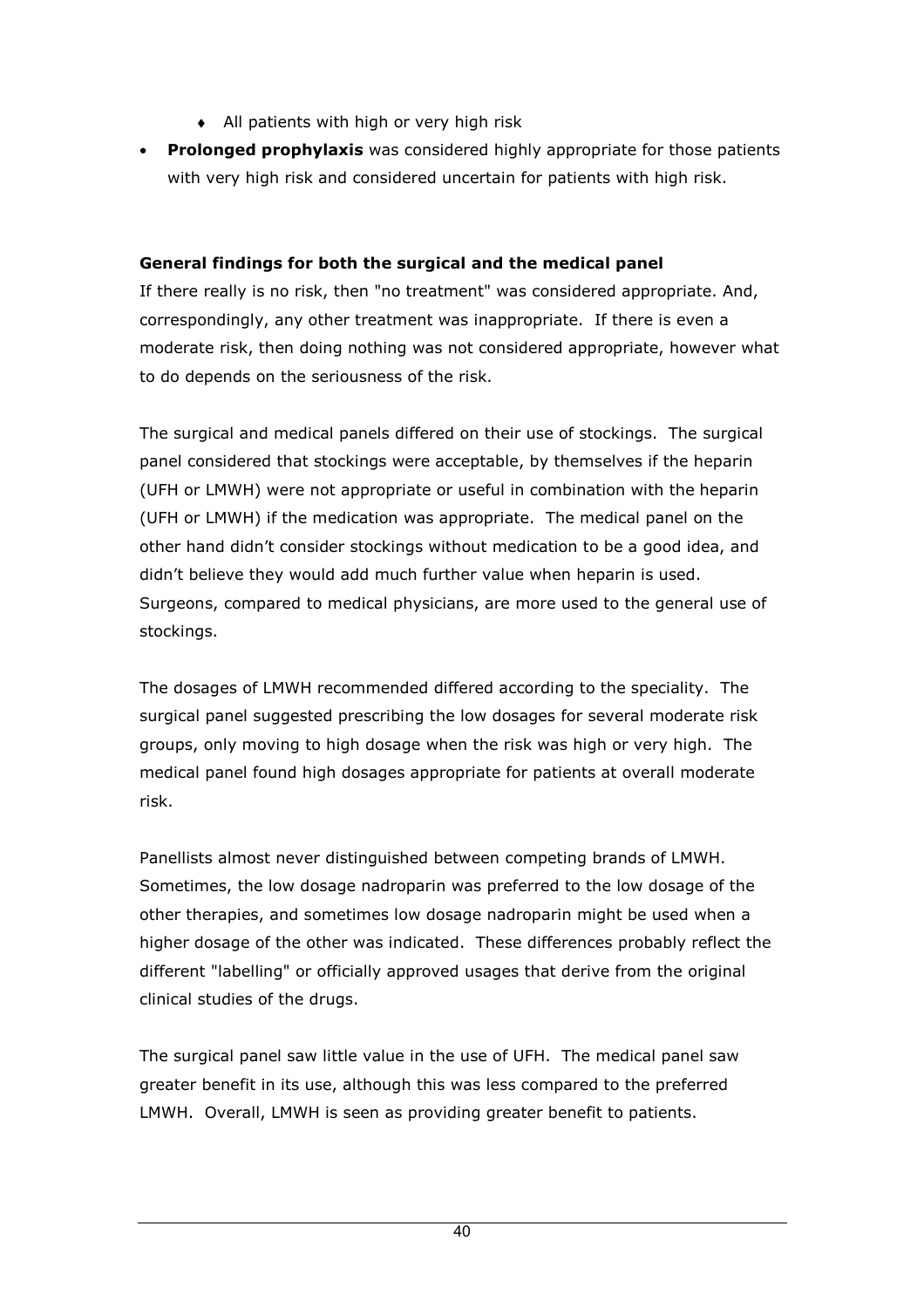Acetyl salicylic acid was not considered relevant to the problem, since the panel considered it inappropriate for any type of patient. Vitamin K antagonists were only considered appropriate in certain very high risk medical patients. For all other patient groups it is considered inappropriate.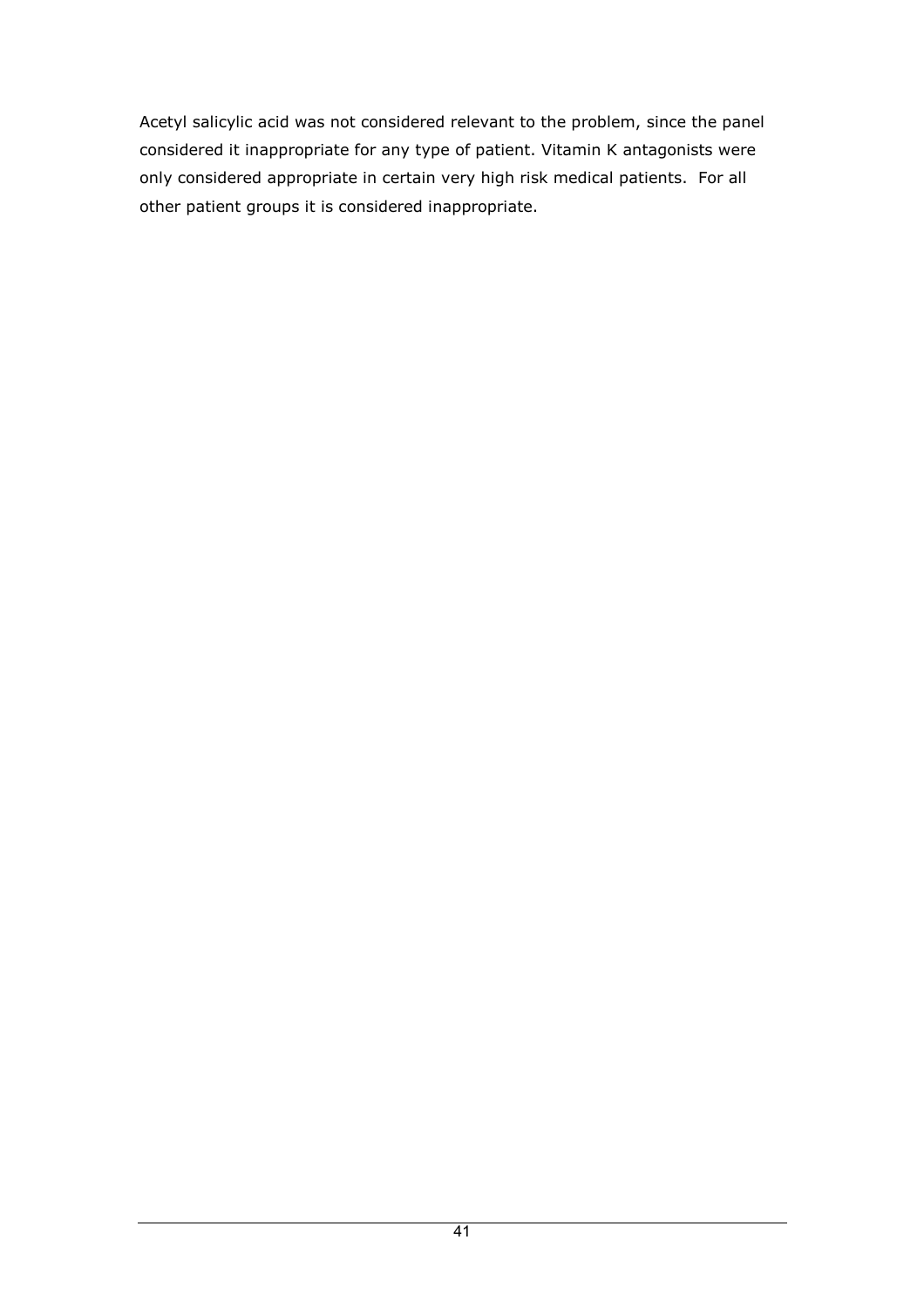## **Chapter 4: Conclusions**

This study developed an overall measurement of individual patient VTE risk, as well as providing the appropriateness of various forms of prophylactic therapy accompanying various medical or surgical conditions. The primary objective of the study was the development of measurement techniques to aid the clinical practitioner. Along the way, we learned a number of useful pieces of information.

- The literature on prophylaxis of VTE is extensive, although still rudimentary. There is a need for greater scientific evidence concerning the degree predisposing risk factors, and for further detail on exposing risk for different procedures.
- The risk of VTE is real, in the sense that the chances of VTE are overall not slight. However often the general awareness of this risk by the typical practitioner is not as high as is needed to ensure the best quality care.
- There is a consensus, at least amongst the two panels we assembled, that prophylaxis was appropriate whenever the risk is higher than insignificant. This statement, going back to our definition of "appropriate" means that the potential benefits of prophylaxis outweigh their potential harms, without considering the economic costs of the treatment.
- Given that one should engage in prophylaxis, there was a consensus that low molecular weight heparin is a preferred treatment option, although for some situations, unfractionated heparin provides equivalent or nearly equivalent benefit. Other treatments, including acetyl salicylic acid, vitamin K antagonists and compression stockings in the absence of medication, were not viewed as providing good benefit-to-harm ratios.
- There was a consensus in recommending prolonged prophylaxis for very high risk patients in both medical and surgical conditions.

This study has employed a variety of methods to develop a tool that may be used by the typical health care provider faced with deciding whether or not to employ prophylaxis to prevent VTE, and if so, what type of prophylaxis, in what dosage and for what duration. This was accomplished by forming two international panels of experts, one medical and one surgical, and using these panels directly through their own efforts on the major tasks of the study—and indirectly through using their good services to recruit their colleagues validation and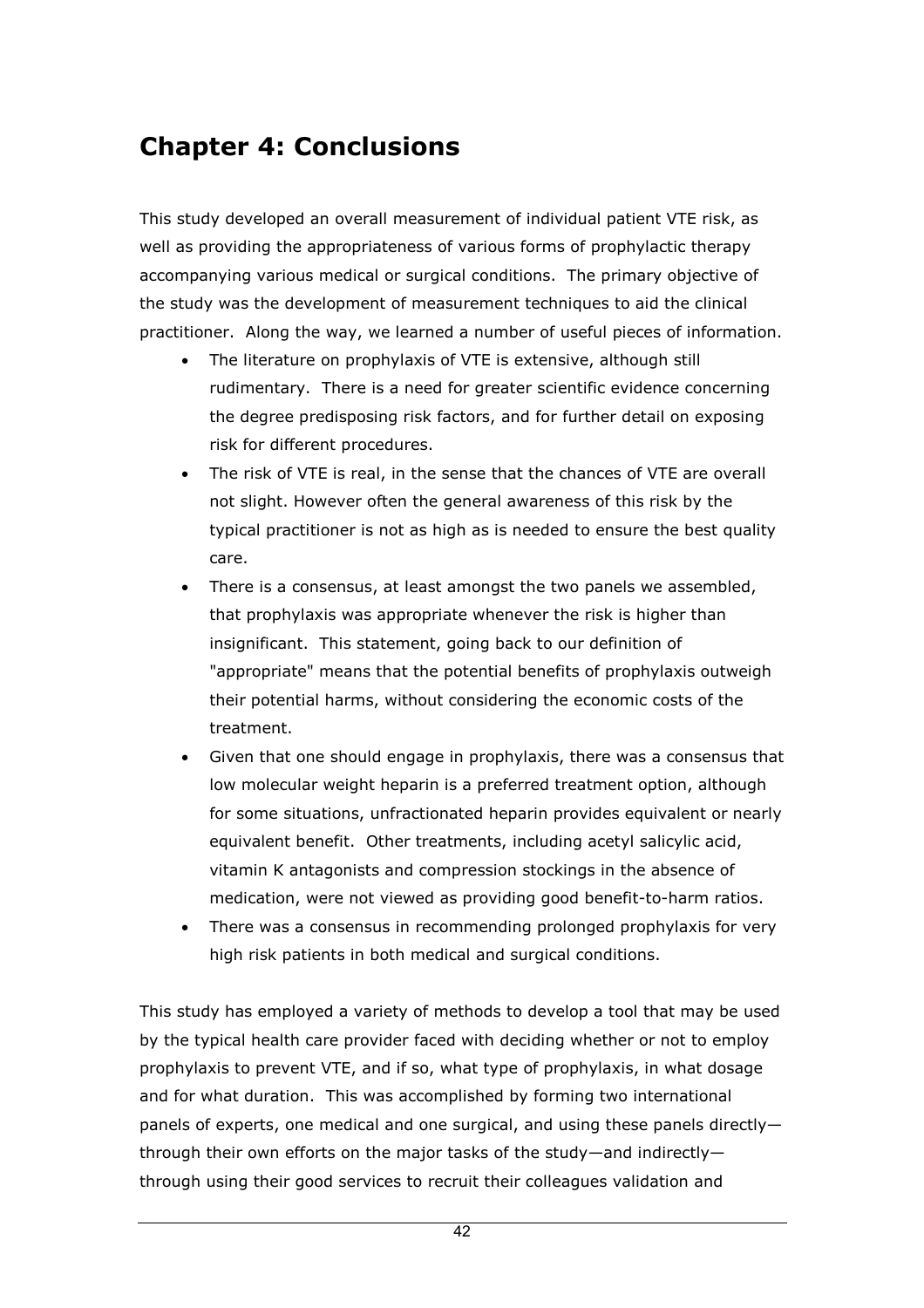classification of certain aspects of the study. The methods used in the study were the following:

- A literature review of the state of knowledge on risk factors of VTE and the effects of various prophylaxis regimens available.
- Development and administration of a scale to assess the degree of predisposing risk presented by medical or surgical patients. The development was performed by an iterative rating of odds-ratios (compared to a "base case" of a patient with none of the predisposing risks) by the two expert panels. Analytic steps included separating the predisposing risk into two separate scores termed "general predisposing risk" and "inherent major predisposing risk", and creating a heuristic formula that dealt with multiple predisposing risks present in a single patient.
- Development and administration of a scale to assess the degree of exposing risk possessed by a patient presenting with a medical condition or for a urological, gynaecological or general surgical procedure. The development was performed initially by the expert panels (separately for medical and surgical exposing risk) and then by "snowball" referral by the panel to their colleagues. The ratings were performed on a 5-point Likert-type scale anchored by common conditions with consensually agreed-upon degrees of risk.
- Development and administration of two sets of simulated patient descriptions ("cases") that systematically varied the degrees of predisposing and exposing risk. These cases—one set of medical conditions and one set of general surgical interventions were assessed holistically by the enlarged medical panel and the enlarged general surgical panel, respectively.
- Development of an overall risk of VTE assessment combining the two separate scores for predisposing risk and the score of exposing risk. The structure of the combination algorithm (cast in the form of a risk matrix) was a function of the three different types of risk and was agreed upon by both the medical and surgical panel. The explicit cut-off points for the risk matrix were the result of analysing the holistic ratings and determining the optimal cut-offs to maximise concordance between the statement of the risk matrix and the median holistic judgement of the experts.
- Administration of two RAND/UCLA Appropriateness Method instruments for eleven different prophylaxis alternatives (including no prophylaxis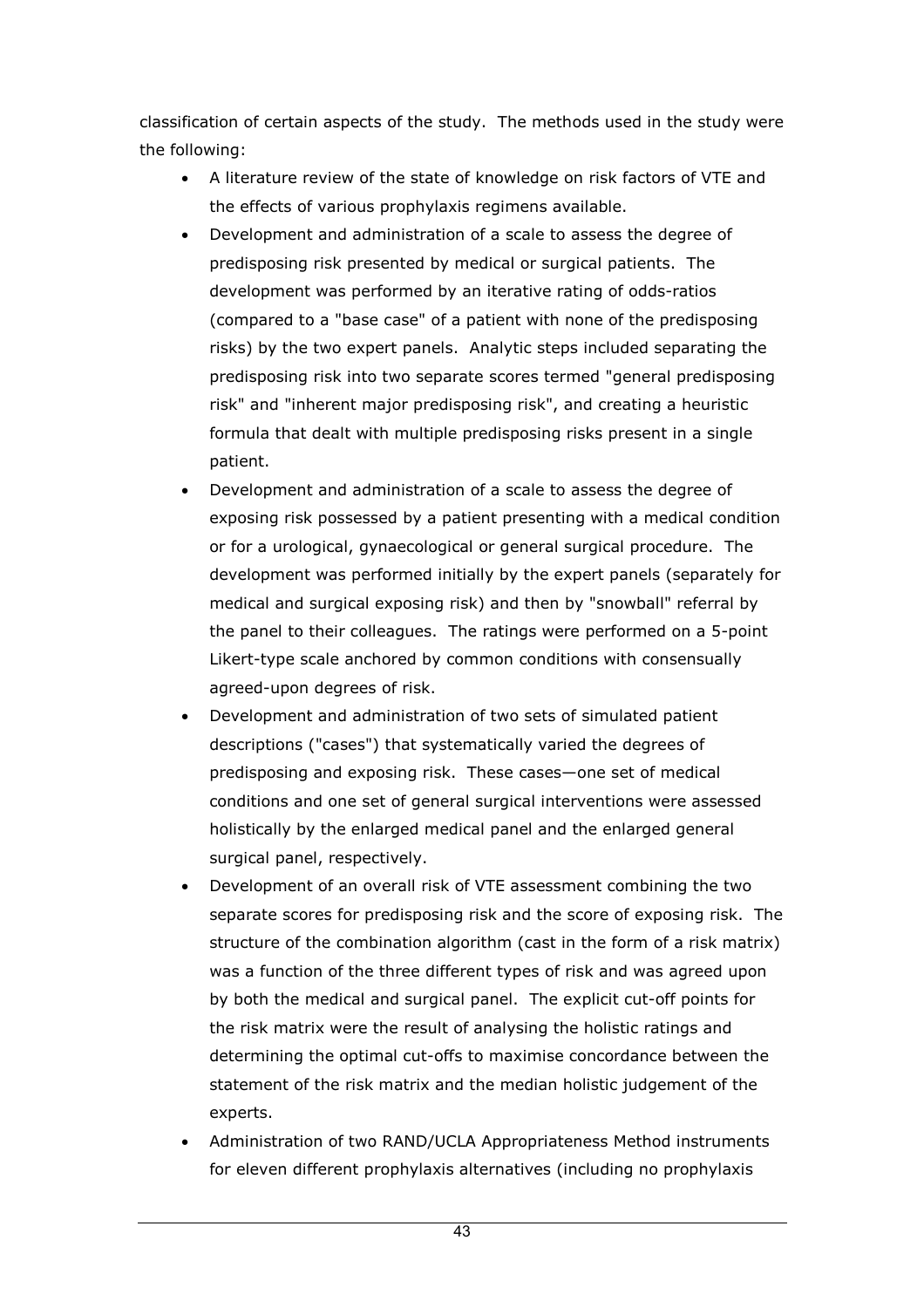and prolonged prophylaxis). One instrument was used with the medical panel and one with the surgical panel.

The study produced results for each of the methods that were of robust validity to construct the desired guidelines tool. As a consequence, the tool has been promulgated in the form of a *DecisionMatrix™* for the appropriateness of prophylaxis of VTE. The contents of the DecisionMatrix<sup>™</sup> are the results of an expert panel process based upon a comprehensive review of the literature and should in no case replace the advice of health professionals taking into account different national regulations regarding prescribing. This tool, in the form of a CD ROM, is available as a public service by Sanofi-Synthelabo.